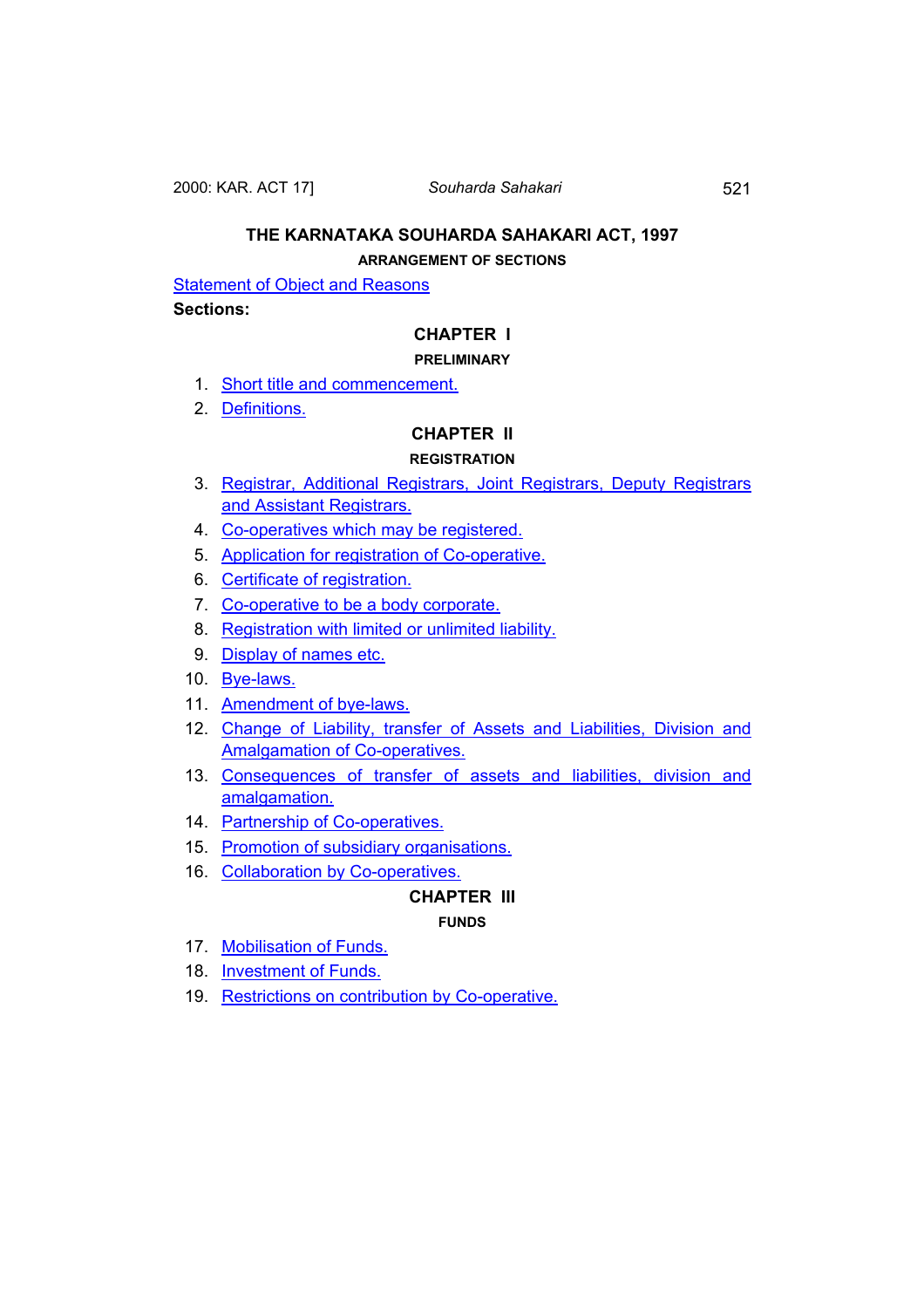# **CHAPTER IV**

# **MANAGEMENT OF CO-OPERATIVE**

- 20. [Persons who may be admitted or continued members.](#page-22-0)
- 21. [Removal of membership.](#page-22-0)
- 21A. [Nominal and Associate Members](#page-23-0)
	- 22. [Restriction on services to non-members.](#page-23-0)
	- 23. [General Body.](#page-24-0)
	- 24. [Board.](#page-25-0)
	- 25. [Disqualification for being elected or continued as director.](#page-25-0)
	- 26. [Election of Board.](#page-26-0)
	- 27. [Powers and functions of the Board.](#page-27-0)
	- 28. [Election of office bearers.](#page-28-0)
	- 29. [Filling up of casual vacancies.](#page-29-0)
	- 30. [Meetings.](#page-29-0)
	- 31. [Employees.](#page-29-0)

# **CHAPTER V**

# **ACCOUNTS, AUDIT AND INQUIRY**

- 32. [Maintenance of records, Accounts, etc.](#page-30-0)
- 32A. [Profits and Losses of Co-operative](#page-31-0)
	- 33. [Audit.](#page-31-0)
	- 34. [Furnishing Information.](#page-32-0)
	- 35. [Inquiry.](#page-32-0)
	- 36. [Power to summon and examine persons and documents.](#page-33-0)
	- 37. [Action on inquiry Report.](#page-34-0)

## **CHAPTER VI**

#### **SUPERSESSION**

38. [Supersession.](#page-35-0)

## **CHAPTER VII**

## **SETTLEMENT OF DISPUTES**

- 39. [Disputes which may be referred to the Registrar for decision.](#page-36-0)
- 40. [Period of limitation.](#page-38-0)
- 41. [Disposal of disputes.](#page-38-0)
- 42. [Bar of jurisdiction of courts.](#page-39-0)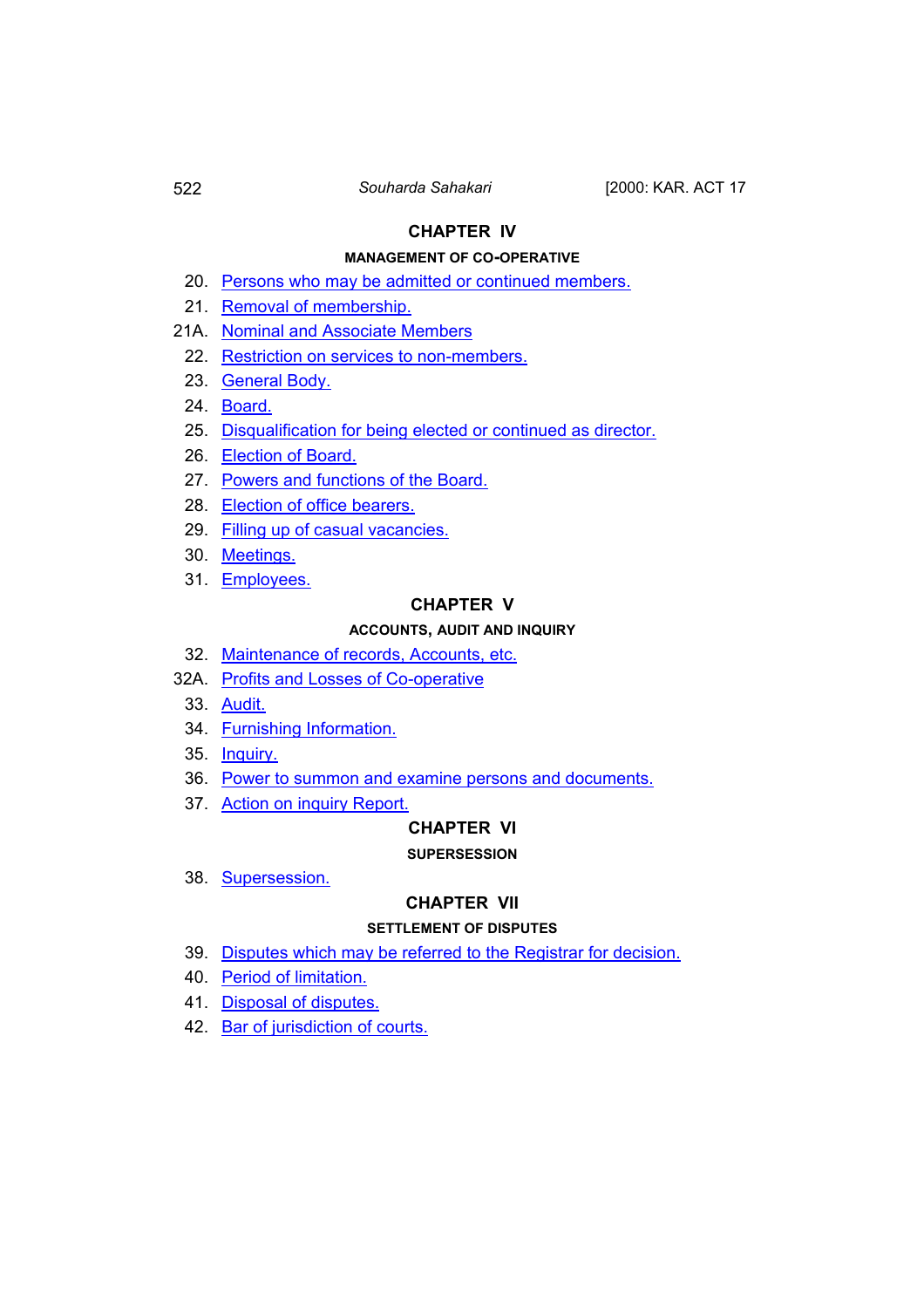- 43. [Execution of orders, etc.](#page-39-0)
- 44. [Attachment of property before award or order.](#page-41-0)
- 45. [Procedure for settlement of disputes and power of the Registrar or](#page-42-0)  [any other person to whom a dispute is referred for decision.](#page-42-0)
- 46. [Appeal.](#page-43-0)

## **CHAPTER VIII**

#### **WINDING UP OF CO-OPERATIVES**

- 47. [Winding up of a Co-operative.](#page-43-0)
- 48. [Winding up by the Registrar Co-operative.](#page-44-0)
- 49. [Duties of Liquidator.](#page-46-0)
- 50. [Powers of Liquidator.](#page-47-0)
- 51. [Final Accounts.](#page-48-0)
- 52. [Disposal of assets of a Co-operative under Liquidation.](#page-48-0)

# **CHAPTER IX**

# **THE FEDERAL CO-OPERATIVE**

- 53. [Constitution, functions and management of Federal Co-operative.](#page-48-0)
- 54. [Board of the Federal Co-operative.](#page-51-0)
- 55. [Disqualification for being elected or continued as director.](#page-51-0)
- 56. [Powers and Functions of the Board.](#page-52-0)
- 57. [Powers and functions of President or Chairperson, Vice-President or](#page-53-0)  [Vice-Chairperson and other office bearers.](#page-53-0)
- 58. [Elections.](#page-53-0)
- 59. [Filling up of casual vacancies.](#page-54-0)
- 60. [Meetings.](#page-54-0)
- 61. [Employees of the Federal Co-operative.](#page-54-0)
- 62. [Funds of the Federal Co-operative.](#page-55-0)
- 63. [Accounts.](#page-56-0)
- 64. [Audit.](#page-56-0)
- 65. [Inquiry.](#page-57-0)
- 66. [Action on Inquiry Report.](#page-58-0)

### **CHAPTER X**

# **CO-OPERATIVE PRINCIPLES**

67. [Co-operative Principles.](#page-58-0)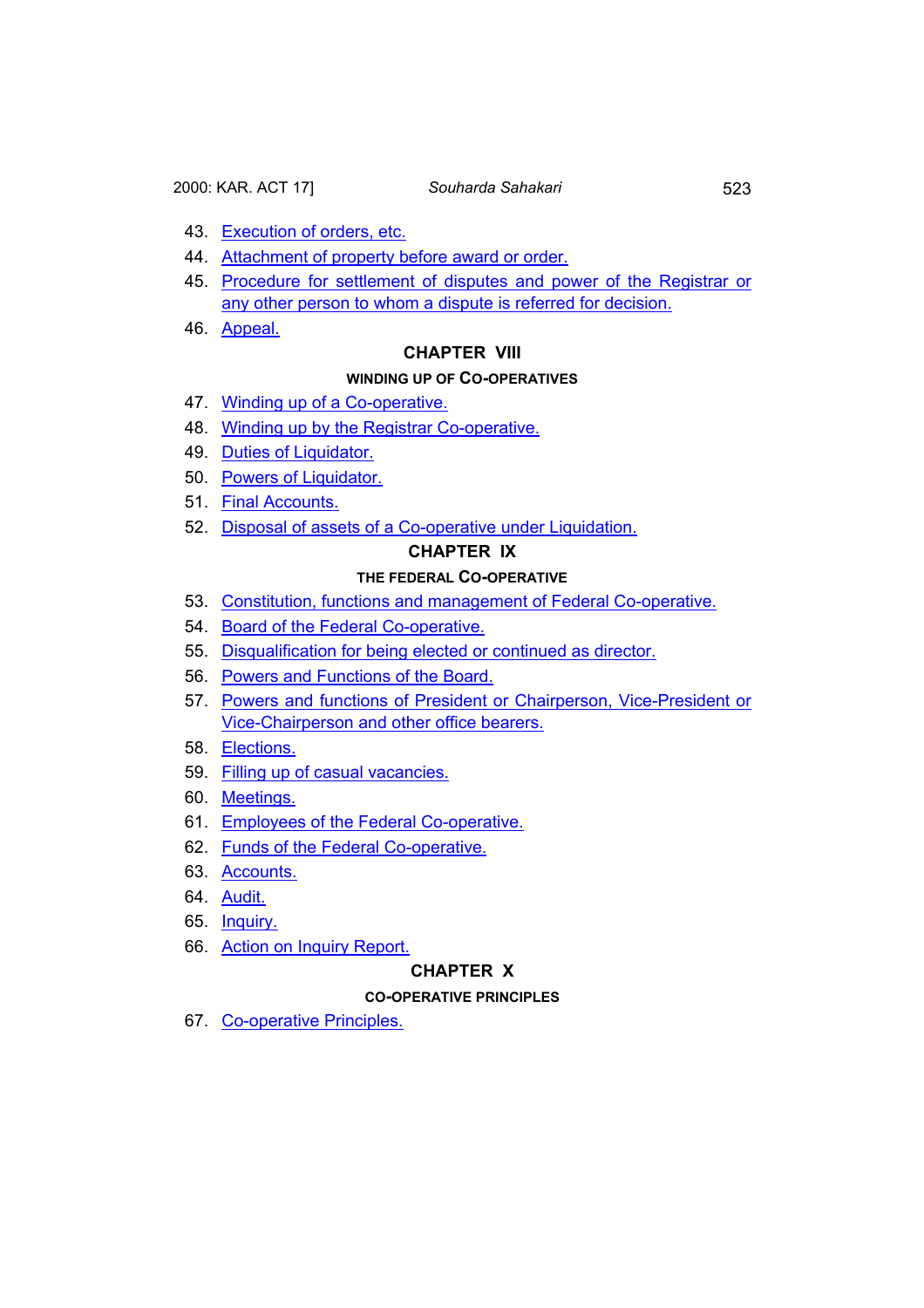# **SPECIAL PROVISIONS FOR INSURED BANKS**

- <span id="page-3-0"></span>67A. [Certain Orders to be passed by the Registrar if so required by the](#page-59-0)  [Reserve Bank.](#page-59-0)
- 67B. Reinmbursement to the deposit Insurance Corporation by the **[Liquidators](#page-60-0)**

# **CHAPTER XI**

# **OFFENCES AND PENALTIES**

68. [Offences and penalties.](#page-60-0)

# **CHAPTER XII**

## **MISCELLANEOUS**

- 69. [Cognizance of offence.](#page-61-0)
- 70. [Power to remove difficulties.](#page-61-0)
- 71. [Power to make rules.](#page-61-0)
- 72. [Savings.](#page-62-0)

#### **\* \* \* \***

# **STATEMENT OF OBJECTS AND REASONS**

 **Act 17 of 2000.-** The Karnataka Souhardha Sahakari Bill, 1997 among other things provide for;-

- (1) the recognition, encouragement and voluntary formation of cooperatives based on self help, mutual aid, wholly owned, managed and controlled by members as accountable, competitive, self-reliant and economic enterprises guided by co-operative principles specified therein;
- (2) removing all kind of restrictions that have come to clog the free functioning of the co-operatives and the controls and interference by the Government except registration and cancellation;
- (3) promotion of subsidiary organisation, partnership between cooperatives and also collaboration between co-operatives and other institutions.
- (4) registration of co-operatives, union co-operatives and Federal Cooperative in furtherance of the objectives specified above.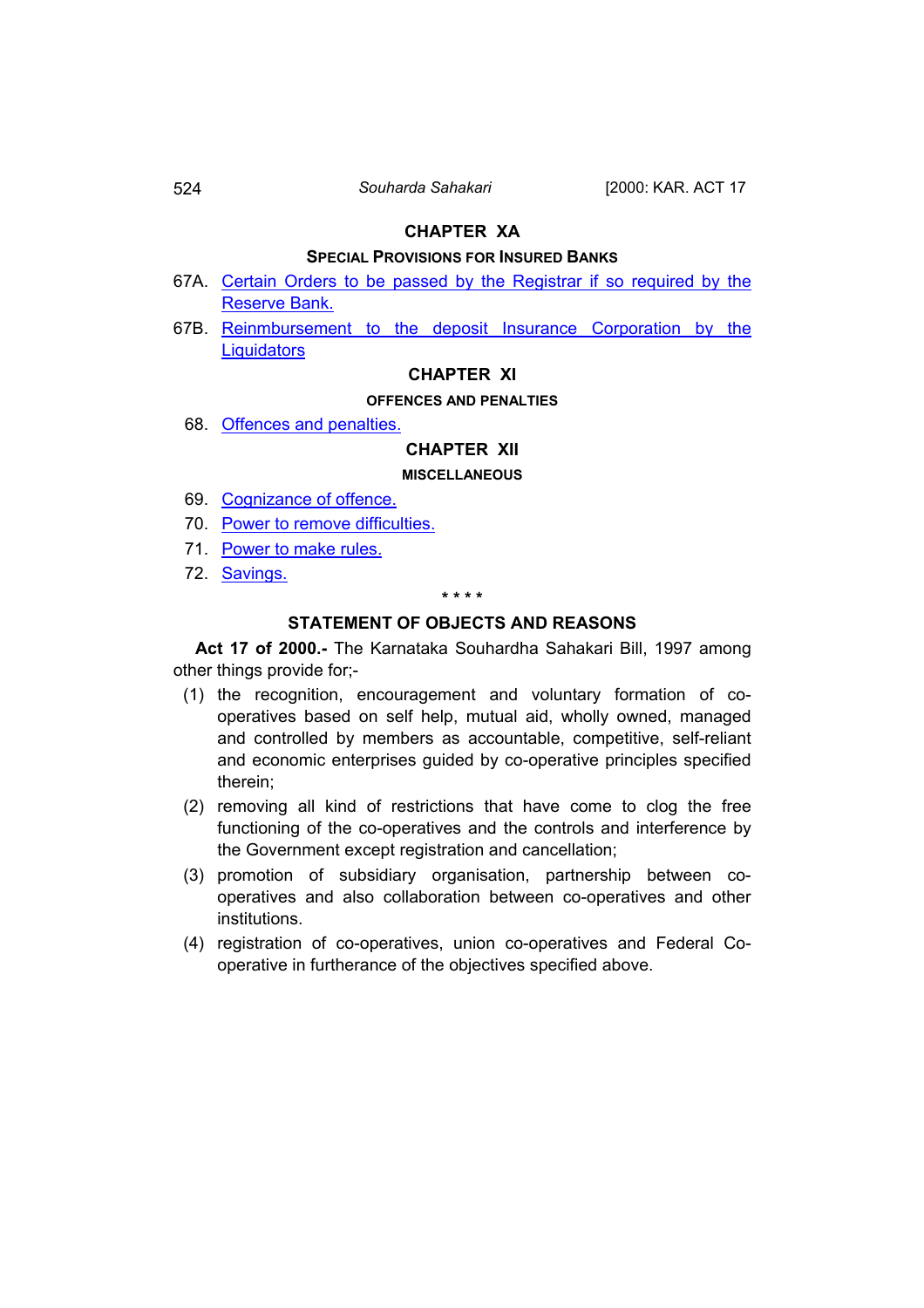(5) conversion of co-operative societies registered under the Karnataka Co-operative Societies Act, 1959 as a co-operative under the proposed legislation.

Hence the Bill.

(Obtained from L.A. Bill No. 25 of 1997)

**II** 

 **Amending Act 21 of 2004:-** The Karnataka Souharda Sahakari Bill, 1997 received the assent of the President of India on 28-03-2000 with certain observations to modify and include specific suggestions of Reserve Bank of India with regard to Banking Business.

Therefore in pursuance of the observations of Government of India, and suggestions of the Reserve Bank of India, it is proposed to amend the Karnataka Souharda Sahakari Act, 1997 namely:-

- (1) to incorporate the definition of the terms "Co-operative Bank", "Deposit Insurance Corporation", "National Bank" and "Reserve Bank" as suggested by Government of India.
- (2) to exclude the Housing Co-operative Societies from the purview of the Act to avoid misappropriation, misutilisation and mismanagement in Housing Co-operative Societies.
- (3) to require the Co-operative Societies carrying on banking business to obtain prior approval licence from Reserve Bank of India.
- (4) to provide that a Co-operative Bank has to carry on its business in conformity with the banking and credit policy laid down by the Reserve Bank of India and National Bank.
- (5) to safeguard such interests of depositors as are not detrimental to the public interest or contrary to banking policy.
- (6) to make liable a past member, for his commissions and omissions as such member, if he ceases to be a member of such Co-operative.
- (7) to fix the time to conduct elections to the first board of the Cooperative after registration by amending section 26.
- (8) To provide a copy of enquiry report or information required by Reserve Bank to Reserve Bank of India relating to Co-operative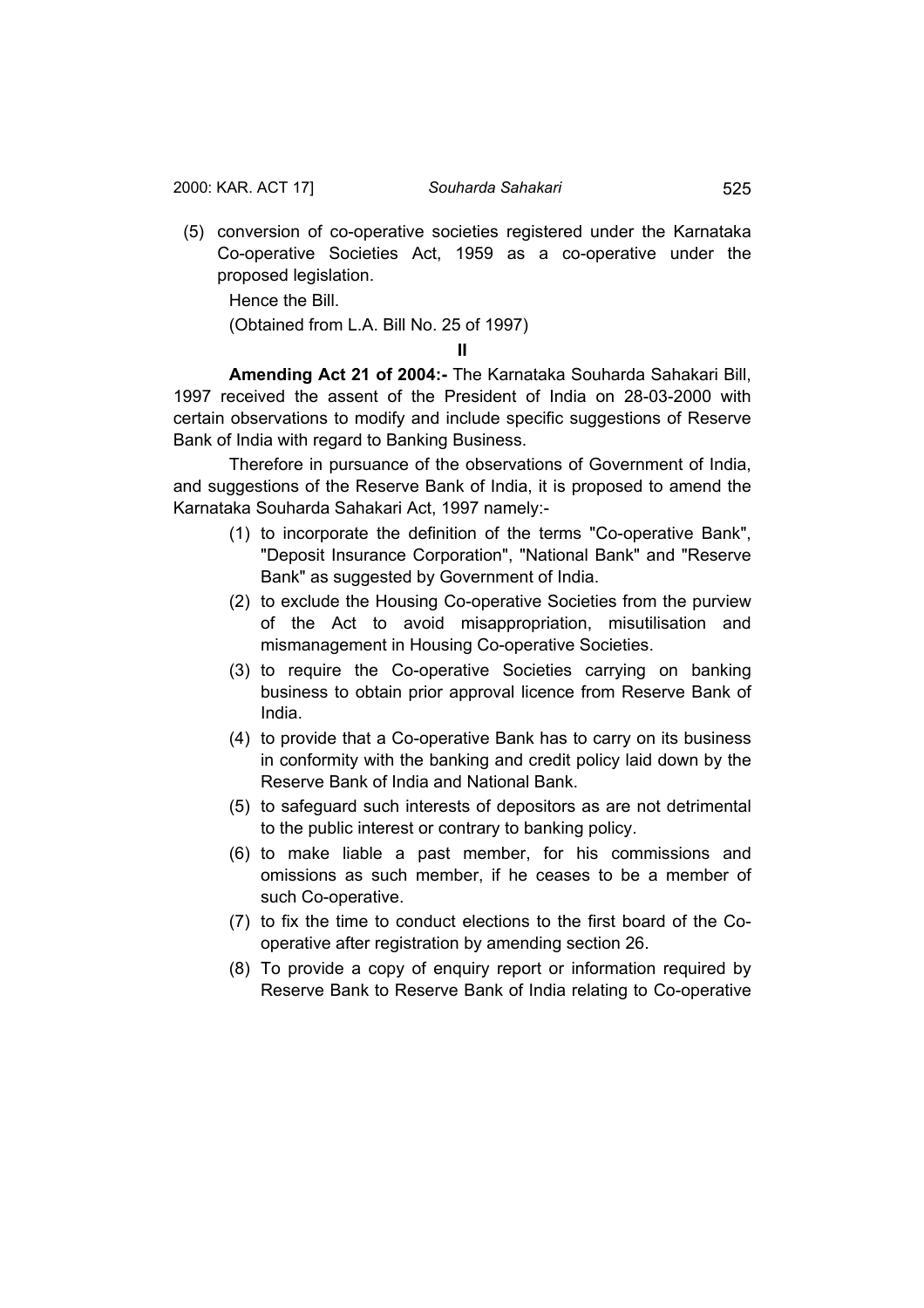Bank to enable the Reserve Bank to supervise the functioning of such Co-operative Bank.

- (9) To protect the interest of non-member depositor before winding up a Co-operative Bank.
- (10) To vest the power of supersession and liquidation of Cooperatives and of ordering inquiry into the affairs of any cooperative with the Registrar.
- (11) To enable the Registrar or an officer appointed by him to function ex-officio director on the board of the Federal Cooperative by amending section 54.

Opportunity is also taken to make certain consequential amendments.

Hence the Bill.

(Obtained from LC Bill No. 1 of 2004)

**III** 

**Amending Act 16 of 2005:-** The Karnataka Souharda Sahakari Act, 1997 (Karnataka Act 17 of 2000) received the assent of the President of India on 28.03.2000 with certain observations to modify and include specific suggestions of Reserve Bank of India with regard to Banking Business. The Karnataka Souharda Sahakari Act, 1997 was amended as per Karnataka Act No.21of 2004 covering the specific suggestion of the Reserve Bank of India. Now, the Reserve Bank of India has given some more suggestions to amend the Act.

 Therefore, it is proposed to amend the Karnataka Souharda Sahakari Act, 1997 (Karnataka Act 17 of 2000), namely:-

- 1. to amend clause (e) of section 2 to state that a co-operative registered under the said Act shall be deemed to be a co-operative society for the purpose of Banking Regulation Act, 1949 and related laws.
- 2. to amend clause (ee) of section 2 to provide that the primary object of a Co-operative Bank shall be the Business of Banking.
- 3. to delete clause (ix) of sub-section (2) of section 10, in view of provision of section 26(1) which provides that the elections should be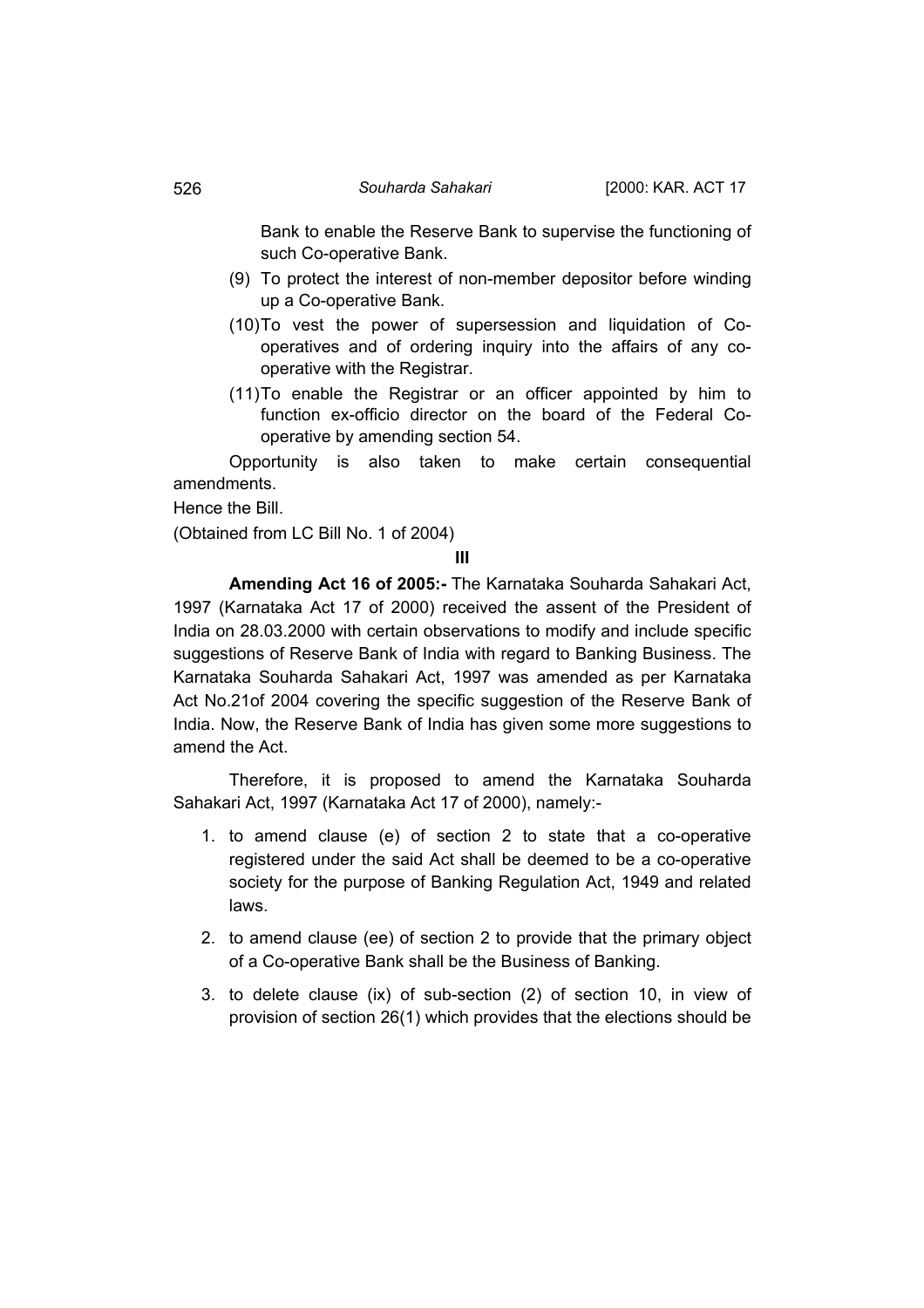held in the prescribed manner and section 28 which provides for election of office bearers and section 29 which provides for filling up of casual vacancies.

- 4. to amend section 25 to provide for the Federal Co-operative to decide the disqualification of the director of a co-operative and the Registrar to decide the appeal against the order of the Federal Cooperative.
- 5. to amend section 53 by deleting clause (e) of sub-section (7) in view of the amendment proposed to section 25.
- 6. to amend sub-section (1) of section 67A to provide that the Registrar shall pass an order of supersession of a Board or Liquidation of a Co-operative Bank when so required by the Reserve Bank of India in writing.

Hence the Bill.

[LC Bill No. 6 of 2005]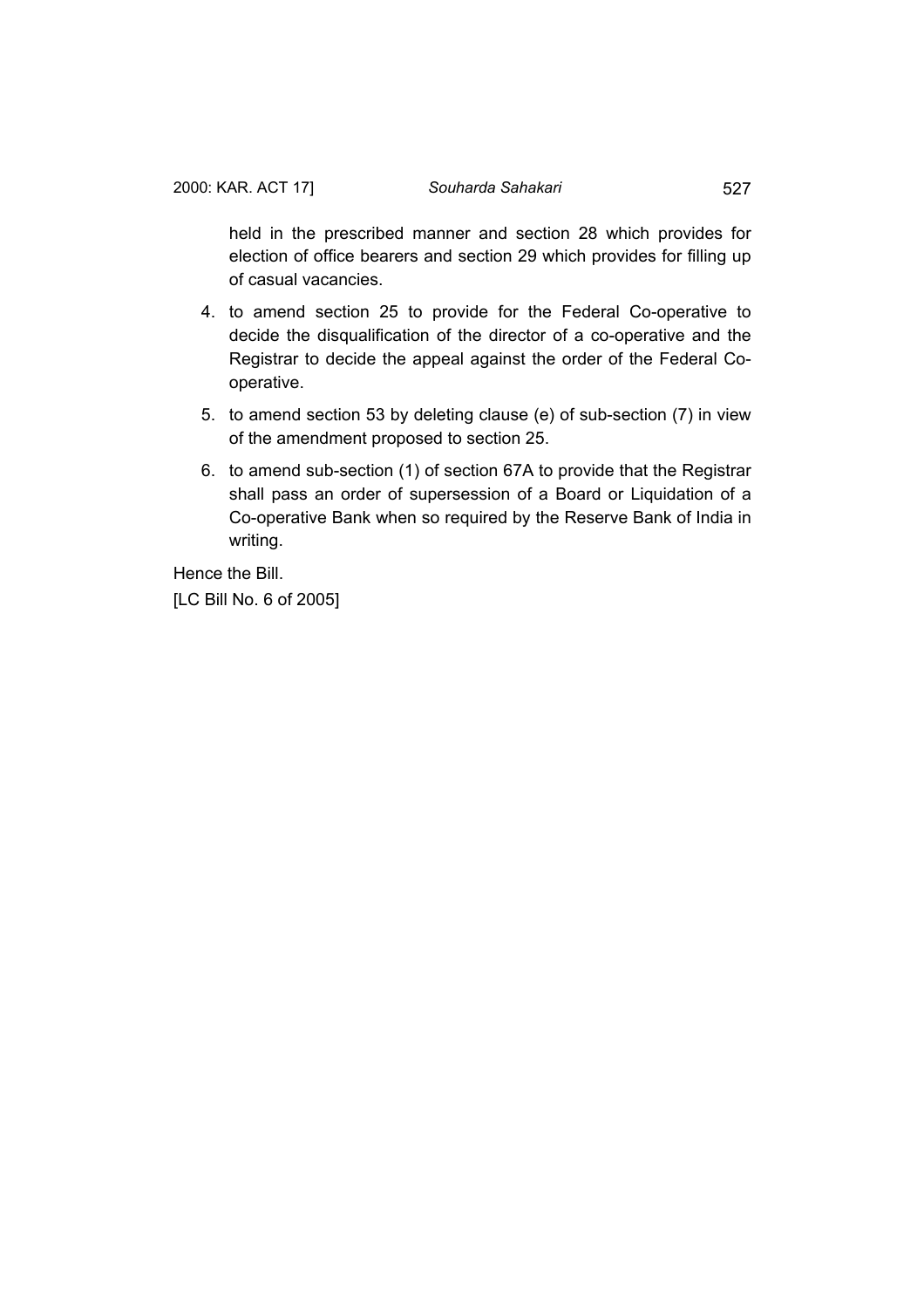# **KARNATAKA ACT NO. 17 OF 2000**

# <span id="page-7-0"></span>*(First Published in the Karnataka Gazette on the tenth day of May, 2000)*  **THE KARNATAKA SOUHARDA SAHAKARI ACT, 1997**

*(Received the assent of the President on the twenty eighth day of March, 2000)* 

# *(As amended by Act 21 of 2004 and 16 of 2005)*

An Act to provide for recognition, encouragement and voluntary formation of Co-operatives based on self-help, mutual aid, wholly owned, managed and controlled by members as accountable, competitive, self-reliant and economic enterprises guided by co-operative principles and matters connected therewith;

WHEREAS it is expedient to provide for recognition encouragement and voluntary formation of co-operatives based on self-help, mutual aid, wholly owned, managed and controlled by members as accountable, competitive self-reliant and economic enterprises guided by co-operative principles and for matters connected therewith;

BE it enacted by the Karnataka State Legislature in the Forty-eighth Year of Republic of India as follows:-

# **CHAPTER I**

#### **PRELIMINARY**

**1. Short title and commencement.-** (1) This Act may be called the Karnataka Souharda Sahakari Act, 1997.

(2) It shall come into force on such 1 [date]1 as the State Government may, by notification in the Official Gazette, appoint and different dates may be appointed for different provisions of this Act.

1. Act came into force on 1.1.2001.

**2. Definitions.-** In this Act unless the context otherwise requires,-

(a) "Board" means the board of directors of a Co-operative constituted under section 24 and includes the Board of Directors of the Federal Cooperative constituted under section 53;

(b) "Bye-laws" means the bye-laws of Co-operatives registered or deemed to be registered under sections 5 and 11 including the bye-laws of the Federal Co-operative registered under section 53;

(c) "Chief Executive" means any employee appointed by the board of a Co-operative or Federal Co-operative by whatever designation called who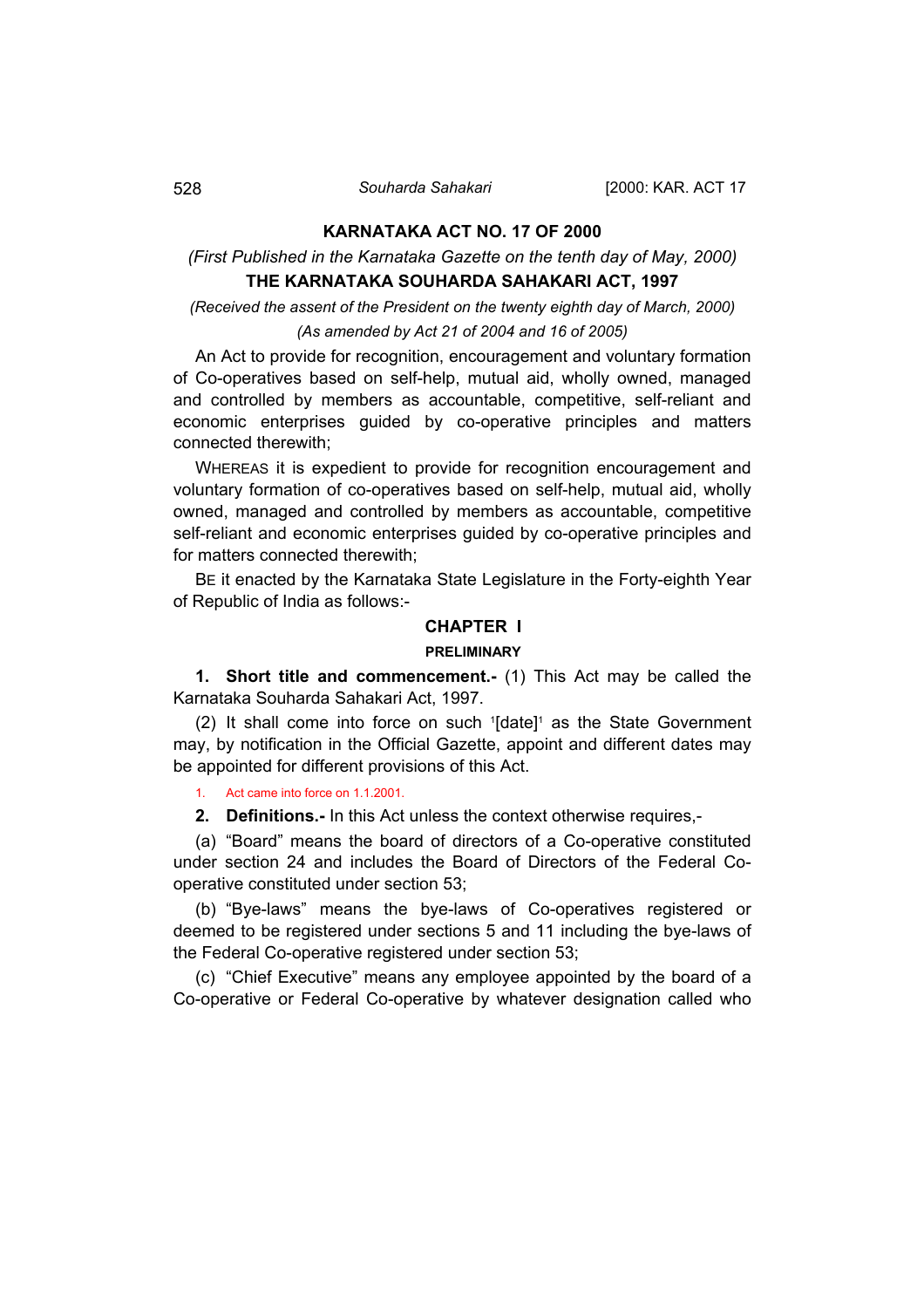discharges the functions of a Chief Executive under the bye-laws of such Co-operative or Federal Co-operative;

(d) "Chief Promoter" means a person elected at the meeting of the promoters and authorised by the Registrar to collect initial share capital before registration and who shall take all such necessary steps for the registration of a Co-operative or union Co-operative;

(e) "Co-operative" means a Co-operative including a Co-operative bank doing the business of banking registered or deemed to be registered under section 5 and which has the words `Souharda Sahakari' in its name <sup>1</sup>[and for the purposes of the Banking Regulation Act, 1949 (Central Act 10 of 1949), the Reserve Bank of India Act, 1934 (Central Act 2 of 1934), the Deposit Insurance and Credit Guarantee Corporation Act, 1961 (Central Act 47 of 1961) and the National Bank for Agriculture and Rural Development Act, 1981 (Central Act 67 of 1981)", it shall be deemed to be a Co-operative Society.<sup>11</sup>

1. Inserted by Act 16 of 2005 w.e.f. 1.6.2005.

 $1$ [(ee) "Co-operative Bank" means a Co-operative engaged in or having as  $\mathrm{1}$ [its premary object] $\mathrm{1}$ , the business of banking;"

1. Substituted by Act 16 of 2005 w.e.f. 1.6.2005.

**Explanation.-** For the purpose of this clause "banking" shall have the meaning assigned to it in section 5 of the Banking Regulation Act, 1949 (Central Act 10 of 1949).]<sup>1</sup>

#### 1. Inserted by Act 21 of 2004 w.e.f. 31.3.2004.

(f)"Co-operative Principles" means the Co-operative principles specified in Chapter X;

(g) "Co-operative Society" means a Co-operative society registered under the Karnataka Co-operative Societies Act, 1959 (Karnataka Act 11 of 1959);

(h) "Co-operative with limited liability" means a Co-operative in which liability of its members for the debts of the Co-operative in the event of its being wound up is limited to the share amount contributed by such members;

(i) "Co-operative with unlimited liability" means a Co-operative whose members are in the event of its being wound up jointly and severally liable for and in respect of all its obligations and to contribute to any deficit in the assets of the Co-operative;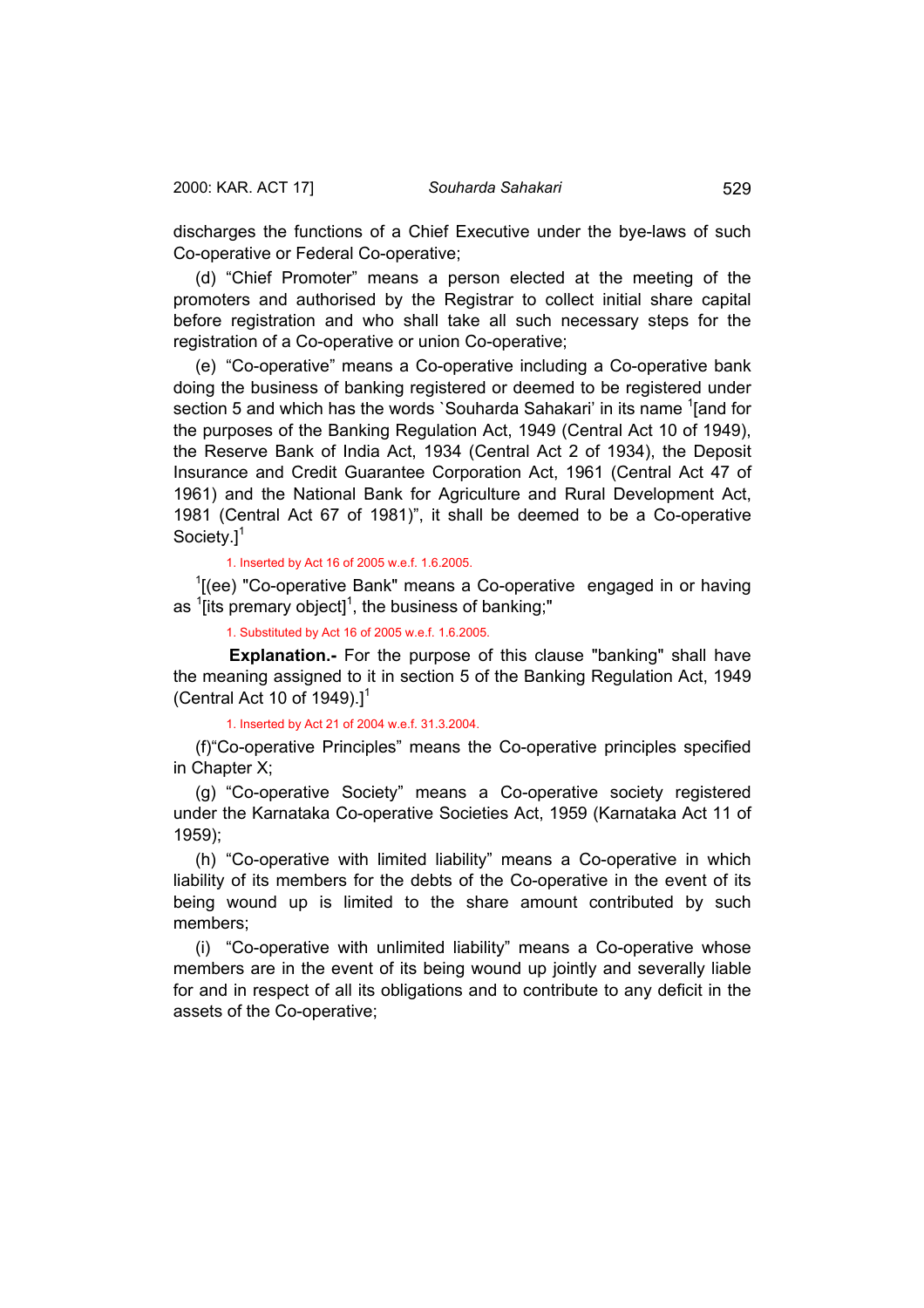(j) "Co-operative Year or Year" means the year commencing from first day of April;

(k) "Deficit" means the net excess of expenditure over income;

<sup>1</sup>["(kk) "Deposit Insurance Corporation" means the Deposit Insurance and Credit Guarantee Corporation established under section 3 of the Deposit Insurance and Credit Guarantee Corporation Act, 1961 (Central Act 47 of 1961)"] $^1$ 

1. Inserted by Act 21 of 2004 w.e.f. 31.3.2004.

(I)  $1$ <sup>"</sup>["Director" means an elected or co-opted member of the board;]<sup>1</sup> 1. Substituted by Act 21 of 2004 w.e.f. 31.3.2004.

(m) "Federal Co-operative" means a Federal Co-operative constituted under section 53;

(n) "Financing Agency" means a Co-operative or commercial bank and includes any other body or corporation or financial institution which gives financial assistance to a Co-operative;

(o) "General Body" in relation to the Co-operative means the general body of all the members of the Co-operative under <sup>1</sup>[section 23 and section  $53$ <sup>1</sup> includes a representative general body of the members;

1. Substituted by Act 21 of 2004 w.e.f. 31.3.2004.

(p) "General Meeting" means a meeting of the general body of the members of the Co-operative or Federal Co-operative;

(q) "Government" means the State Government;

 $1$ ["(qq) "Insured Bank" means a Co-operative Bank having the same meaning as assigned to it in clause (i) of section 2 of the Deposit Insurance and Credit Guarantee Corporation Act, 1961 (Central Act 47 of 1961);"]<sup>1</sup>

1. Inserted by Act 21 of 2004 w.e.f. 31.3.2004.

(r) "Member" means a person who has contributed towards the share capital of a Co-operative before its registration and includes a person admitted to membership after such registration in accordance with the Act, rules and the bye-laws  $\frac{1}{2}$  [and includes a nominal and an associate member] $\frac{1}{2}$ ;

1. Inserted by Act 21 of 2004 w.e.f. 31.3.2004.

 $1$ [(rr) "National Bank"- means the National Bank for Agriculture and Rural Development constituted under section 3 of the National Bank for Agriculture and Rural Development Act, 1981 (Central Act 61 of 1981);<sup>1</sup>

1. Inserted by Act 21 of 2004 w.e.f. 31.3.2004.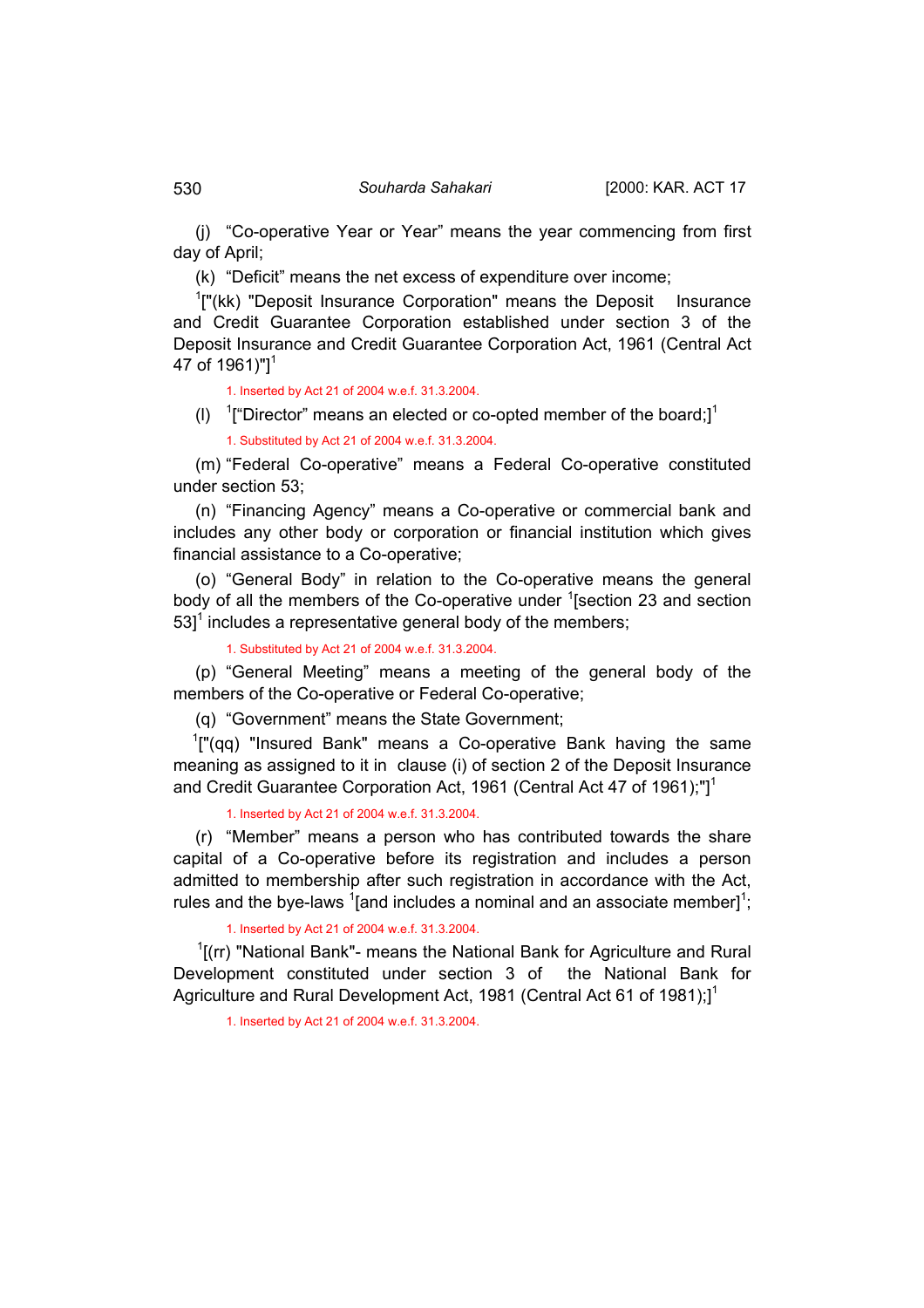<span id="page-10-0"></span>(s) "Officer Bearer" means the President or Chairperson, Vice President or Vice Chairperson, Administrator, Liquidator and includes a member of the board or any other person not being an employee empowered to exercise the powers of an office bearer in accordance with the bye-laws;

(t) "Primary Co-operative" means a Co-operative whose membership is not open to another Co-operative;

(u) "Registrar" means an Officer of the Government appointed under section 3 to perform the functions of the Registrar of Co-operatives and includes Additional Registrars of Co-operatives, Joint Registrars of Cooperatives, Deputy Registrars of Co-operatives and Assistant Registrars of Co-operatives appointed to assist the Registrar while exercising all or any of the powers of the Registrar under this Act and includes any other person on whom all or any of the powers of the Registrar under this Act are conferred;

 $1$ ["(v) "Reserve Bank" means the Reserve Bank of India constituted under the Reserve Bank of India Act, 1934 (Central Act 2 of 1934)".]<sup>1</sup>

1. Inserted by Act 21 of 2004 w.e.f. 31.3.2004.

 $\int$ [(x)]<sup>1</sup> "Surplus" means the net excess of income over expenditure;

1. Renumbered by Act 21 of 2004 w.e.f. 31.3.2004.

<sup>1</sup>["(w) 'Secondary Co-operative' means a Co-operative whose membership is also open to another Co-operative" $l^1$ 

1. Inserted by Act 21 of 2004 w.e.f. 31.3.2004.

 $\left[1[(y)]^1\right]$  "Union Co-operative" means a Co-operative of five or more Cooperatives registered under section 5.

1. Renumbered by Act 21 of 2004 w.e.f. 31.3.2004.

#### **CHAPTER II**

## **REGISTRATION**

**3. Registrar, Additional Registrars, Joint Registrars, Deputy Registrars and Assistant Registrars.-** (1) The Government may appoint an officer of the Government to be the Registrar of Co-operatives for the State.

(2) The Government may also appoint as many officers of the Government as Additional Registrars, Joint Registrars, Deputy Registrars and Assistant Registrars of Co-operatives as it thinks fit for assisting the Registrar.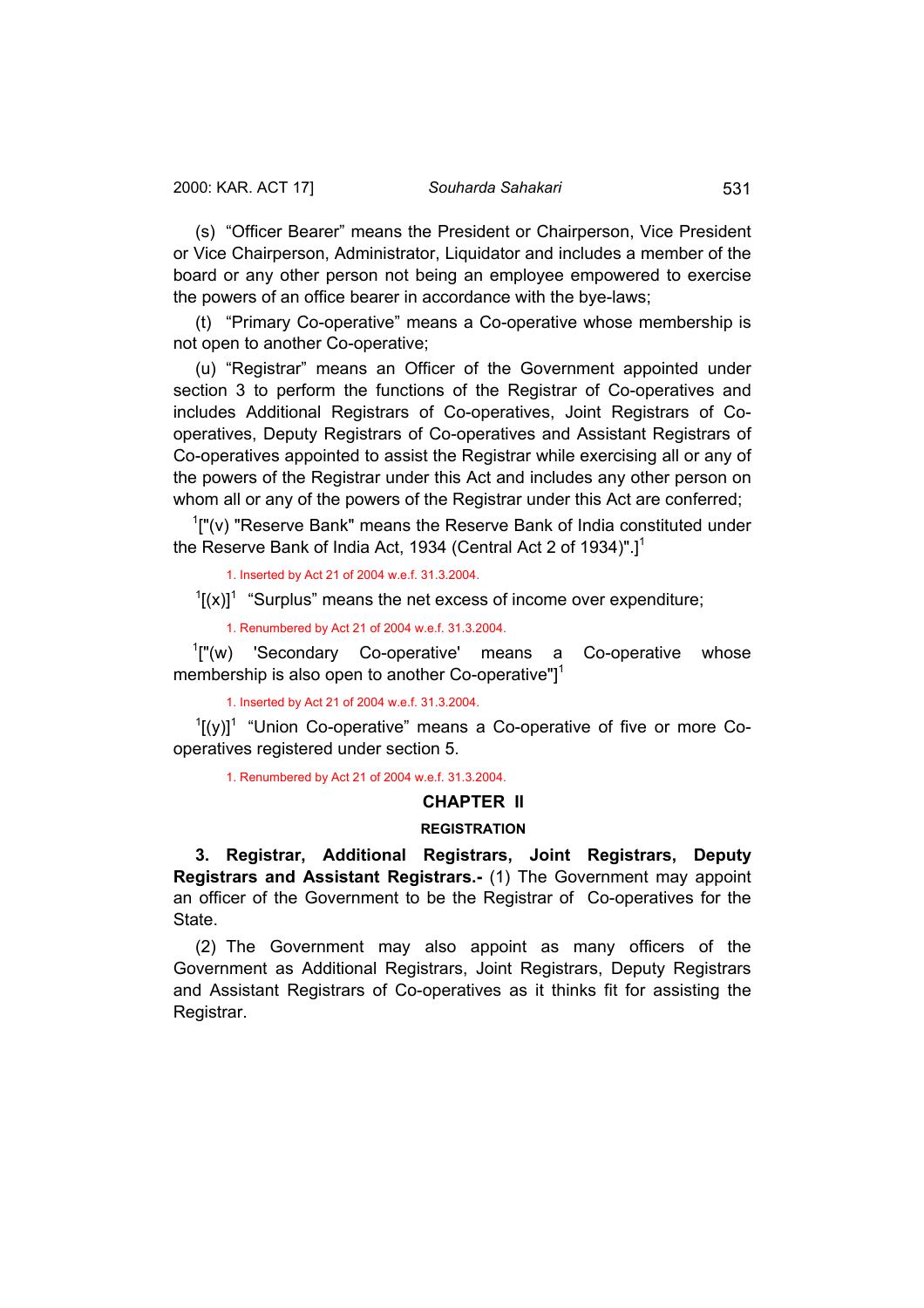<span id="page-11-0"></span>(3) The Government may, by general or special order, confer all or any of the powers of the Registrar under this Act on the Additional Registrar, Joint Registrar, Deputy Registrar or Assistant Registrar of Co-operatives.

# **4. Co-operatives which may be registered.-**

 $1$ ["(1) No co-operative shall be registered under this Act, unless,-

- (a) its main objects are to serve the interests of the members in the area of operation.
- (b) its bye-laws provides for economic and social betterment of its members through self help and mutual aid in accordance with the co-operative principles." $]$ <sup>1</sup>

1. Inserted by Act 21 of 2004 w.e.f. 31.3.2004.

- $1[(2)]^1$  Subject to the provisions of this Act where,-
	- (a) not less than ten individuals belonging to different families intend to form a Co-operative; or
	- (b) a Co-operative society intends to convert itself into a Co-operative under this Act by passing a resolution in this behalf; or
	- (c) five or more Co-operatives registered under this Act intend to form into a union Co-operative by passing a resolution in this behalf;

they may be registered as Co-operative under this Act.

1. Re-numbered by Act 21 of 2004 w.e.f. 31.3.2004.

 $1$ ["Provided that no Co-operative shall be registered if it is likely to be economically unsound or the registration of which may have an adverse impact on the development of the Co-operative movement.

 Provided further that no Co-operative shall be registered under this Act as a Housing Co-operative and no Housing Co-operative Society shall be converted into a Housing Co-operative."]<sup>1</sup>

1. Inserted by Act 21 of 2004 w.e.f. 31.3.2004.

**5. Application for registration of Co-operative.-** (1) An application for registration of a Co-operative shall be made to the Registrar in such form and in such manner as may be prescribed.

(2) Every such application shall be accompanied by,-

 (a) the original and five copies of the bye-laws of the proposed Cooperative as adopted by the promoters of such Co-operative or by the representatives of Co-operatives who wish to form into a union Co-operative or by the general body of a Co-operative society which intends to convert itself into a Co-operative under this Act;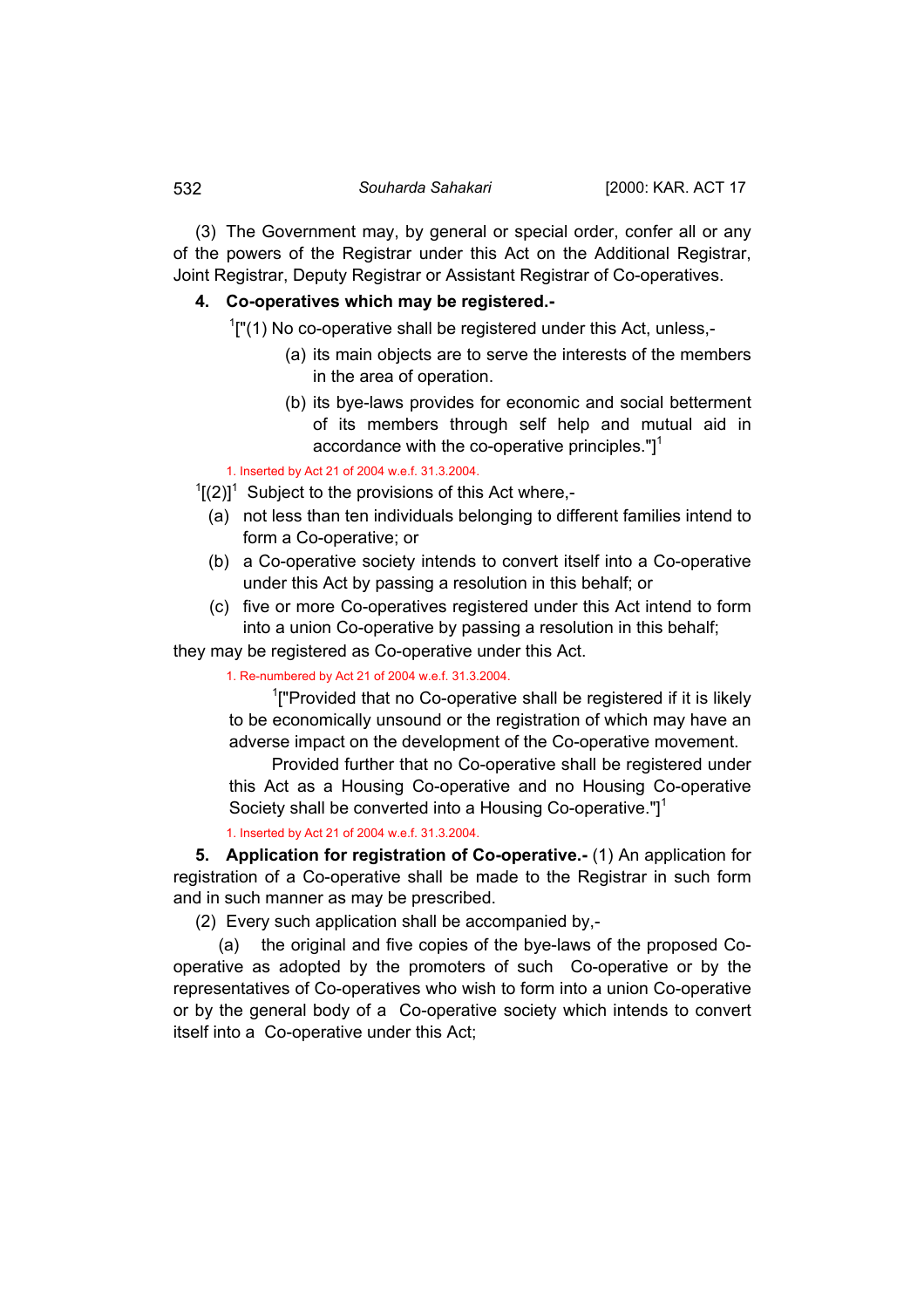(b) a list of names of individuals or Co-operatives which intend to form a Co-operative and in the case of a Co-operative society, a list of names of members of such society together with the names of members of the committee containing their addresses, occupation and financial commitments;

 (c) a true copy of the minutes of the meeting at which the bye-laws were adopted, duly signed by atleast a majority of individuals or promoters present or representatives present at such meeting where the bye-laws were adopted, or in the case of a Co-operative society, a true copy of the resolution and the minutes of the general meeting;

 (d) a copy of the challan for having paid the registration fee of one percent of the total authorised share capital by whatever name called, subject to a minimum of five hundred rupees and a maximum of five thousand rupees; and

 (e) in case of a Co-operative society, documents to show that the Co-operative society has not received any share capital and any loans or guarantee by Government or loans and guarantee by any Co-operative society.

(3) The Registrar shall, if he is satisfied that,-

- (a) the application is in conformity with the provisions of this Act and rules;
- $\frac{1}{2}$ "(aa) the proposed Co-operative complies with the requirements of sound business and has reasonable chances of success,"]<sup>1</sup>

1. Inserted by Act 21 of 2004 w.e.f. 31.3.2004.

- (b) the proposed bye-laws are in conformity with section 10; and
- (c) the name of the proposed Co-operative is not the same as that of a Co-operative already registered under this Act or is not the same as that used by a Co-operative society already registered under section 7 of the Karnataka Co-operative Societies Act, 1959,

register the Co-operative and also its bye-laws and send by registered post a certificate of registration and the original registered bye-laws signed and sealed by him to the Chief Promoter mentioned in the application or to the Co-operative society within a period of ninety days from the date of receipt of application. A copy of such certificate of registration along with the copy of the bye-laws shall also be sent to the Federal Co-operative.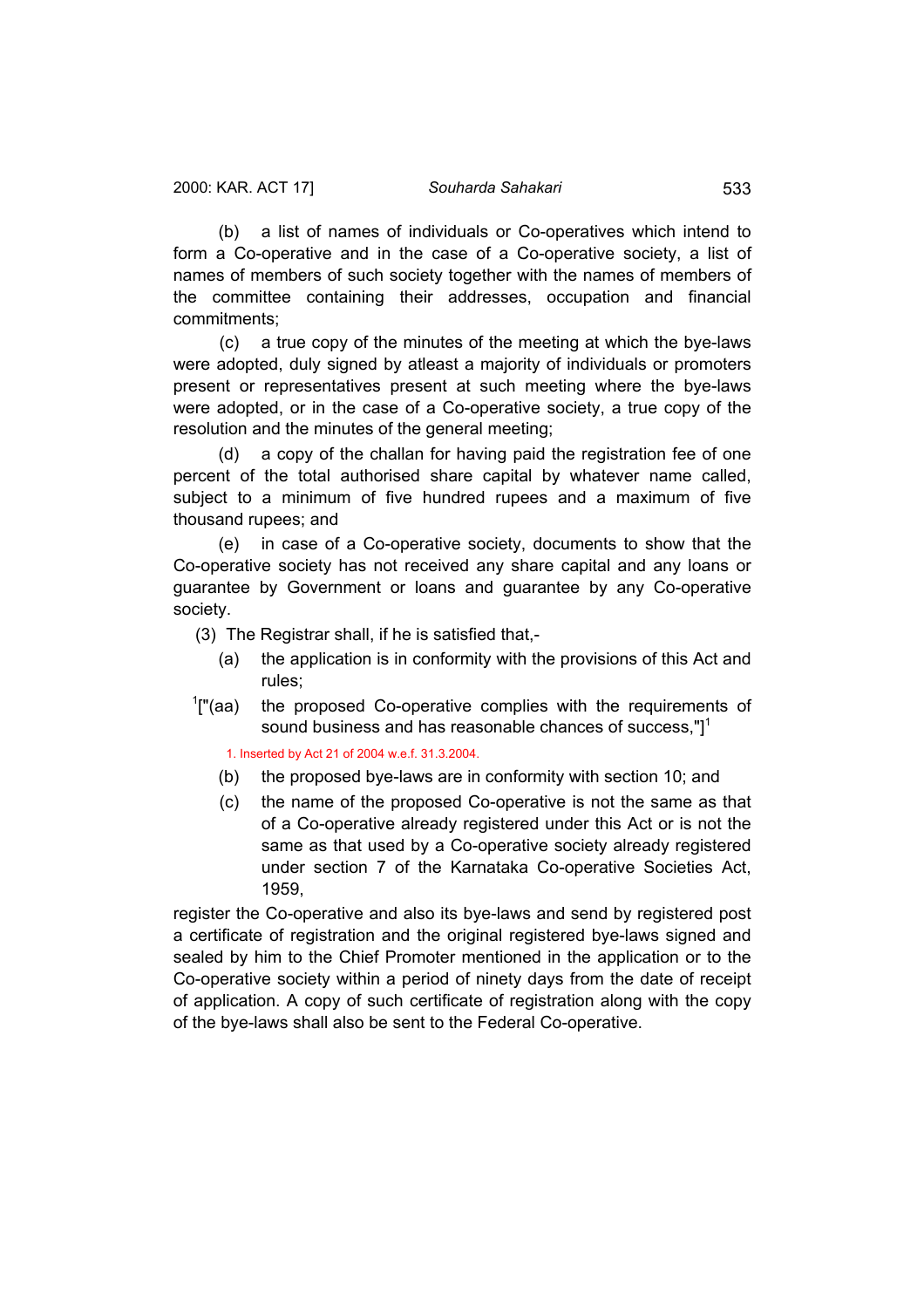<span id="page-13-0"></span><sup>1</sup>["Provided that in the case of either a proposed or an existing Cooperative Bank, the registration in terms of this section shall take place only with the prior approval of the Reserve Bank".]<sup>1</sup>

1. Inserted by Act 21 of 2004 w.e.f. 31.3.2004.

(4) If the conditions laid-down in sub-section (3) are not fulfilled, the Registrar shall communicate by registered post the order of refusal together with the reasons therefor, to the Chief Promoter or to the Co-operative society, as the case may be, within ninety days from the date of receipt of application.

(5) An appeal against the order under sub-section (4) may be made,-

(a) if the order was made by the Registrar, to the Government; or

 (b) if the order was made by any other officer to that officer's immediate superior officer.

(6) If the Registrar fails either to register or to refuse registration within the period specified in sub-section (3) or (4), the Co-operative shall be deemed to have been registered under this Act after the expiry of the said period.

**6. Certificate of registration.-** (1) Where a Co-operative is registered or deemed to be registered, the certificate of registration duly signed and sealed by the Registrar shall be conclusive evidence that the Co-operative mentioned therein, is a Co-operative registered or deemed to be registered under this Act.

(2) Notwithstanding anything contained in the Karnataka Co-operative Societies Act, 1959, when a certificate of registration is issued to a Cooperative after conversion of a Co-operative society into a Co-operative, the registration of such Co-operative society under the Karnataka Co-operative Societies Act, 1959, shall be cancelled by the Registrar with effect from the date of issue of certificate of registration under this Act.

**7. Co-operative to be a body corporate.-** A Co-operative registered under this Act shall be a body corporate by the name under which it is registered having perpetual succession and common seal. The Co-operative shall be entitled to acquire, hold and dispose of property, to enter into contracts, to sue and be sued and to do all other things necessary for the purpose for which it is constituted.

**8. Registration with limited or unlimited liability.-** A Co-operative may be registered with limited or unlimited liability. Where the liability is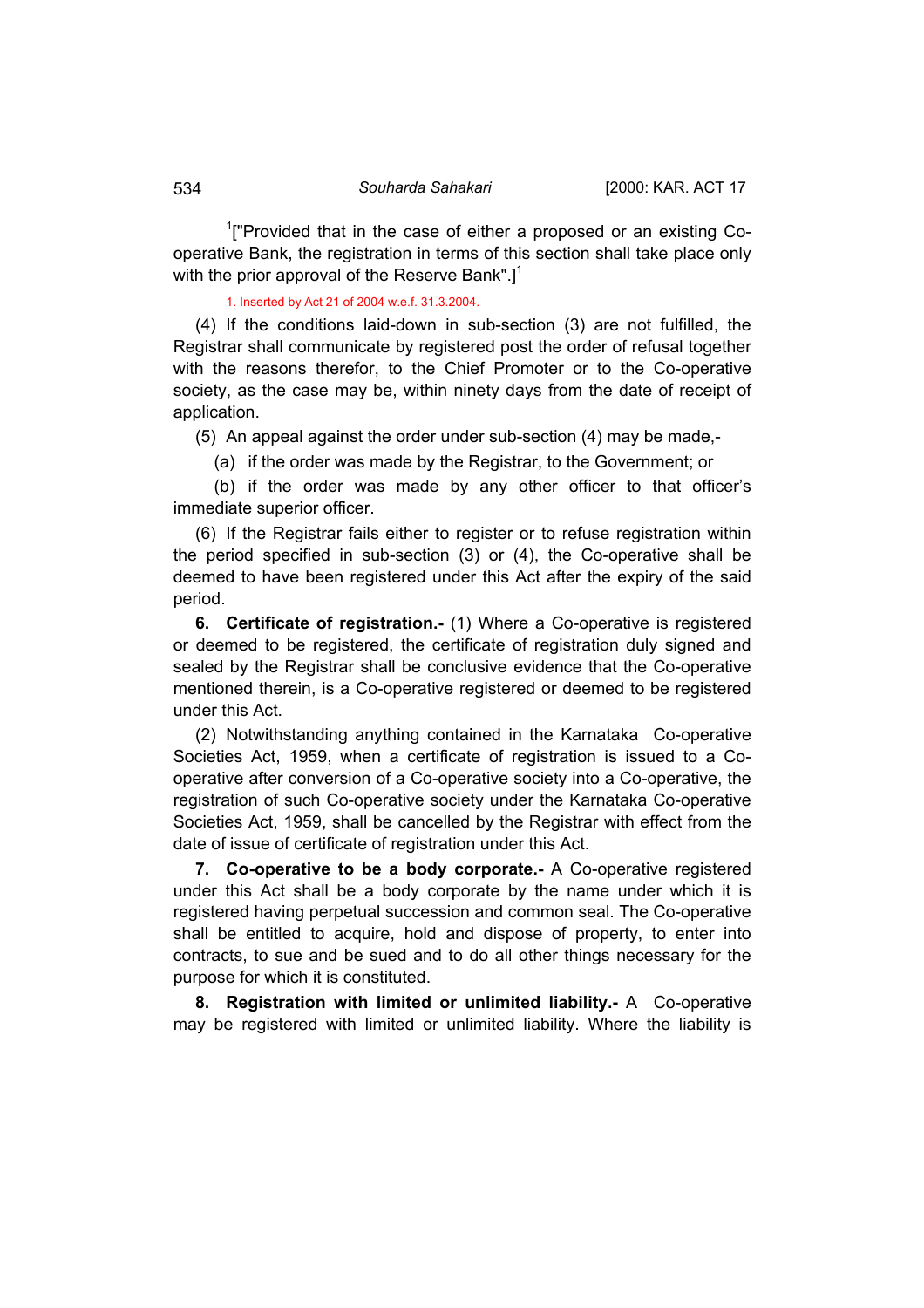<span id="page-14-0"></span>limited, the expression "limited" shall be suffixed to the name of the Cooperative.

**9. Display of names etc.-** Every Co-operative shall display its full name and the certificate of registration issued under this Act at its registered office or place at which it carries on business. The Registration number, name and address of its registered office shall be mentioned,-

(a) in all notices, other official publications and correspondences;

(b) in all its contracts, business letters, order for goods, invoices, statements of accounts, receipts and letters of credit;

(c) in all bills of exchange, promissory notes, endorsements, cheques and orders for money it signs or signed on its behalf; and

(d) in the corporate seal.

**10. Bye-laws.-** (1) Subject to the provisions of this Act or rules, every Co-operative shall function in accordance with its bye-laws which as far as possible shall adhere to the Co-operative principles.

(2) The bye-laws of every Co-operative shall provide for the following matters, namely:-

(i) the name, address and area of operation of the Co-operative;

(ii) the objects of the Co-operative;

 (iii) conditions of eligibility, disqualifications for, and procedure for admission, withdrawal, removal or cessation of membership including that of the directors and office bearers;

 $1$ ["(iiia) the rights, privileges, duties and liabilities of membership including those of nominal and associate members" $l^1$ 

1. Inserted by Act 21 of 2004 w.e.f. 31.3.2004.

(iv) recruitment and conditions of service of staff of the Co-operative;

 (v) procedure to conduct the board meetings, rights of members including the right to vote and contest for elections;

 (vi) the consequences of default in payment of any sum due by a member to the Co-operative;

 (vii) the powers and functions of the general body and the manner of election of representative general body, if any, and matters which must be dealt with by the general body and by the representative general body, if any;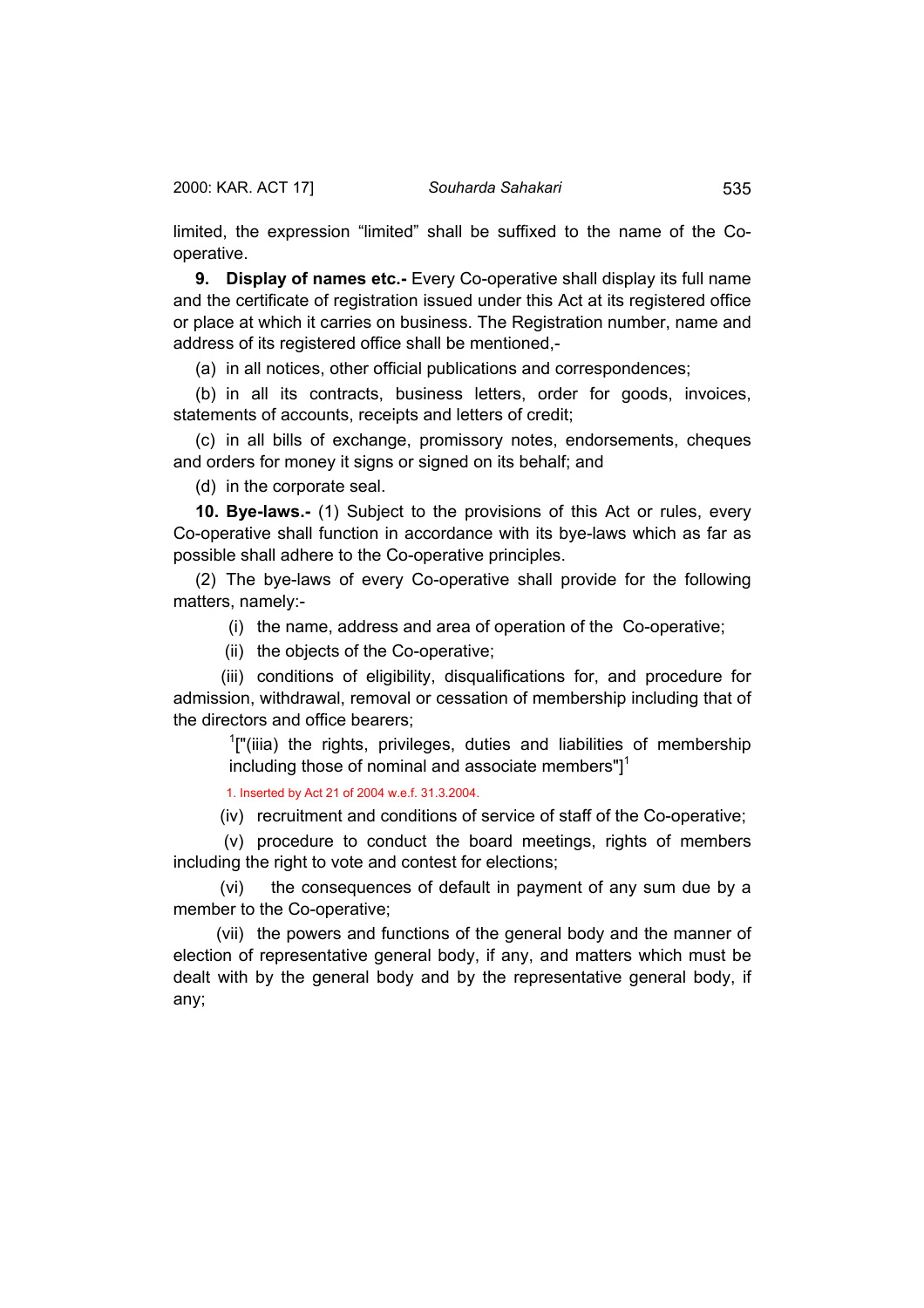(viii) the manner and frequency of convening general meetings and quorum required;

 $\int$ <sup>1</sup>[(ix xxxx)]<sup>1</sup>

1. Omitted by Act 16 of 2005 w.e.f. 1.6.2005.

(x) the composition of the board and number of office bearers;

 (xi) the extent and conditions for mobilisation of funds in the form of share capital, deposits, debentures, loans and other contributions from its members other than Government;

(xii) the powers, functions and duties of the President or Chairperson;

(xiii) the powers, functions and duties of Chief Executive;

 (xiv) the terms and conditions on which the Co-operative may deal with non-members;

 (xv) the manner of electing representatives to union Co-operatives and the Federal Co-operative;

 (xvi) the nature and amount of authorised share capital of the Cooperative;

(xvii) the maximum shares which a member can hold;

 (xviii) the maximum dividend payable to members on paid up share capital;

(xix) the purpose for which the funds may be applied;

 (xx) contribution towards Federal Co-operative Fund and the constitution of various funds and their purposes;

 (xxi) appropriation of amount out of the net profit specifically for the following:-

 (a) twenty five percent towards reserve fund constituted by the Co-operative;

 (b) three percent towards the Co-operative Education Fund, out of which one percent shall be towards the Co-operative Education Fund of the Federal Co-operative and the remaining to the Co-operative Education Fund of the Karnataka State Co-operative Federation Limited, Bangalore;

(c)  ${}^{1}[XXX]^{1}$ 

1. Omitted by Act 21 of 2004 w.e.f. 31.3.2004.

 (d) twenty percent towards the operational reserve to meet unforeseen losses or contingencies;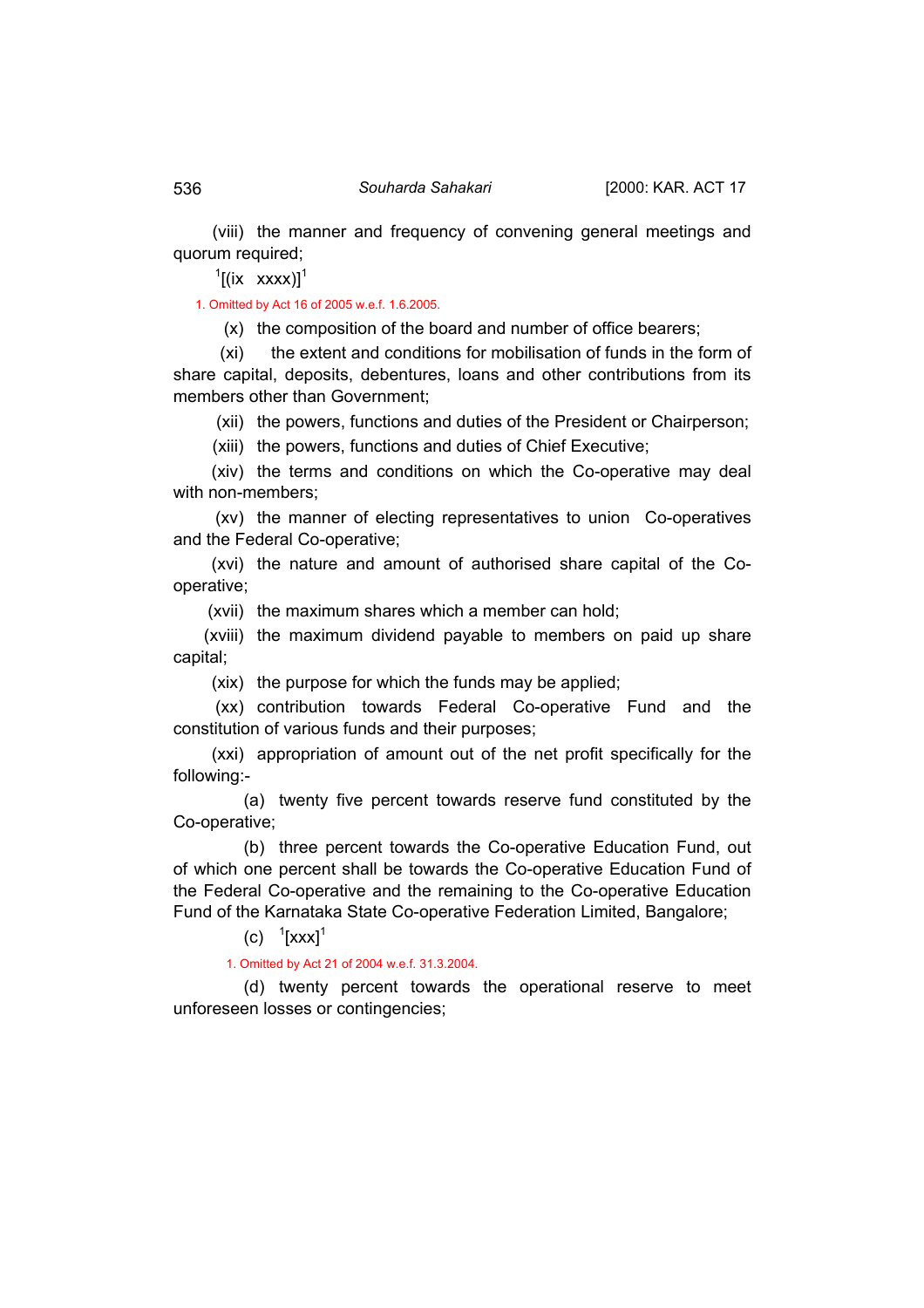<span id="page-16-0"></span> (e) five percent towards the Common Good Fund whose purpose is approved by the general body;

 (f) bonus not exceeding two months' pay to be paid to the employees;

(g) dividend to the members;

 (xxii) fixation of quantum and procedure to make good the operational deficiency incurred by the Co-operative out of its reserve fund and operational reserve fund;

 (xxiii) the manner of appointment of auditors or Chartered Accountants and their powers and functions;

 (xxiv) the manner of disposal of funds when the Co-operative is under liquidation;

 (xxv) the circumstances and manner of winding up of the Cooperative; and

 (xxvi) any other matter which is required to be or may be provided in the bye-laws.

 $1(3)$  Notwithstanding anything to the contrary contained in this Act, in the case of a co-operative bank, the bye-laws framed under sub-section (2) pertaining to acceptance of deposits, borrowing of funds, maintenance of reserve fund, appropriation of profit. grant of loan, fixation of interest rate on deposits and advances, and such other activities as mentioned in section 6 of the Banking Regulation Act, 1949 as applicable to co-operative societies shall be subject to the provisions of the said Act, the rules, regulations or directions made or issued thereunder from time to time by the Reserve Bank or the National Bank.] $1$ 

#### 1. Inserted by Act 21 of 2004 w.e.f. 31.3.2004.

**11. Amendment of bye-laws.-** (1) A Co-operative may amend any of the provisions of its bye-laws by a resolution passed by the majority of members with right to vote or two thirds of the members present and voting, whichever is less, at a general meeting or at a representative general meeting:

Provided that no such resolution shall be passed unless not less than twenty clear days of written notice of the meeting has been given along with a copy of the proposed amendment to each member of the general body or representative general body, as the case may be, and such notice and the proposed amendment are also displayed on the notice board of the Co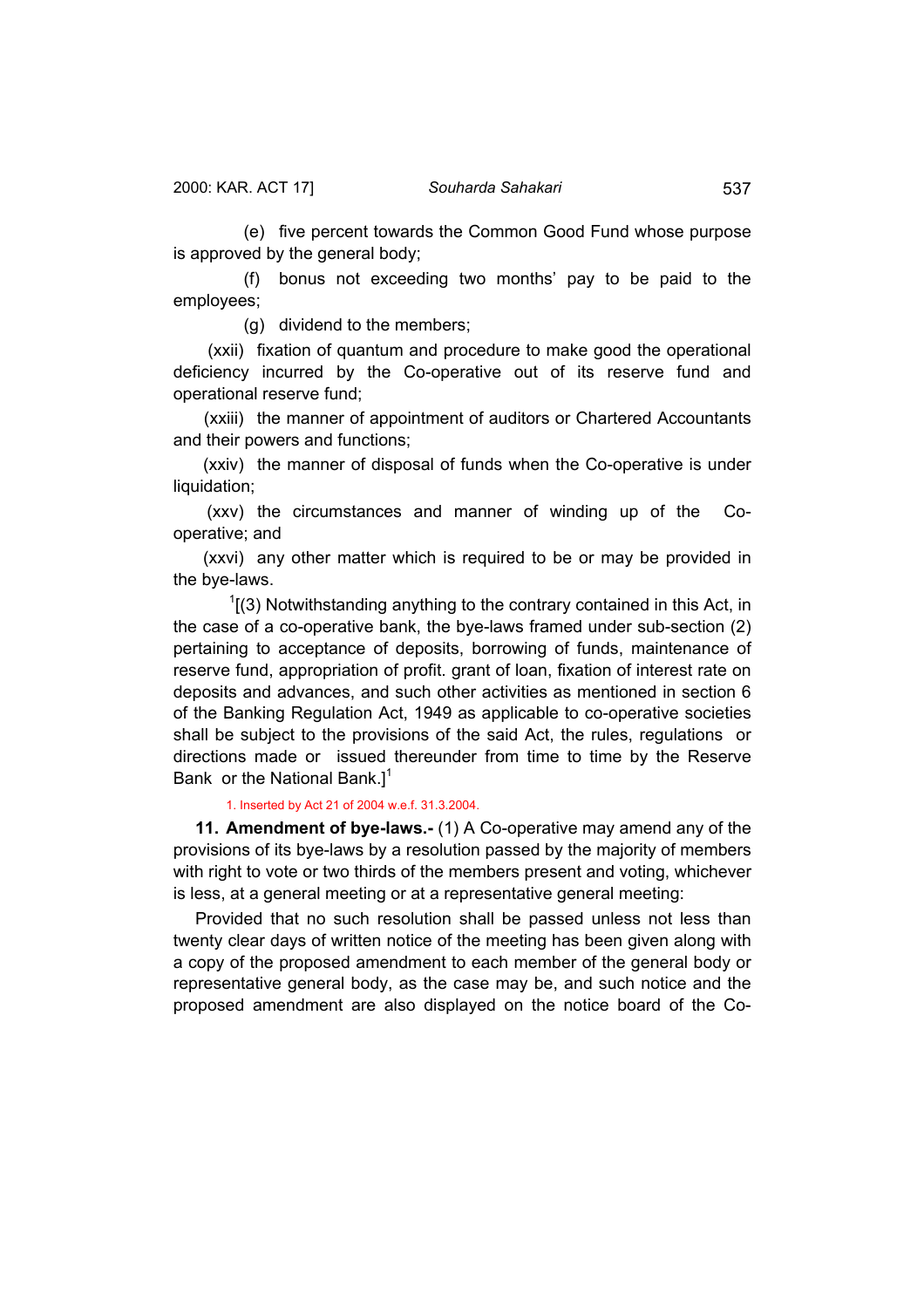operative for a period of not less than twenty days immediately proceeding the date of the meeting.

(2) In case of amendment of its bye-laws by the Co-operative, an application for the registration of the amendment with particulars specified in subsection (3), shall be forwarded by registered post to the Registrar within a period of thirty days from the date of the resolution.

(3) Every application forwarded under subsection (2) to the Registrar, shall be signed by the President or Chairperson and shall be accompanied by three copies of the resolution adopting the amendment along with the following particulars, namely:-

(a) the date of the meeting at which the amendment was approved;

 (b) the total number of members on the roll of the Co-operative who were eligible to vote on the date of such meeting, the number present at the meeting and the number of eligible members who voted for the resolution.

 $<sup>1</sup>$ [(c) in the case of a Co-operative Bank, a certificate signed by the</sup> President or Chairperson, stating that the proposed amendments are in conformity with sub-section (3) of section 10;]<sup>1</sup>

### 1. Inserted by Act 21 of 2004 w.e.f. 31.3.2004.

(4) If the proposed amendment is in accordance with the provisions of this Act and rules, the Registrar shall register the proposed amendment within a period of ninety days from the date of receipt of the application.

(5) The Registrar shall communicate by registered post to the Cooperative within a period of fifteen days after registration a copy of the amendment so registered together with a certificate duly signed and sealed by him and such certificate shall be conclusive evidence that the amendment has been duly registered. A copy of such certificate and registered amendment shall be sent to the Federal Co-operative.

(6) If the proposed amendment is not in accordance with the provisions of this Act and Rules, the Registrar shall refuse to register the proposed amendment within a period of ninety days from the date of receipt of the application failing which the amendment shall be deemed to have been registered:

Provided that no order refusing the registration of such amendment shall be made except after giving the Co-operative an opportunity of being heard.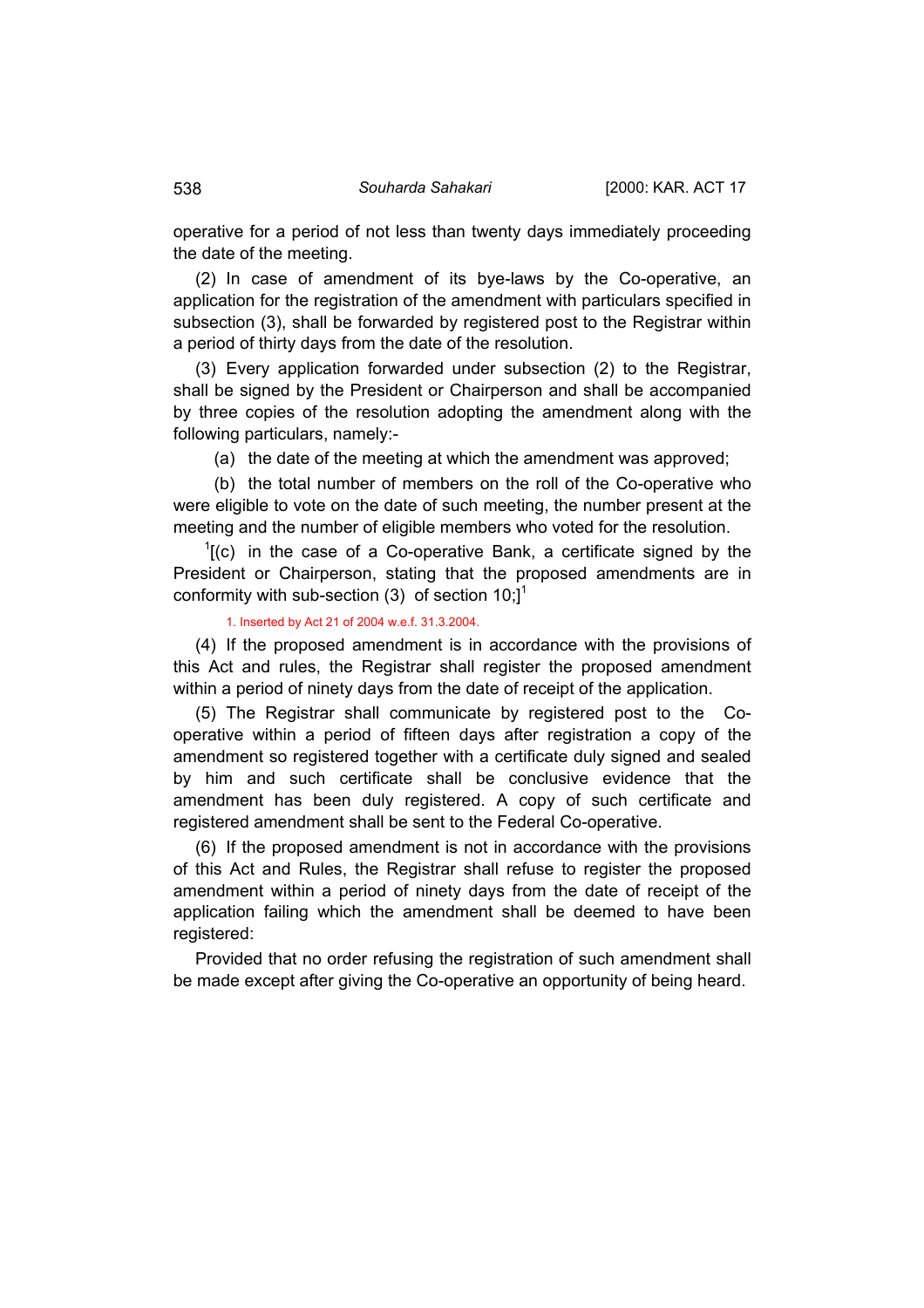<span id="page-18-0"></span>(7) The Registrar shall communicate by registered post to the Cooperative, the order of refusal under sub-section (6) together with the reasons therefor within a period of fifteen days from the date of refusal.

(8) An appeal against the order under sub-section (6) may be made within sixty days from the date of the order,-

(a) if the order was made by the Registrar, to the Government; or

 (b) if the order was made by any other officer, to that officer's immediate superior officer.

(9) An amendment to the bye-laws shall come into effect from the date of registration or deemed date of registration.

**12. Change of Liability, transfer of Assets and Liabilities, Division and Amalgamation of Co-operatives.-** (1) A Co-operative may, by a resolution passed at its general body,-

 (a) decide to amend its bye-laws to change the form or the extent of its liability;

 (b) decide to transfer its assets and liabilities, in whole or in part, to any other Co-operative which by a like resolution agrees to accept such transfer;

(c) divide itself into two or more Co-operatives.

(2) Any two or more Co-operatives may, by passing a resolution at respective general meetings, decide to amalgamate themselves and form a new Co-operative. Every such resolution of a Co-operative shall be passed at its general meeting by a majority of total members with right to vote or two thirds of members present with right to vote, whichever is less, and such resolution shall also contain all particulars of the liability, transfer, division, amalgamation, as the case may be :

Provided that no such resolution shall be passed unless a notice is issued together with a copy of the proposed resolution to all its members, creditors, union Co-operative, Federal Co-operative to which it is affiliated, and the consent of the members, creditors, union Co-operative and Federal Co-operative has been obtained.

<sup>1</sup>["Provided further that in the case of a Co-operative Bank, no resolution under sub-section (1) or under this sub-section, shall be passed without the prior sanction in writing of the Reserve Bank". $]$ <sup>1</sup>

1. Inserted by Act 21 of 2004 w.e.f. 31.3.2004.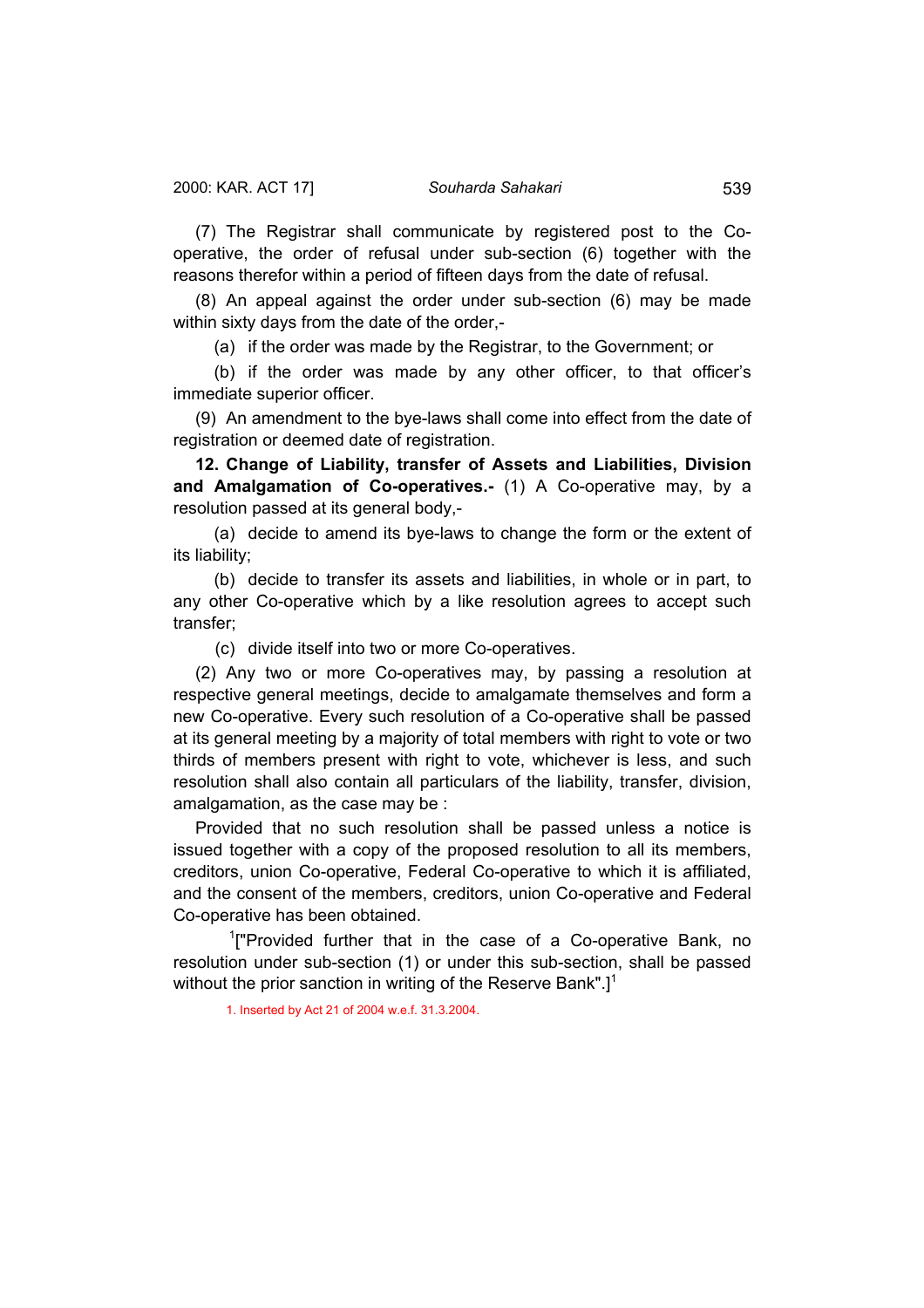(3) Notwithstanding anything contained in any bye-law or contract to the contrary, any member, a union Co-operative, Federal Co-operative or creditor who does not consent to the resolution shall have the option to withdraw their shares, deposits, loans or services, as the case may be, within a period of one month from the date of receipt of the notice under subsection (2).

(4) The union Co-operative, Federal Co-operative or any member or creditor who does not exercise his option within the period specified under subsection (3), shall be deemed to have consented to the resolution.

(5) No resolution of a Co-operative to change liability or for transfer of assets and liabilities, division and amalgamation shall be passed unless,-

(a) in case of change of liability or transfer of assets and liabilities,-

 (i) the members, union Co-operative, Federal Co-operative and creditors have consented or are deemed to have consented to the resolution under subsection (3) or sub-section (4), as the case may be; or

 (ii) all claims of the members, union Co-operatives, Federal Cooperative and creditors who have exercised the option referred to under subsection (3) within the period specified therein, have been met in full or otherwise satisfied; and

 (b) amendment of the bye-laws of Co-operative concerned is registered; and

 (c) in the case of division or amalgamation, certificate of registration of the Co-operative or Co-operatives is issued.

(6) Where a resolution passed by a Co-operative in this section involves a transfer of any assets and liabilities, the resolution shall, notwithstanding anything contained in any law for the time being in force, be a sufficient conveyance to vest the assets and liabilities in the transferee.

**13. Consequences of transfer of assets and liabilities, division and amalgamation.-** (1) Where the whole of the assets and liabilities of a Cooperative are transferred to another Co-operative, the registration of the first mentioned Co-operative shall stand cancelled and that Co-operative shall be deemed to have been dissolved and shall cease to exist as a corporate body.

(2) Where two or more Co-operatives are amalgamated into a new Cooperative, the registration of each of the amalgamating Co-operatives shall stand cancelled on the registration of the new Co-operative and each such

<span id="page-19-0"></span>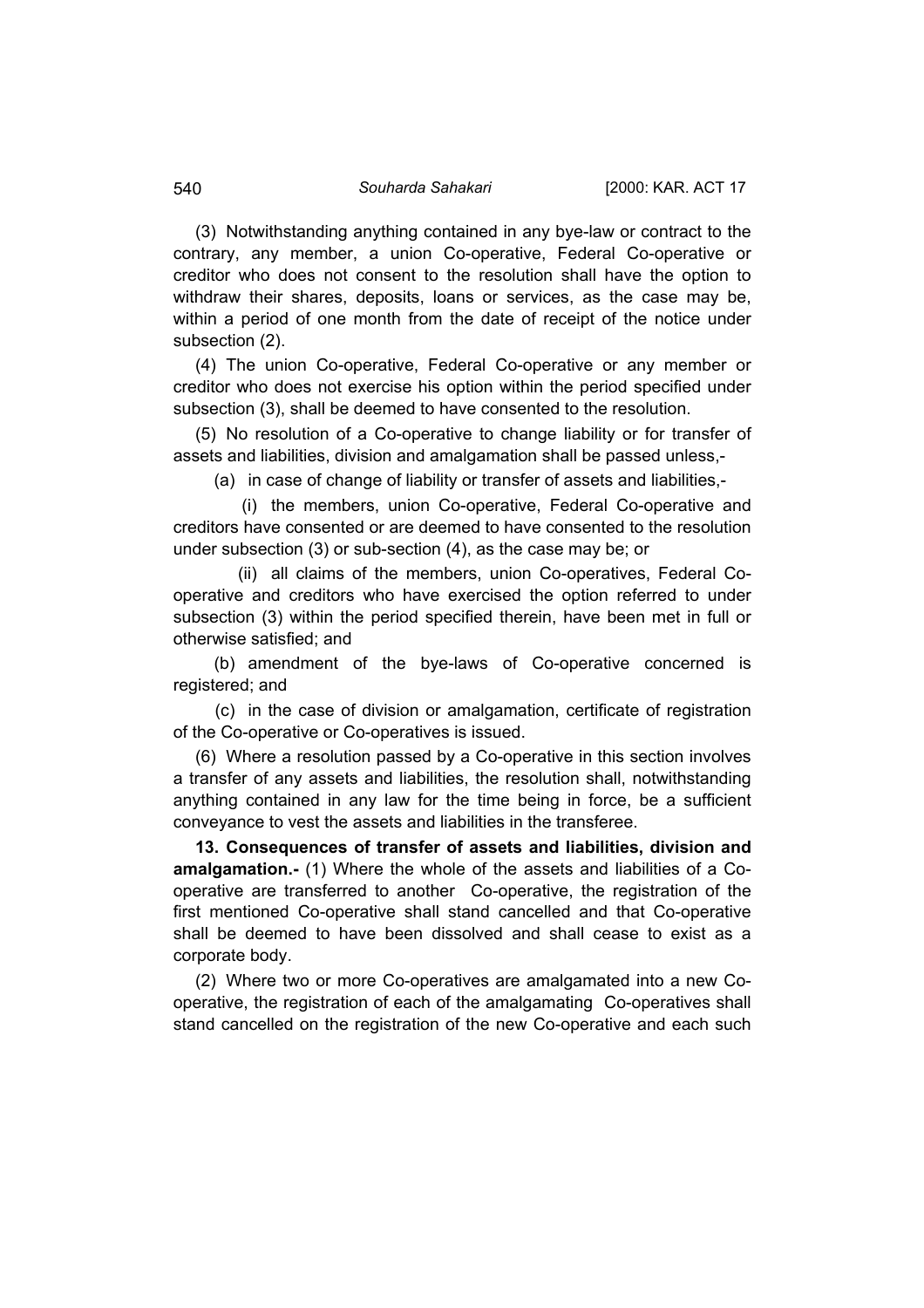<span id="page-20-0"></span>Co-operative shall be deemed to have been dissolved and shall cease to exist as a corporate body.

(3) Where a Co-operative divides into two or more Co-operatives the registration of that Co-operative shall stand cancelled on the registration of the new Co-operatives and that Co-operative shall be deemed to have been dissolved and shall cease to exist as a corporate body.

**14. Partnership of Co-operatives.-** (1) Any two or more Co-operatives may, by resolutions passed by three-fourth majority of the members present and after voting at a general meeting of each of such Co-operatives, may enter into partnership to carryout any one or more specific business. A written notice of the date of the general meeting shall be given to each member before ten clear days of such meeting;

<sup>1</sup>["Provided that a co-operative Bank, shall not enter into such a partnership without obtaining prior permission of the Reserve Bank in writing." $]$ <sup>1</sup>

## 1. Inserted by Act 21 of 2004 w.e.f. 31.3.2004.

(2) Nothing in the Indian Partnership Act, 1932 (Central Act 9 of 1932) shall apply to such partnership.

**15. Promotion of subsidiary organisations.-** (1) Any Co-operative may, by a resolution passed at its general meeting by a majority of members present with a right to vote, promote one or more subsidiary organisations for the furtherance of its objectives and such organisations may be registered under any law for the time being in force.

<sup>1</sup>["Provided that a Co-operative Bank shall not promote a subsidiary, nor shall a Co-operative promote a subsidiary whose by-laws permit the carrying on of banking business, without the prior permission of the Reserve Bank in writing."] $1$ 

#### 1. Inserted by Act 21 of 2004 w.e.f. 31.3.2004.

(2) The annual reports and accounts of any such subsidiary organisation shall be placed before the general meeting of the Co-operative every year.

**16. Collaboration by Co-operatives.-** Any Co-operative or Cooperatives may enter into collaboration with any other organisation or organisations approved by the Government to carry out any one or more specified business provided in the bye-laws of such Co-operative or Cooperatives. Where such collaboration requires creation of a new organisation under any other law for the time being in force, such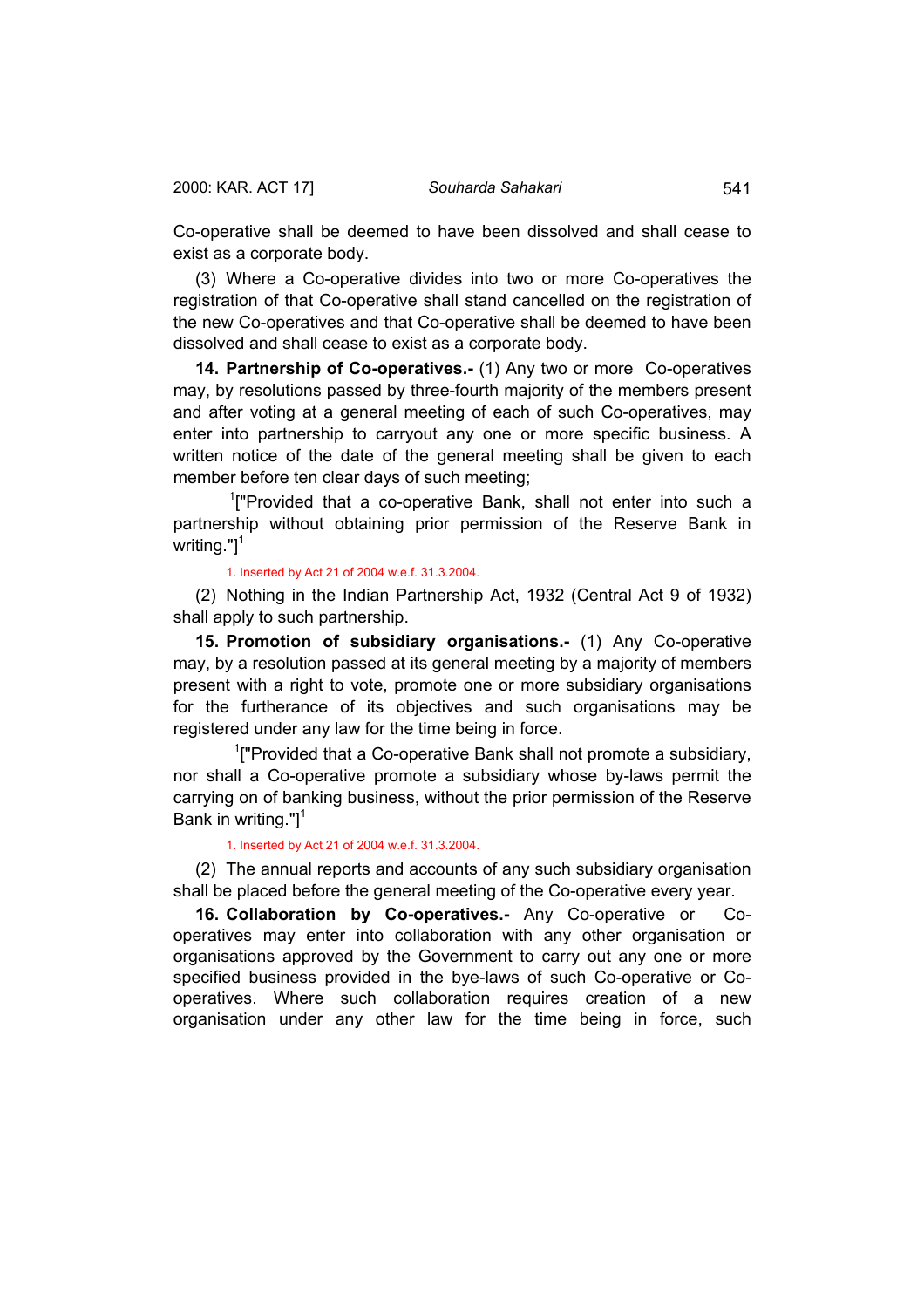organisation may be registered as an institution under such law for fulfillment of the objectives with which it was created and such collaboration shall be reviewed every year by the general body of the Co-operative.

<sup>1</sup>["Provided that in the case of a Co-operative Bank, such collaboration shall be entered into with the prior approval of the Reserve Bank in writing." $]$ <sup>1</sup>

1. Inserted by Act 21 of 2004 w.e.f. 31.3.2004.

### **CHAPTER III**

### **FUNDS**

**17. Mobilisation of Funds.-** A Co-operative may mobilise funds in the form of share capital, deposits, debentures, loans and other contributions,-

(i) from its members; or

(ii) from any other person, institutions and organisations;

to such extent and subject to such conditions as may be specified in the bye-laws of the Co-operative:

Provided that a Co-operative shall not be eligible to receive any loan, subsidy, grant or financial aid in any form from the Government or any guarantee by the Government.

<sup>1</sup>["Provided further that nothing contained in the first proviso shall apply to a Co-operative Bank." $l^1$ 

1. Inserted by Act 21 of 2004 w.e.f. 31.3.2004.

**18. Investment of Funds.-** Such of its funds as are not immediately required for use by a Co-operative, may be invested or deposited outside its business, namely:-

(a) in any of the securities specified in section 20 of the Indian Trusts Act, 1882 (Central Act II of 1882); or

(b) with any Co-operative bank or scheduled bank.

<sup>1</sup>["Provided that in the case of a Co-operative Bank, such investment shall be made in accordance with the instructions and directives issued by the Reserve Bank from time to time". $l^1$ 

1. Inserted by Act 21 of 2004 w.e.f. 31.3.2004.

**19. Restrictions on contribution by a Co-operative.-** No Co-operative shall make a contribution in whatever form ether in cash or in kind, either directly or indirectly to an organisation that has an object in furtherance of the interest of a political party or of any religious faith.

<span id="page-21-0"></span>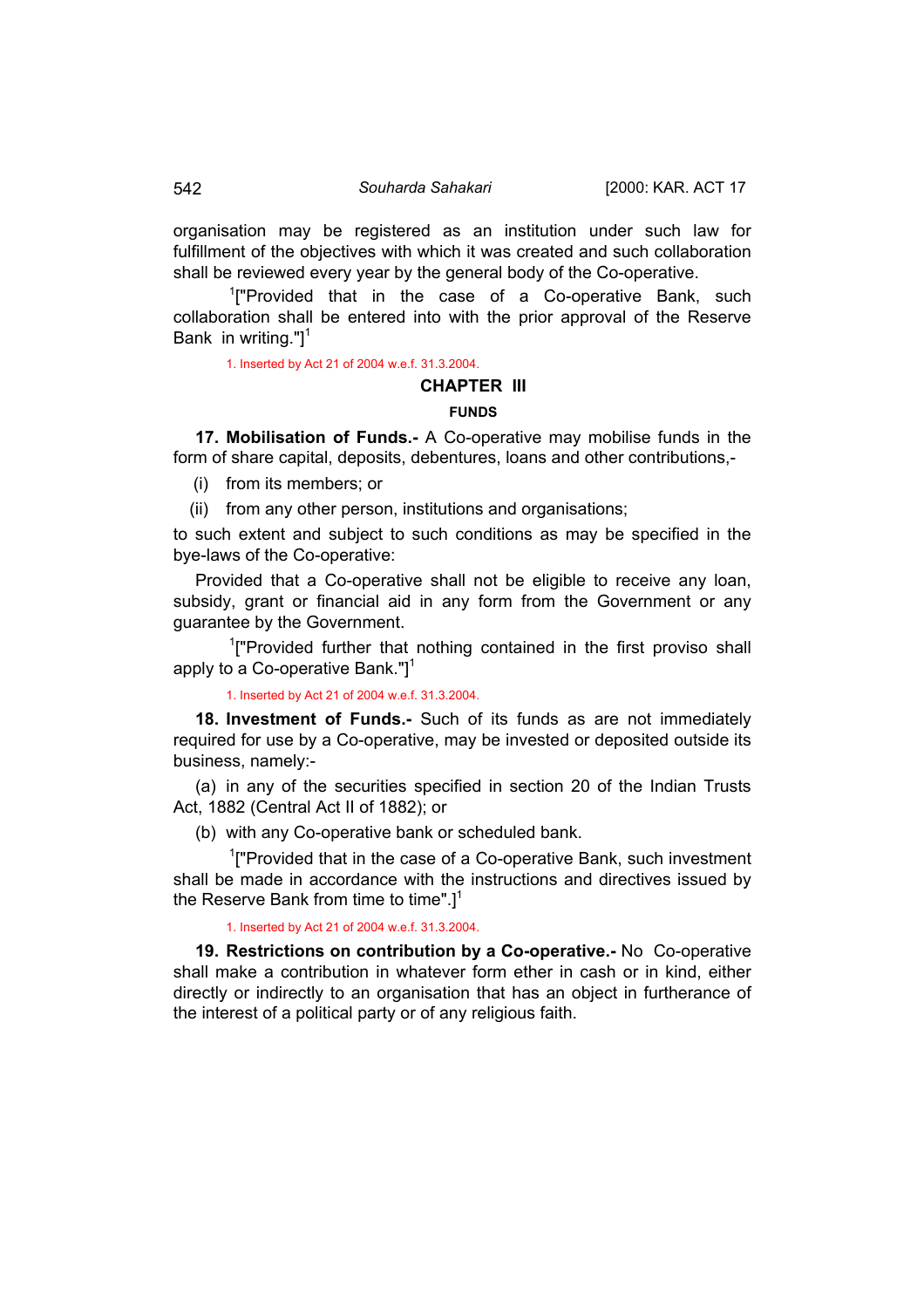## **CHAPTER IV**

#### **MANAGEMENT OF CO-OPERATIVE**

<span id="page-22-0"></span>**20. Persons who may be admitted or continued as members.-** (1) Subject to the provisions of this Act, no person shall be admitted as a member of a Co-operative,-

 (a) unless he needs the services of the Co-operative and accepts the responsibility of membership and is competent to contract under the Contract Act, 1872 (Central Act IX of 1872);

 (b) if he conducts any business, such business being in conflict or competition with the business of the Co-operative as specified in the byelaws; and

 (c) unless he fulfills such other conditions as may be specified in the bye-laws of the Co-operative:

Provided that after the registration of a Co-operative, the members shall be admitted only by the elected board.

(2) No person shall be eligible to continue as a member if such person,-

 (a) has not used the services of the Co-operative for two consecutive years to the minimum level specified in the bye-laws; or

 (b) has not attended three consecutive general meetings of the Cooperative and such absence has not received the consent of the general body; or

 (c) is in default regarding any payment to be made to the Cooperative exceeding an amount and for a period specified in the bye-laws.

(3) If a question arises as to the eligibility or otherwise of a person to become a member or to continue as a member, the board shall decide the question after giving such person an opportunity of being heard. The decision of the board shall be final.

**21. Removal of membership.-** (1) The board may, by a resolution passed by a majority of not less than two thirds of the members present and voting, remove the membership of a person in the Co-operative for acts or omissions which are detrimental to the interest of the Co-operative:

Provided that a member shall not be removed unless a reasonable opportunity of making representation in this regard has been provided to him.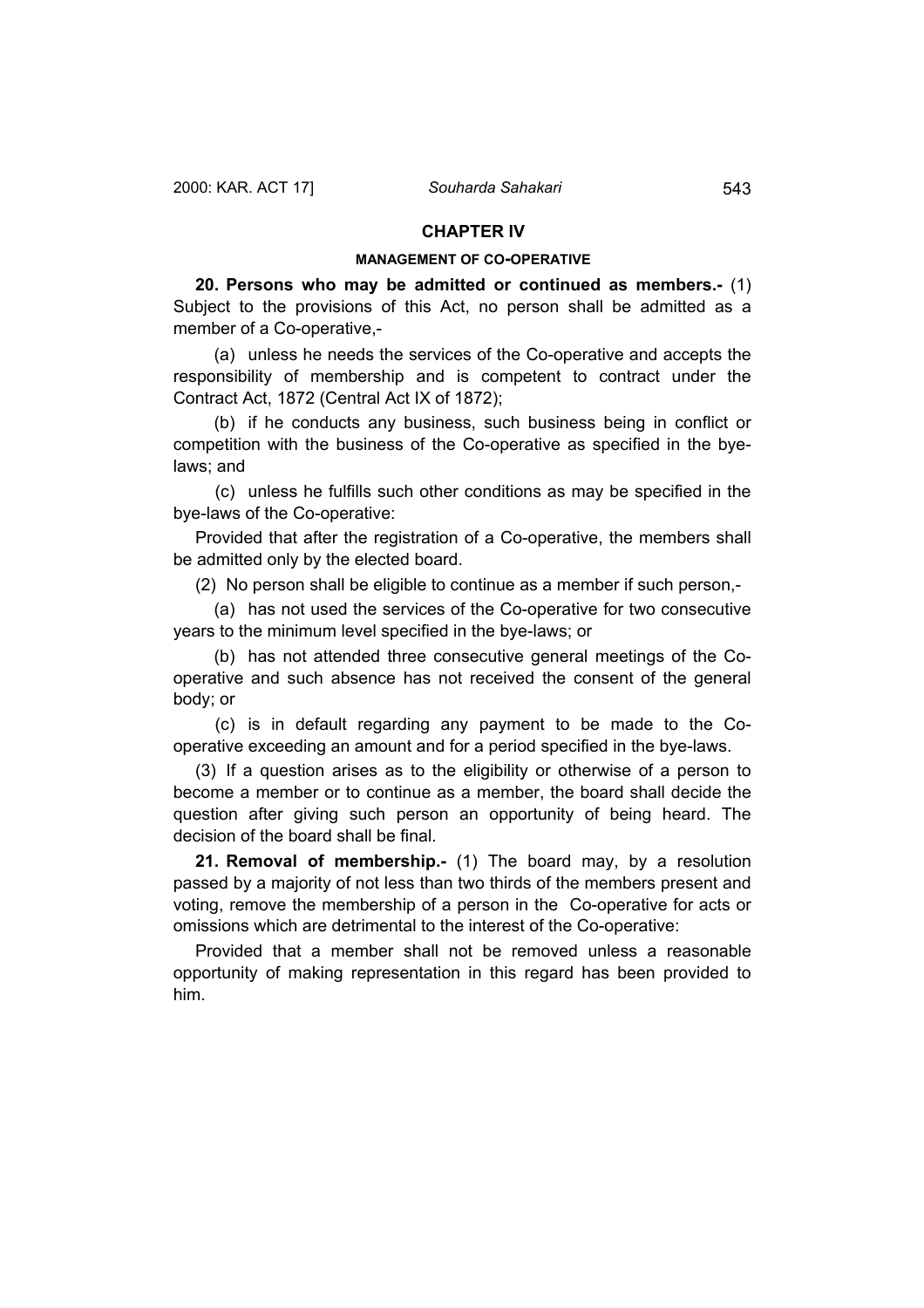(2) Where a member has been removed by the board, an appeal shall lie to the general body and the decision of the general body shall be final.

(3) A person whose membership has been removed shall, subject to the provisions of this Act, rules and bye-laws, be ineligible for re-admission as a member of that Co-operative for a period of one year from the date of such removal.

 $1$ [(4) Notwithstanding such removal, a past member shall be liable to be proceeded against, under this Act or the rules or the bye-laws for his acts of commission or omission as such member."]<sup>1</sup>

1. Inserted by Act 21 of 2004 w.e.f. 31.3.2004.

**1 [21A. Nominal and associate members.-** (1) Notwithstanding anything contained in section 20, a Co-operative may admit,

- (a) any individual,
- (b) any firm, company, Co-operative Society, Co-operative or any body or Corporation constituted by or under any law for the time being in force;

as a nominal or associate member for any specific purpose for any specific period as may be mentioned in the bye-laws.

(2) A nominal member shall not be entitled to any share in any form whatsoever in the assets or profits of the Co-operative and shall not be entitled to become an office-bearer of the Co-operative.

(3) An associate member may hold shares but shall not be entitled to become an office-bearer of the Co-operative.

(4) A nominal or associate member shall not have the right to participate in the management and to vote at any meeting of the Cooperative including the election to the board of the Co-operative.

(5) Save as provided in this section, a nominal or associate member shall have such privileges and rights of a member and be subject to such liabilities of a member as may be specified in the bye-laws of the Cooperative. $]^{1}$ 

#### 1. Inserted by Act 21 of 2004 w.e.f. 31.3.2004.

**22. Restriction on services to non-members.-** The services of a Cooperative shall ordinarily be available only to members unless otherwise provided in the bye-laws.

<span id="page-23-0"></span>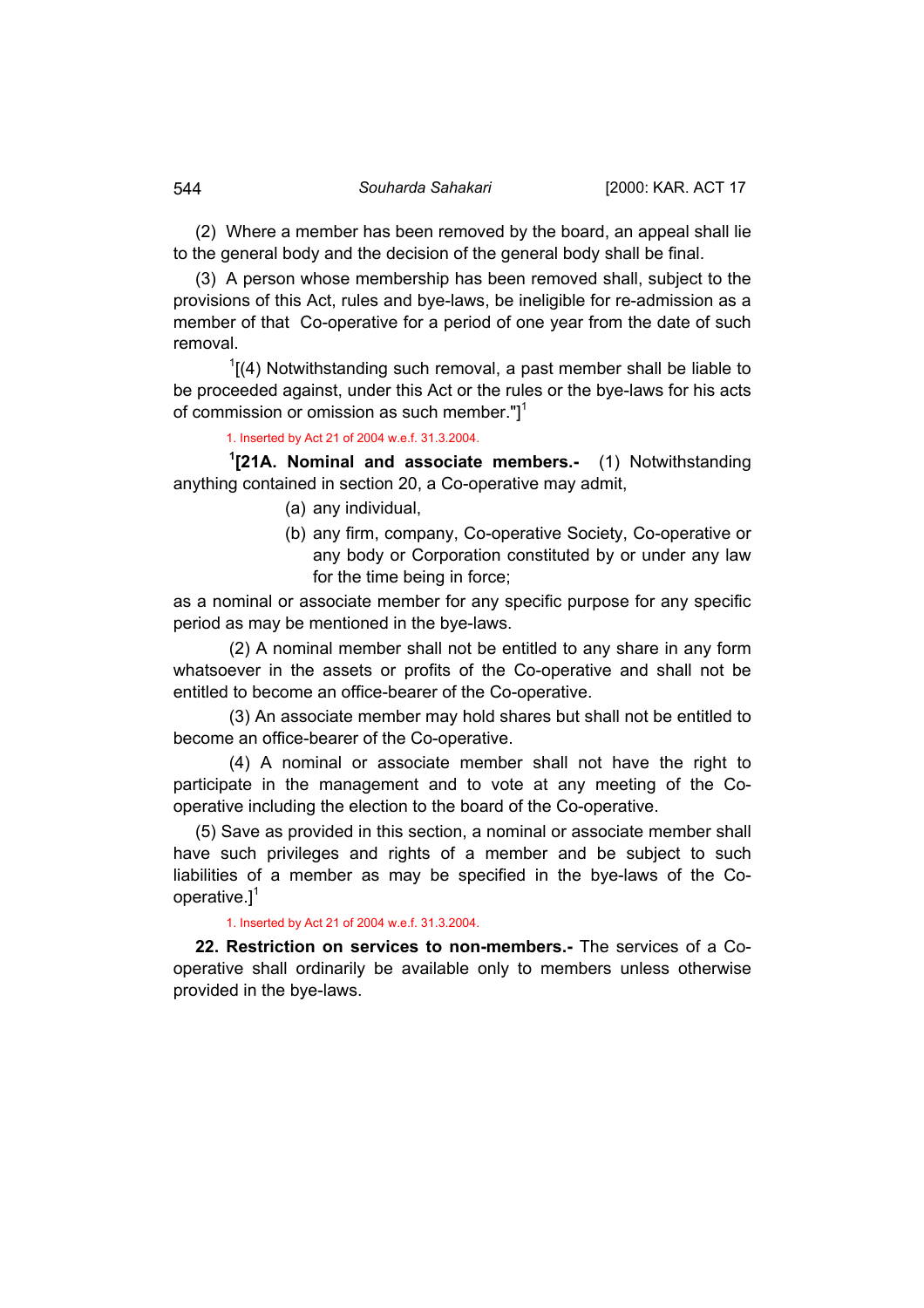<span id="page-24-0"></span>**23. General Body.-** (1) Subject to the provisions of this Act, rules and the bye-laws, the final authority of a Co-operative shall vest in its general body.

(2) Where a Co-operative so desires, its bye-laws may provide for a representative general body drawn from the members, to be constituted in such manner and with such functions as specified in the bye-laws. Any reference in this Act to the general body shall apply to the representative general body also.

(3) Subject to the other provisions of this Act, rules and the bye-laws, the following matters shall be dealt with by the general body namely:-

- (a) consideration of the annual report presented by the board;
- (b) appointment and removal of auditors, Chartered Accountants and internal auditors;
- (c) consideration of the auditor's report and audited statement of accounts;
- (d) consideration of audit compliance report;
- (e) disposal of net profit;
- (f) review of operational deficit, if any;
- (g) approval of the long term perspective plan and the annual operational plan;
- (h) approval of the annual budget;
- (i) creation of specific reserves and other funds as specified in the bye-laws;
- (j) review of actual utilisation of reserve and other funds;
- (k) election of directors of the board;
- (l) removal of directors of the board and filling up of casual vacancies;
- (m) report on action taken on inquiry report under section 37, if any;
- (n) report on membership of the Co-operative in other Co-operatives;
- (o) review of annual report and accounts of any organisation created under sections 14, 15 or 16, if any;
- (p) consideration of an appeal of a person whose application for membership has been rejected or whose membership has been removed by the board, if any;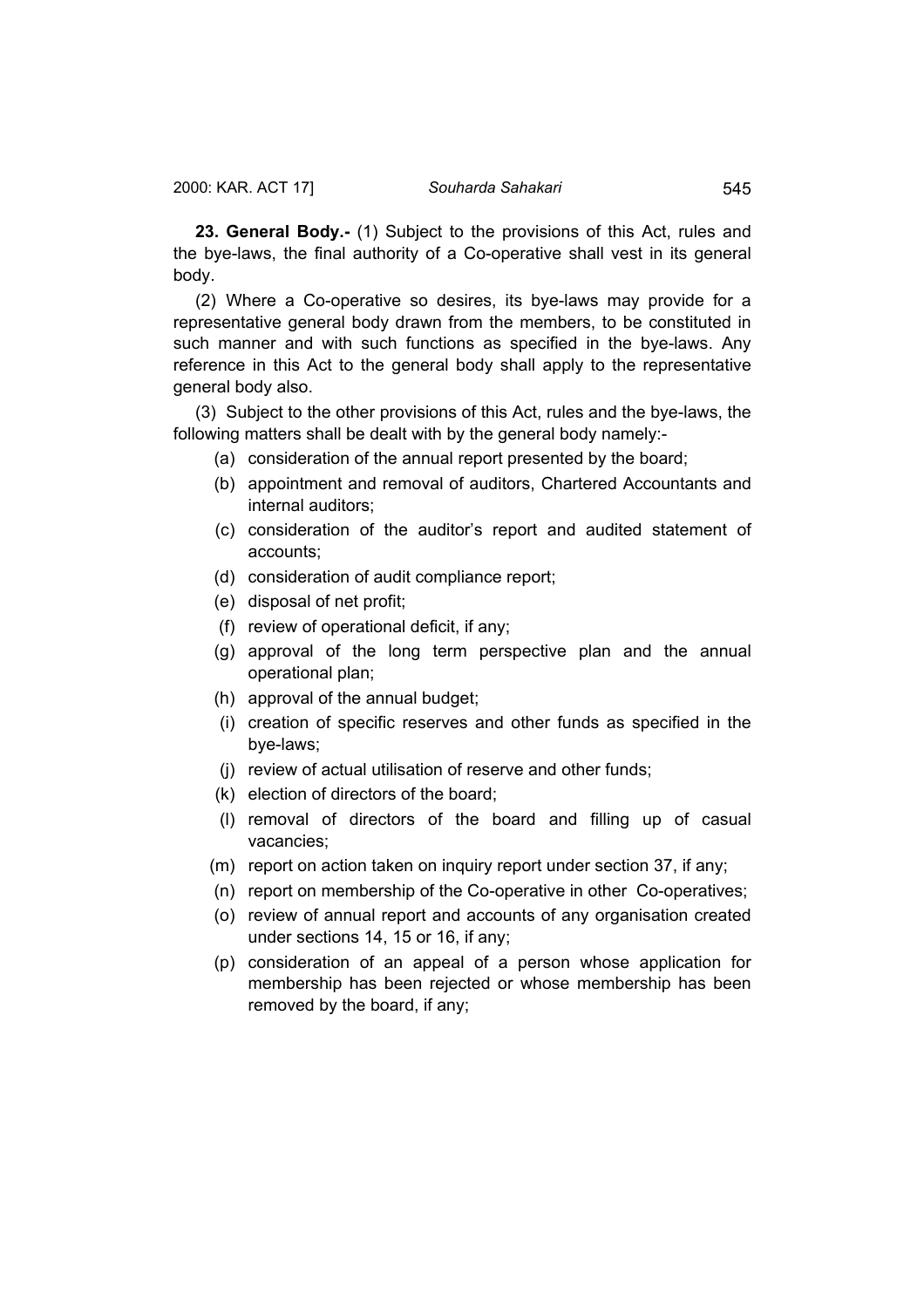- (q) consideration of the list of employees recruited who are relatives of directors or of the Chief Executive;
- (r) amendment of bye-laws;
- (s) formation of code of conduct for the directors and office bearers;
- (t) brief note of admission and removal of members during the previous year;
- (u) winding up of the Co-operative; and
- (v) such other functions as are specified in the bye-laws.

**24. Board.-** (1) Every Co-operative shall have a board consisting of such number of directors as may be specified in the bye-laws. In case of primary Co-operatives, such number shall not be less than nine and more than fifteen excluding the Chief Executive.

(2) The term of office of the directors shall be five years from the date of assuming office and the election shall be held for the entire board.

*Explanation.-* Where the election to the board has been held in the middle of the year, the remaining part of the year shall be deemed to be a full year.

**25. Disqualification for being elected or continued as director.-** (1) A person shall be disqualified for being elected or continued as a director, if such person,-

- (a) has at any time lost the right to vote as a member or to continue as such; or
- (b) has incurred any other disqualifications as specified in the byelaws; or
- (c) absents himself from three consecutive board meetings without leave of absence; or
- $1$ [(d) is convicted for an offence involving moral turpitude under any law for the time being in force, or for an offence under this Act; or  $I^1$

1. Substituted by Act 21 of 2004 w.e.f. 31.3.2004.

 $I$ [(e) has been a defaulter in the repayment of any instalment of a loan taken by him or has been a surety for a borrower who has defaulted in repaying his loan continuously for three instalments.]<sup>1</sup>

1. Inserted by Act 21 of 2004 w.e.f. 31.3.2004.

 $\frac{1}{1}$ [(f)]<sup>1</sup> incurs any disqualification as specified in sub-section (2).

1. Clause (e) has been renumbered as clause (f) by Act 21 of 2004 w.e.f. 31.3.2004.

<span id="page-25-0"></span>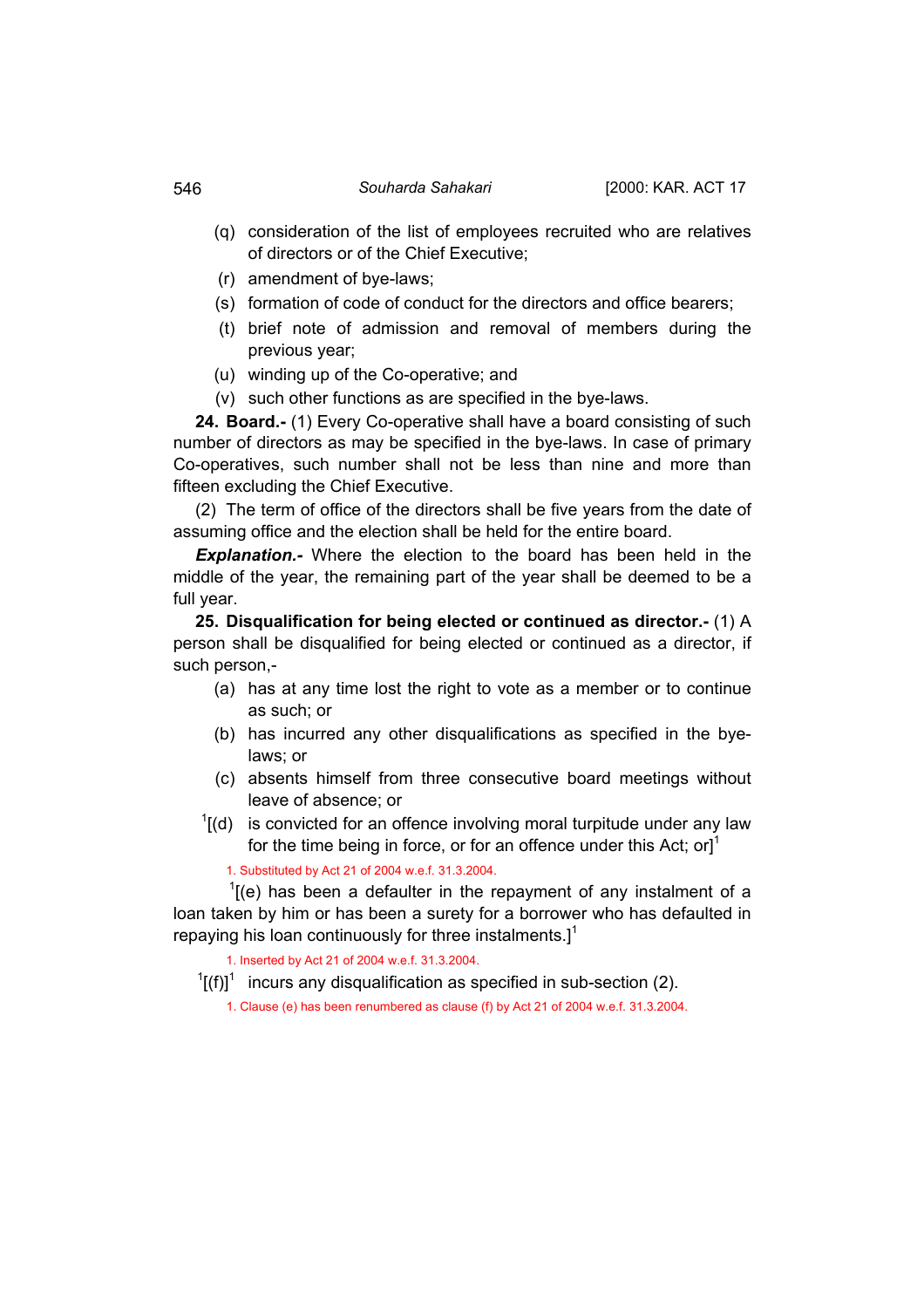<span id="page-26-0"></span>(2) All the directors shall incur disqualification for being elected as directors in a Co-operative for a period of five years from the date of incurring such disqualification and shall also be disqualified to continue as directors of that Co-operative or any other Co-operative, if during the term of office as directors of a Co-operative they,-

 (a) have not conducted elections within the time specified in the byelaws and before the expiry of the term stipulated in section 24; or

 (b) have not conducted the annual general meeting within six months of closure of the year, or requisitioned meeting of the general body within the time stipulated in section 30; or

 (c) have not placed the audited accounts for the preceeding year along with the report of the auditor before the annual general meeting.

 (3) A director or an employee who is guilty of misappropriation, breach of trust or any other omission or commission resulting in loss to the Co-operative, shall be personally liable to make good that loss without prejudice to such criminal action to which he is liable under any other law for the time being in force.

 $1$ [(4) Any question as to whether a member of the board is or has become subject to any disqualification specified in this section shall be decided by the Federal Co-operative after giving the person concerned a reasonable opportunity of being heard.

 (5) Any person aggrieved member may prefer an appeal against the order made under sub-section (4) to the Registrar within thirty days from the date of order. $1<sup>1</sup>$ 

1. Inserted by Act 16 of 2005 w.e.f. 1.6.2005.

**26. Election of Board.-** (1) The board of a Co-operative shall conduct elections to elect the succeeding board before the expiry of the term of office of the outgoing board in the manner  $\mathrm{1}$ [prescribed] $\mathrm{1}$ .

1. Substituted by Act 21 of 2004 w.e.f. 31.3.2004.

<sup>1</sup>[Provided that the first general meeting after registration of a Cooperative other than a Co-operative registered on conversion of a Cooperative Society into a Co-operative, shall be held within one month from the date of its registration to elect the board and the chief promoter shall arrange to hold such meeting.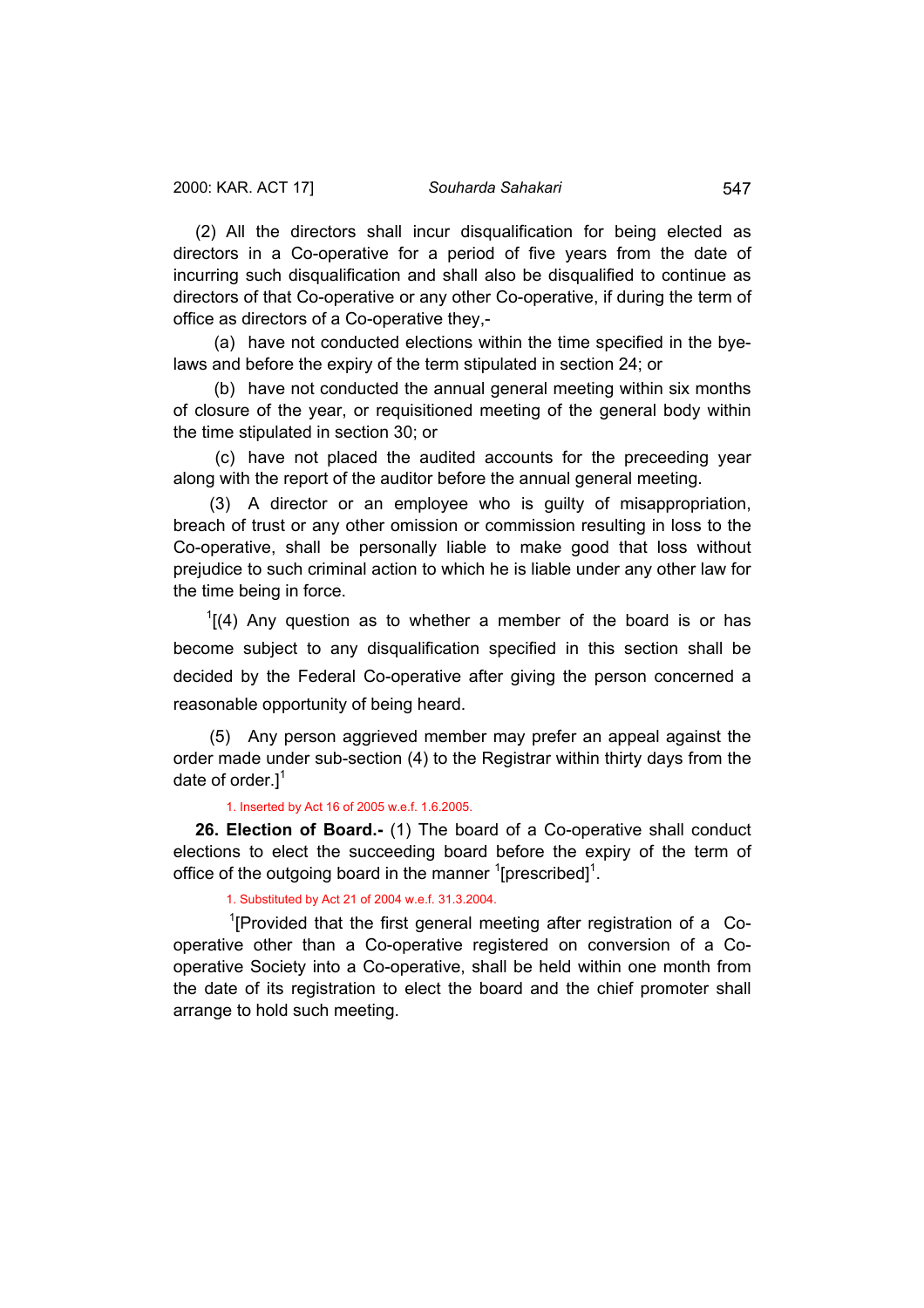"Provided further that the first general meeting after registration of a Co-operative registered on conversion of a Co-operative Society into a Cooperative, shall be held within sixty days from the date of its registration to elect the board and the chief Executive shall arrange to hold such a meeting. $l^1$ 

1. Inserted by Act 21 of 2004 w.e.f. 31.3.2004.

(2) Where the board does not take necessary action to conduct elections to the board before the expiry of the term of directors,  $1$ [the Registrar] $1$  Cooperative shall appoint an Administrator immediately for a period not exceeding three months to conduct such elections.

1. Substituted by Act 21 of 2004 w.e.f. 31.3.2004.

(3) The elections of the directors shall be held at the general meeting by secret ballot.

(4) The newly elected directors shall assume office immediately at the expiry of the term of office of the outgoing directors.

**27. Powers and functions of the board.-** Subject to the provisions of this Act, rules and bye-laws, the board shall have powers,-

(a) to admit and remove members;

(b) to elect and remove the office bearers;

(c) to appoint and remove the Chief Executive;

(d) to fix staff strength;

(e) to frame policies concerning the organisation and services to members;

(f) to frame regulations regarding,-

- (i) custody and investment of funds;
- (ii) maintenance of accounts;
- (iii) mobilisation, utilisation and investment of various funds;
- (iv) appropriate management information systems including filing of statutory returns;
- (v) such other matters as may be necessary for the effective performance of the Co-operative;

(g) to place the annual report, annual financial statements, annual plan and budget for the approval of the general body;

(h) to consider audit and compliance reports and place them before the general body;

<span id="page-27-0"></span>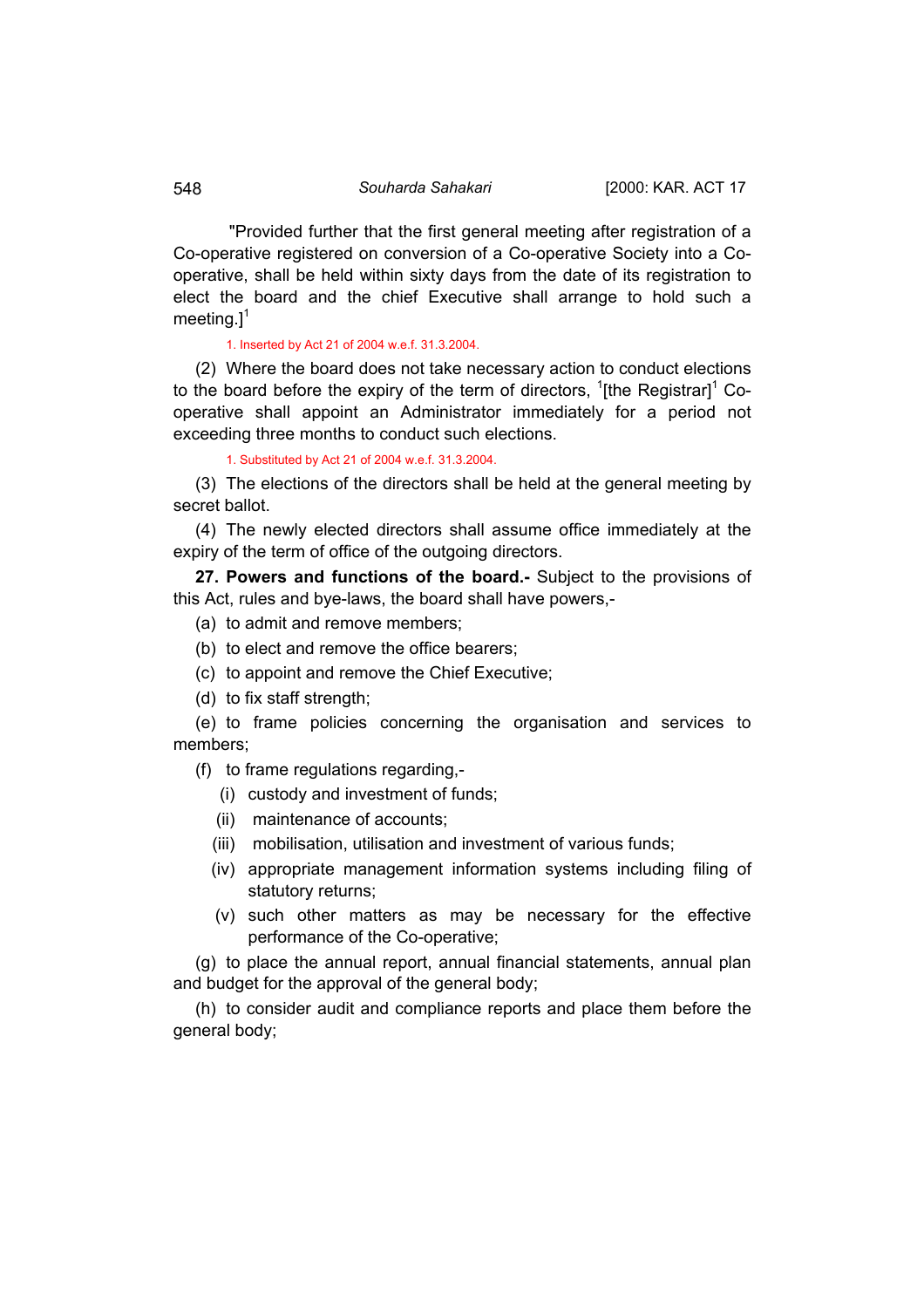<span id="page-28-0"></span>(i) to review membership in other Co-operatives;

(j) to perform such other functions as may be delegated by the general body or as specified in the bye-laws.

**28. Election of office bearers.-** (1) The Chief Executive shall within fifteen days from the date of election of the board and immediately before the expiry of the term of office of the President or Chairperson, Vice-President or Vice-Chairperson convene a meeting in the prescribed manner of all the elected members of the board for the purpose of electing President or Chairperson, Vice-president or Vice-Chairperson and such other office bearers as are required to be elected under the bye-laws of the Cooperative. One of the elected members who is not a candidate for the election of President or Chairperson, Vice-President or Vice-Chairperson, shall be chosen to preside over such meetings:

Provided that at the election of the office bearers held immediately after registration of a Co-operative, one of the elected directors who is not a candidate for the election of the office bearers, shall be chosen to preside over the meeting of the first Board:

Provided further that at the election of office bearers if all the elected directors are the candidates, the Chief Executive shall preside over such meeting of the Board.

(2) The President or Chairperson or in his absence, the Vice President or Vice-Chairperson shall,-

(a) preside over meetings of the Board and the general body;

 (b) have only a casting vote in the event of equality of votes on any matters being decided upon by the Board except election to the office bearers:

Provided that in the event of equality of votes in the election of office bearers, the election shall be by drawing lot; and

 (c) exercise such other powers as are specified in the bye-laws or as may be delegated by the Board.

(3) The term of office of the President or Chairperson, Vice-President, or Vice-Chairperson shall be two and half years from the date of election.

**Explanation.-** If the election to the office of the President or Chairperson, Vice-President or Vice-Chairperson is held in the middle of the term the remaining part of the term shall deemed to be a full term.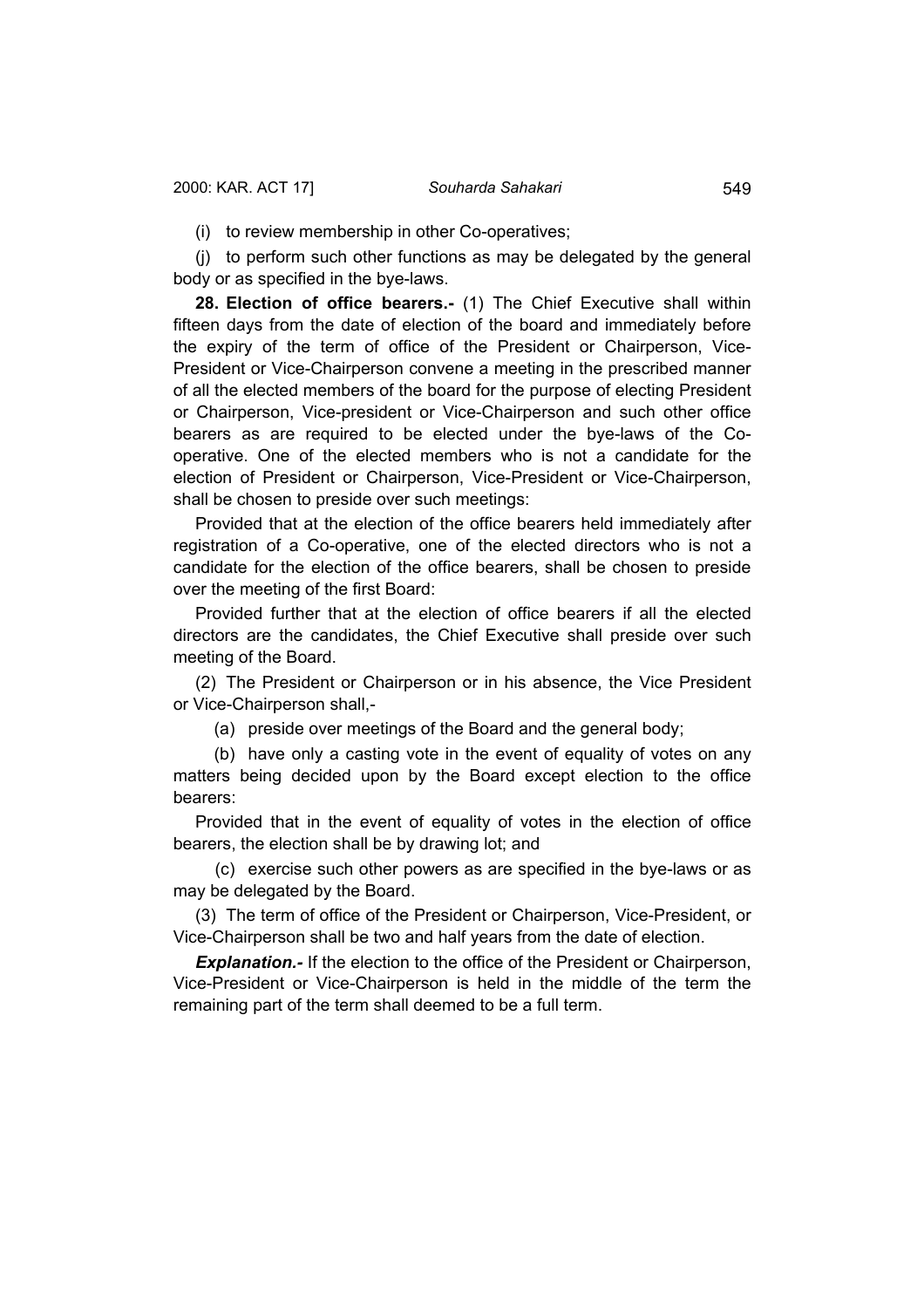**29. Filling up of casual vacancies.-** Where there is a casual vacancy in the office of director on account of death, resignation, disqualification or for any other reasons, the Board may fill up the casual vacancy for the remaining term by option from the eligible members:

Provided that no such option shall be made if the remaining period of such vacancy is less than six months.

**30. Meetings.-** (1) The Board shall convene at least six board meetings in an year and one general meeting before thirtieth of September each year.

(2) The Board shall convene a special general meeting within thirty days of receipt of a requisition from not less than one-tenth of members of the Co-operative or as provided in the bye-laws. Such requisition shall contain the reasons for convening the meeting. In the event of failure by the Board, the Federal Co-operative shall convene such general meeting within fortyfive days of receipt of requisition signed by not less than one-tenth of members of the Co-operative.

(3) If the Co-operative and the Federal Co-operative, fail to convene the special general meeting within the time specified under sub-section (2), the Registrar shall convene the special general meeting within ninety days after the receipt of requisition signed by not less than one-tenth of the members of the Co-operative.

**31. Employees.-** (1) Subject to the approval of the general body, the Board shall determine the cadre strength of the establishment and the scales of pay of the employees of the Co-operative:

Provided that the Co-operative may borrow the services of the employees of other Co-operatives, Co-operative societies, Federal Cooperative, State or Central Government or their Organisations, Public Sector Undertakings and such other professional experts on such terms and conditions as may be approved by the general body.

(2) The Chief Executive shall be the Chief Administrative Officer of the Co-operative and shall, subject to the general control and superintendence of the Board,-

- (a) be in-charge of the overall control and supervision of the daytoday affairs of the Co-operative;
- (b) sign documents, enter into agreements and contracts and institute and defend suits and other legal proceedings on behalf of the Cooperative;

<span id="page-29-0"></span>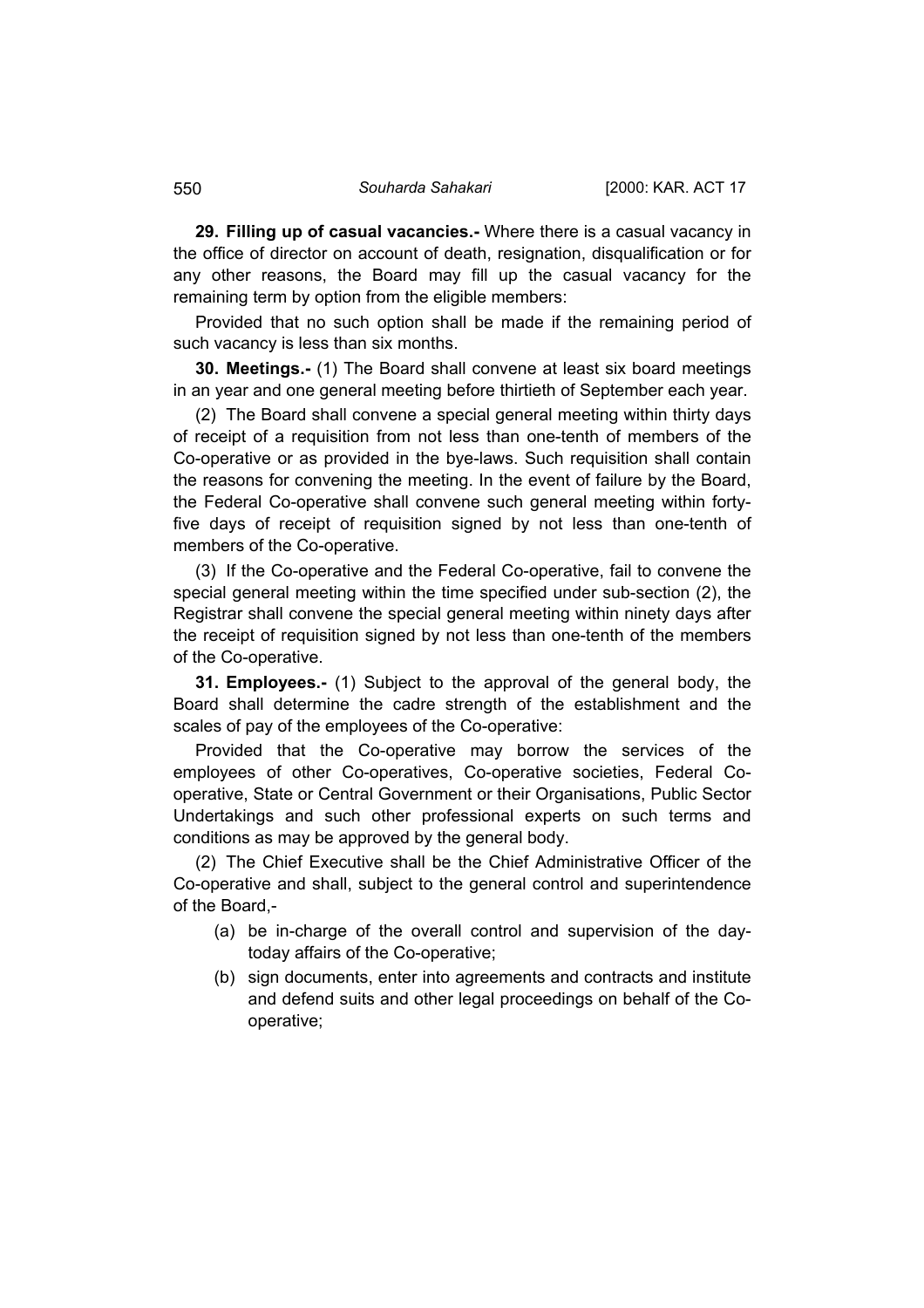- <span id="page-30-0"></span> (c) have powers to endorse, sign, negotiate cheques and other negotiable instruments and operate the bank accounts of the Cooperative;
- (d) be responsible to assist the board in matters relating to recruitment, performance and discipline of the employees;
- (e) arrange to maintain proper records and accounts of the Cooperative;
- (f) present the draft annual report and financial statements for the approval of the board within sixty days of closure of the year;
- (g) assist to convene the board meetings, general meetings and the special general meeting in accordance with the bye-laws;
- (h) assist the board in the formulation of policies and programmes;
- (i) furnish to the board information necessary for monitoring the performance of the Co-operative; and
- (j) perform any other functions as specified in the bye-laws or as decided by a resolution of the board meetings or general meetings.

#### **CHAPTER V**

#### **ACCOUNTS, AUDIT AND INQUIRY**

**32. Maintenance of records, Accounts, etc.-** (1) Every Co-operative shall maintain at its registered office the following, namely:-

- (a) a copy of the Karnataka Souharda Sahakari Act, 1997 with upto date amendments;
- (b) registration certificate and registered bye-laws and the amendments registered from time to time in original:
- (c) a copy of the bye-laws of the Federal Co-operative and each of its subsidiaries, if any;
- (d) a register of members with details regarding voting rights for the current year updated within thirty days of closure of the year and the memberwise use of various services;
- (e) accounts of all sums of money received and expended by the Cooperative and its branch, if any, and purposes;
- (f) accounts of all purchases and sales of goods by the Co-operative;
- (g) accounts of the assets and liabilities of the Co-operative;
- (h) the minutes book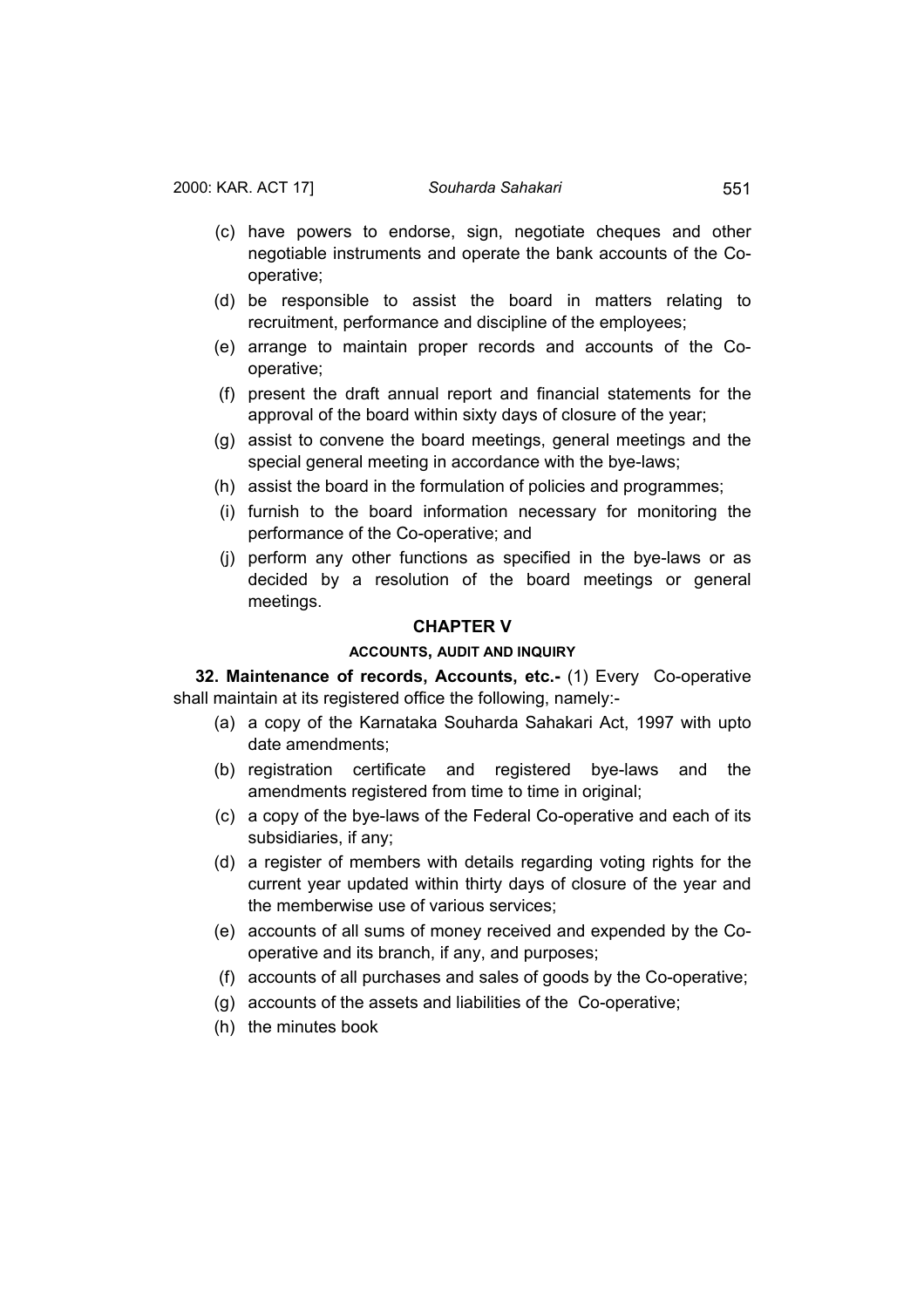- (i) copies of the board resolution; and
- (j) annual report and audit report and where a Co-operative has branch office, accounts and records related to such branch.

(2) Copies of the resolutions of the board and general meetings, voters list, bye-laws, statement of annual accounts and such accounts relating to a member, shall be made available to any member during the business hours after payment of necessary fees as may be decided by the board.

(3) The books of accounts of every Co-operative together with supporting records and vouchers shall be preserved for such period as may be decided by the board.

1 [**32-A Profits and losses of Co-operative.-** A Co-operative shall out of its net profits in any year, transfer an amount being not less than ten percent of the profits to a fund called deficit cover fund, which shall be utilised for wiping or off-setting the losses, if any, caused in the working of the co-operative:

## 1. Inserted by Act 21 of 2004 w.e.f. 31.3.2004.

Provided that nothing in this section shall prevent a Co-operative from charging the losses on the members of the Co-operative in accordance with the majority decision taken at the Special or Annual General Meeting.]<sup>1</sup>

**33. Audit.-** (1) Every Co-operative shall get its accounts audited by an auditor or a Chartered Accountant appointed by the general body at its meeting.

(2) The auditor's or Chartered Accountant's report, in addition to the report on the accounts of the Co-operative, shall also contain a report on the attendance at meetings by directors, loans and advances sanctioned to the directors, the business transacted by the directors with the Co-operative, expenditure on board meetings, remuneration paid to directors, expenses reimbursed to directors, expenditure on education and training for members, staff, directors and others.

(3) The Board shall prepare and present annual financial statements for audit within sixty days of closure of the year. The audit shall be completed within such period as may be specified in the bye-laws.

(4) The remuneration payable to the auditor or Chartered Accountant shall be determined by the Board.

(5) Every notice of annual general meeting shall be sent to the auditor or Chartered Accountant and he shall attend such meeting.

<span id="page-31-0"></span>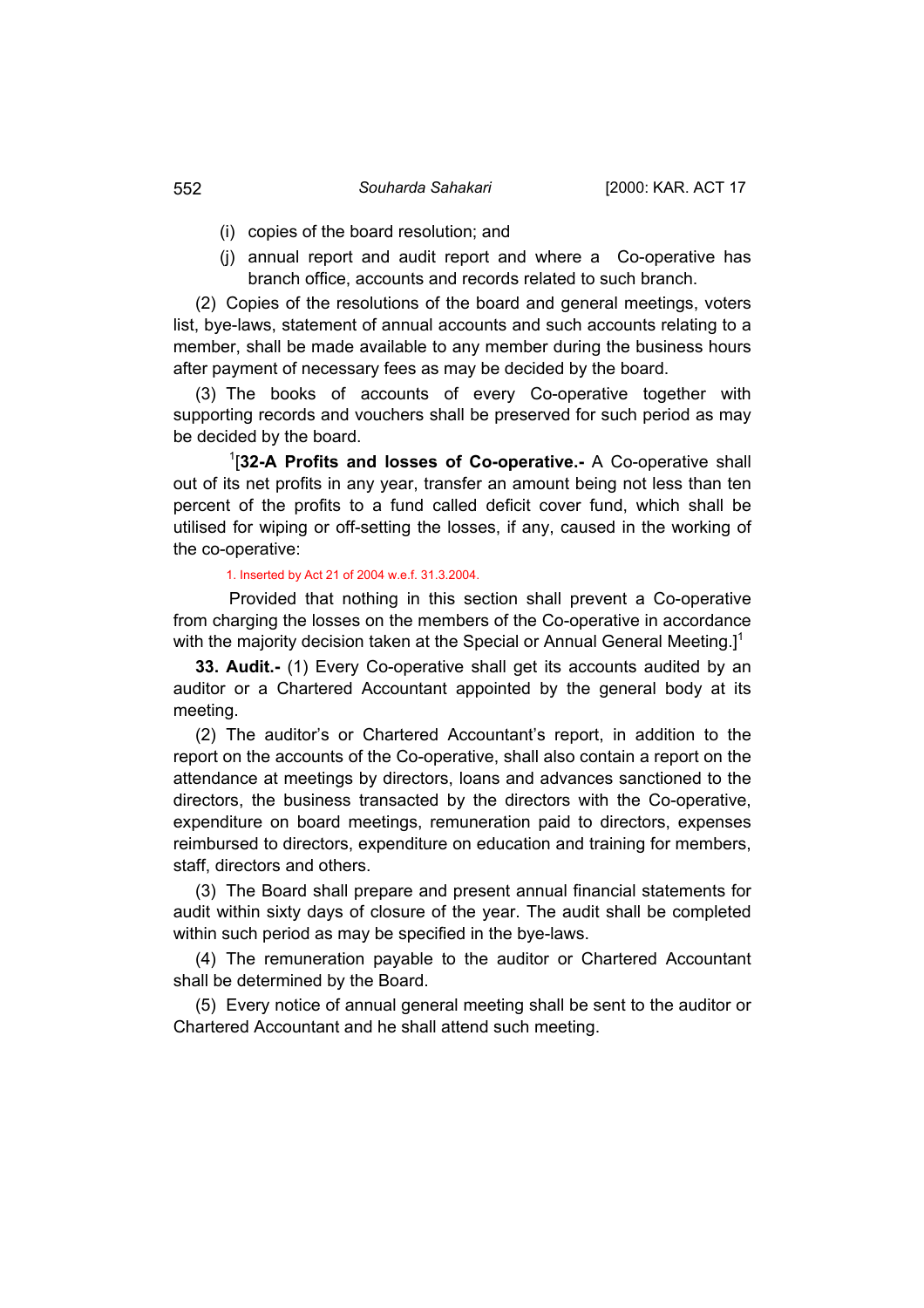<span id="page-32-0"></span>(6) Every office bearer, director, whether present or past or every employee of the Co-operative shall furnish such information and explanation and give access to records, documents, books of accounts and vouchers of the Co-operative as are in the opinion of the auditor or Chartered Accountant, necessary to enable him to make the examination and report.

(7) Where a Co-operative fails to get its annual accounts audited within the time stipulated in the bye-laws, it shall be the responsibility of the Federal Co-operative to get the accounts of the Co-operative audited. The cost of conducting such audit shall be recovered from the Co-operative.

**34. Furnishing Information.-** Before 31st October of every year, a Cooperative shall furnish the following information to the Registrar <sup>1</sup>[and in the case of Co-operative Bank also to the Reserve Bank]<sup>1</sup> namely:-

1. Inserted by Act 21 of 2004 w.e.f. 31.3.2004.

- (a) annual report of activities of the previous year and programme for the ensuing year;
- (b) audited statement of accounts;
- (c) plan for disposal of surplus as approved by the general body;
- (d) list of directors and their terms of office;
- (e) list of amendments to the bye-laws of the Co-operative; and
- (f) declaration regarding the date of conducting the general body meeting and elections, if any.

**1 [35. Inquiry.-** (1) The Registrar may conduct an inquiry or cause an inquiry to be conducted expeditiously into any specific matter touching the constitution, management, working or financial condition of a Co-operative.

1. Substituted by Act 21 of 2004 w.e.f. 31.3.2004.

(2) An inquiry of the nature referred to in sub-section (1) shall be held on the application of.-

- (a) the Federal Co-operative to which the Co-operative is affiliated; or
- (b) not less than one third of the members of the Board of the Co-operative or
- (c) not less than one tenth of the total number of members of the Co-operative.

(3) The application under sub-section (2) shall be accompanied by such fee as may be prescribed.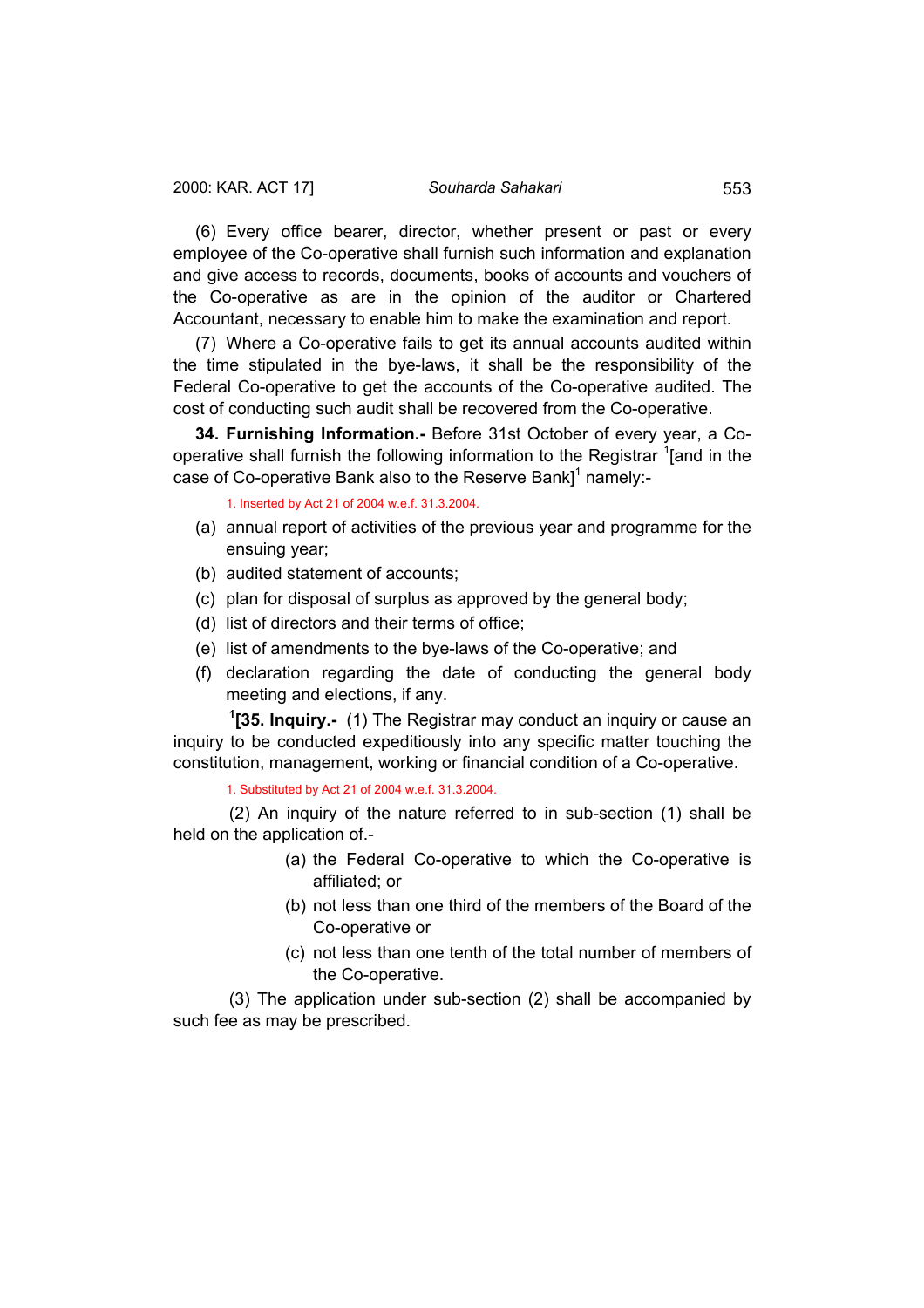(4) The Registrar may himself conduct the inquiry or appoint an inquiry officer to conduct the inquiry. The cost of inquiry shall be met by the creditor or the Federal Co-operative or the Co-operative, as the case may be, as may be decided by the Registrar.

(5) An inquiry under sub-section (2) shall be completed within a period of twelve months which may however be extended by the Registrar for a further period of six months for reasons to be recorded in writing.

(6) When an inquiry is made under this section, the Registrar shall, within a period of one month from the date of receipt of inquiry report, send a copy of the inquiry report to-

- (a) the applicants;
- (b) the Co-operative concerned;
- (c) the creditors concerned;
- (d) the Federal Co-operative and
- (e) the Reserve Bank in case the inquiry conducted under this section relates to a Co-operative Bank. $l^1$

**36. Power to summon and examine persons and documents.-** (1) <sup>1</sup>[The Registrar or the Enquiry Officer]<sup>1</sup> as the case may be, shall issue to the concerned Co-operative, a notice in writing of not less than fifteen days regarding the date of commencement of the inquiry:

1. Substituted by Act 21 of 2004 w.e.f. 31.3.2004.

Provided that, for reasons to be recorded in writing, a shorter notice may be issued.

(2) <sup>1</sup>[The Registrar or the Enquiry Officer]<sup>1</sup> conducting inquiry may provide a reasonable period of not less than seven days to comply with subsection (3).

1. Substituted by Act 21 of 2004 w.e.f. 31.3.2004.

 $1(3)$  For the purpose of inquiry under this Act, the Registrar or the inquiry officer conducting such inquiry:-

1. Substituted by Act 21 of 2004 w.e.f. 31.3.2004.

(a) may require in writing the President or Chairperson or the Chief Executive or other authority concerned to produce such receipts, vouchers, statements, returns, correspondence, notice or any other documents as he may consider necessary for the purpose of inquiry.

<span id="page-33-0"></span>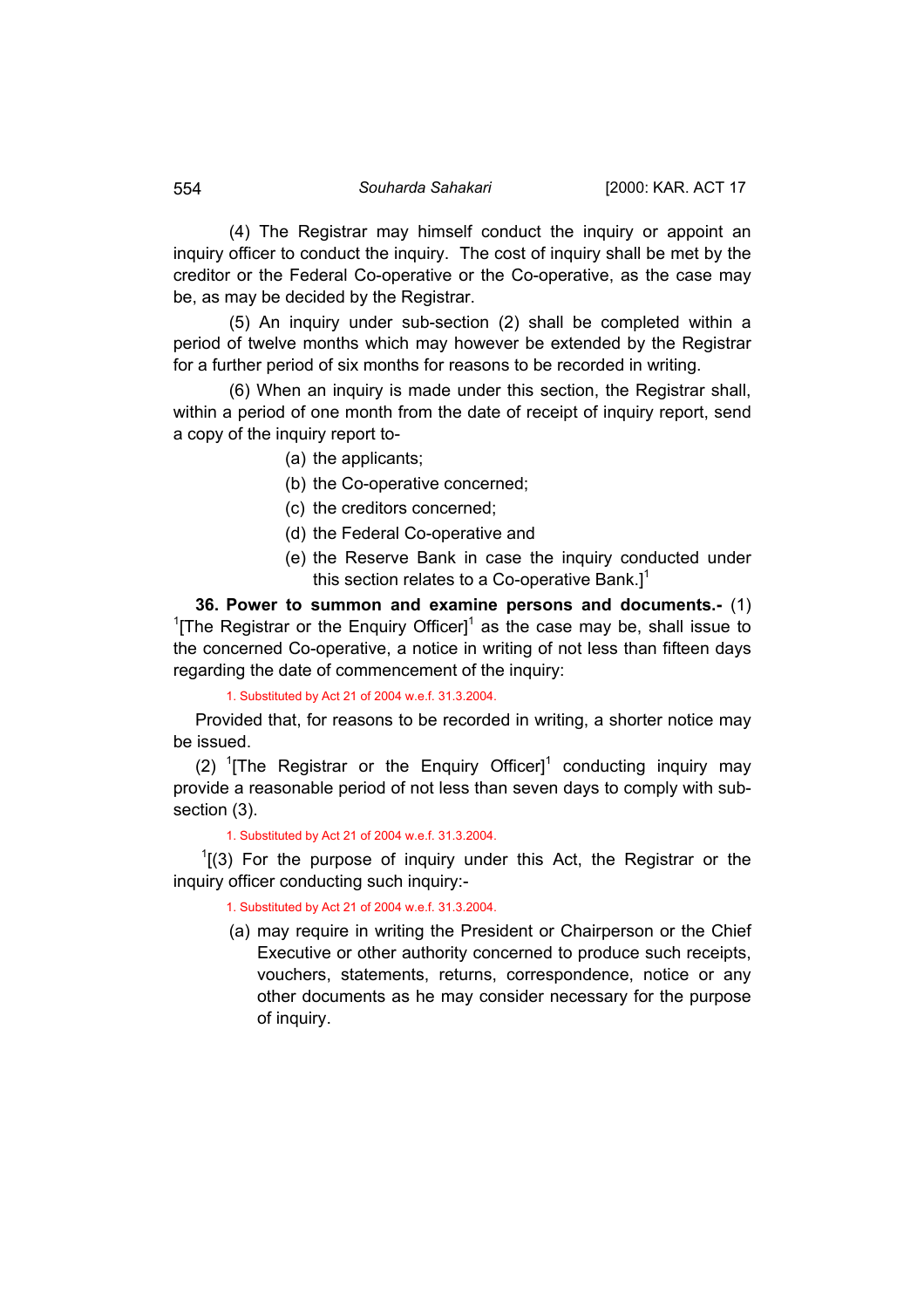- <span id="page-34-0"></span>(b) shall, at all time, have free access to the books, accounts, documents, securities, cash and other properties belonging to, or in the custody of, the Co-operative and may summon any person in possession or responsible for the custody of any such books, accounts, documents, securities, cash or other properties to produce the same at any public office at the headquarters or at the head office of the Co-operative or any branch thereof;
- (c) may summon any person who, he has reason to believe has knowledge of any of the affairs of the Co-operative relating to the charges in the inquiry to appear before him at any public office at the headquarters or at the head office of the Co-operative or any branch thereof and may examine such person on oath; and
- (d) may, notwithstanding any rule or bye-law specifying the period of notice for a general meeting of the Co-operative, require the office bearers of the Co-operative to call a general meeting at such time and place at the head quarters of the Co-operative or any branch thereof and to determine such matters as may be directed by him, and where the office bearers of the Co-operative refuse or fail to call such a meeting he shall have power to call it himself;

**Explanation:**- Any meeting called under clause (d) shall have the powers of the general meeting called under the bye-laws of the Co-operative and its proceedings shall be regulated by such bye-laws except that no quorum shall be necessary for such meeting.] $1$ 

**37. Action on inquiry Report.-** <sup>1</sup>[The Registrar]<sup>1</sup>, after such inquiry, if satisfied that any or all of the office bearers or directors or Chief Executive is or are responsible for any payment contrary to the Act, rules or the bye-laws and has or have caused loss or deficiency in the assets of the Co-operative by breach of trust or negligence or has or have misappropriated or fraudulently retained any money or property belonging to such Co-operative, without prejudice to any civil or criminal proceedings to which they may be liable, may direct the board to convene the general meeting within such reasonable time as or the Registrar, specify to discuss the findings of the inquiry report and for initiating necessary action against the concerned.

1. Substituted by Act 21 of 2004 w.e.f. 31.3.2004.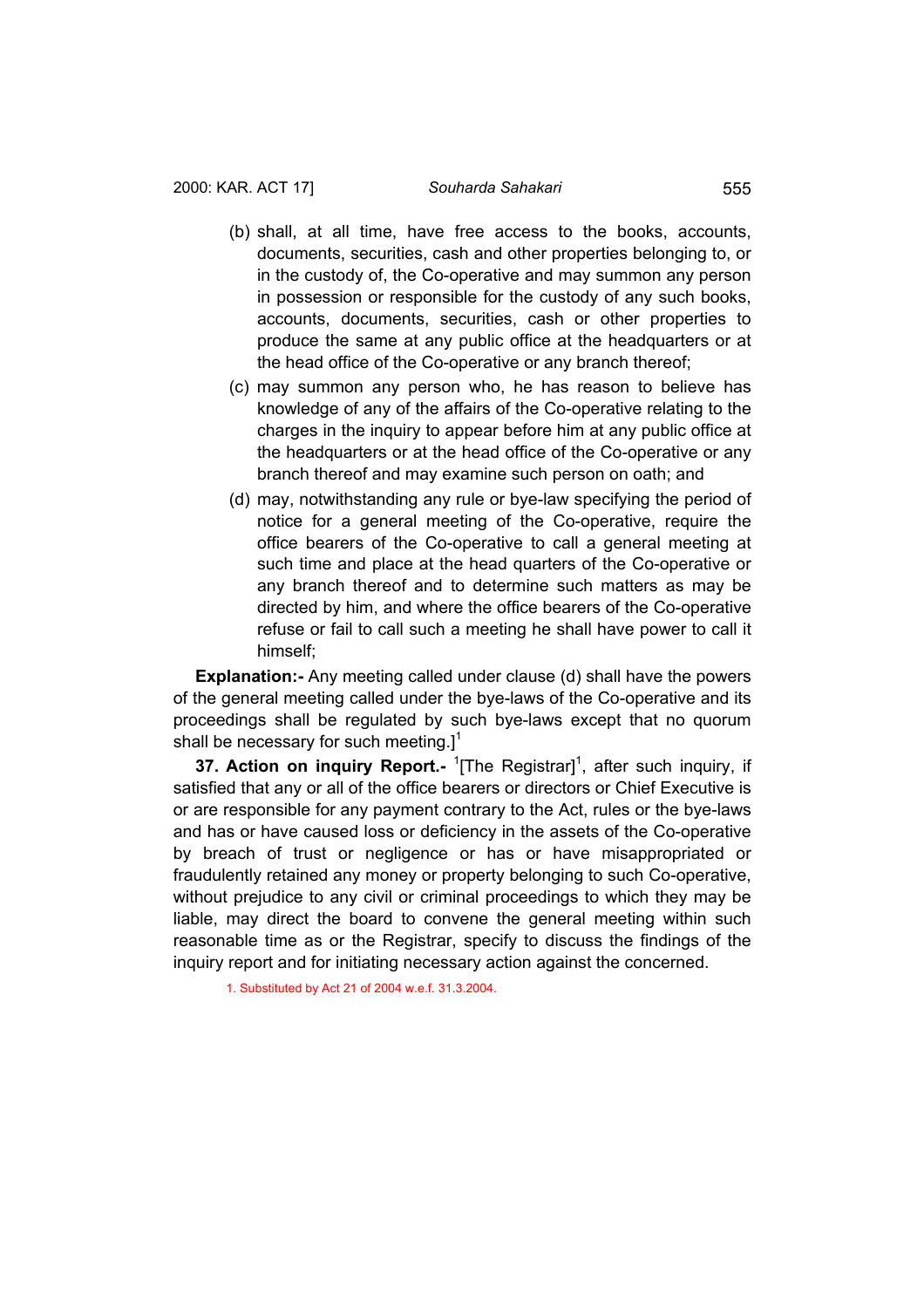### **CHAPTER VI**

### **SUPERSESSION**

**38. Supersession.-** (1) If, in the opinion of the Federal Co-operative, the Board of a Co-operative,-

- (i) persistently makes default or is negligent in performance of the duties imposed on it under this Act or rules or the bye-laws; or
- (ii) has committed any act which is prejudicial to the interests of the Co-operative or its members; or
- (iii) is not functioning properly on account of the number of members of the board falling short of the required number to form quorum due to disqualification, resignation, death or removal of directors; or
- (iv) is not functioning in accordance with the provisions of this Act or rules or the bye-laws or any order made or direction issued by the Federal Co-operative; or
- (v) fails to conduct annual general meeting within six months from the closure of the year; or
- (vi) is otherwise not functioning properly.

may supercede the Board and appoint an administrator to manage the affairs of the Co-operative for such period not exceeding six months, as may be specified by the Federal Co-operative:

Provided that the Federal Co-operative shall not supercede the Board unless the board has been given an opportunity of being heard in the matter.

(2) On the issue of the order under sub-section (1),-

- (a) the Directors of the board shall be deemed to have vacated their office; and
- (b) the Administrator shall be deemed to have assumed charge of the affairs of the Co-operative.

(3) The Administrator shall, subject to the control of the Federal Cooperative, exercise and perform all the powers and functions of the Board or any office bearers of the Co-operative and take all such actions as may be required under this Act, rules and the bye-laws in the interest of the Cooperative.

<span id="page-35-0"></span>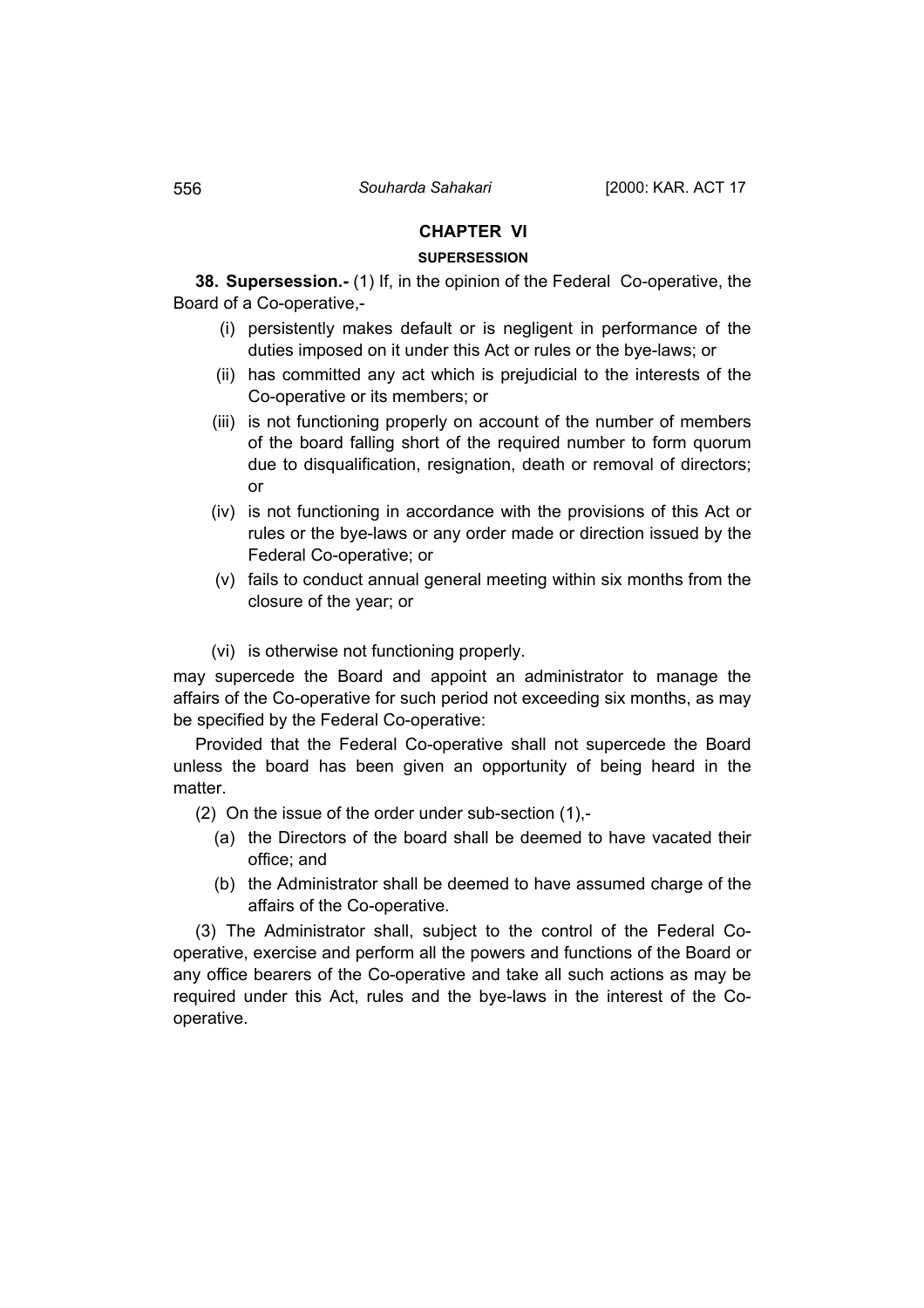<span id="page-36-0"></span>(4) The Federal Co-operative shall, before taking action under subsection (1), consult the financing agency of the Co-operative to which it is indebted. It shall, in respect of a Co-operative Bank, also consult the <sup>1</sup>[Reserve Bank or National Bank]<sup>1</sup> as the case may be.

1. Substituted by Act 21 of 2004 w.e.f. 31.3.2004.

(5) The Administrator shall, before the expiry of his term, arrange for constitution of the new Board for the Co-operative in accordance with its bye-laws.

(6) Notwithstanding anything contained in this Act, rules and bye-laws, the Federal Co-operative shall, in case of a Co-operative Bank, if so required in writing by the  $1$ <sup>1</sup> [The Reserve Bank or National Bank]<sup>1</sup> in public interest or for preventing the affairs of the Co-operative Bank being conducted in the manner detrimental to the interest of the depositors or for securing proper management of the Co-operative Bank, by order in writing, supersede the board of that Co-operative Bank and appoint an Administrator to manage the affairs of the Co-operative Bank for such period as may specified by the Federal Co-operative in concurrence with <sup>1</sup>[The Reserve Bank or National Bank]<sup>1</sup>.

1. Substituted by Act 21 of 2004 w.e.f. 31.3.2004.

# **CHAPTER VII**

#### **SETTLEMENT OF DISPUTE**

**39. Disputes which may be referred to the Registrar for decision.-**  (1) Notwithstanding anything contained in any law for the time being in force, if any dispute, touching the constitution, management or the business of a Co-operative or the Federal Co-operative arises,-

- (a) among members, past members and persons claiming through members, past members and deceased members; or
- (b) between a member, past member or person claiming through a member, past member or deceased member and the Cooperative or the Federal Co-operative, its board or any office bearer, agent or employee of the Co-operative or the Federal Cooperative; or
- (c) between the Co-operative or the Federal Co-operative or its board and any past board, any office bearer, agent or employee, or any past office bearer, past agent or past employee, or the nominee, heirs or legal representatives of any deceased office bearer,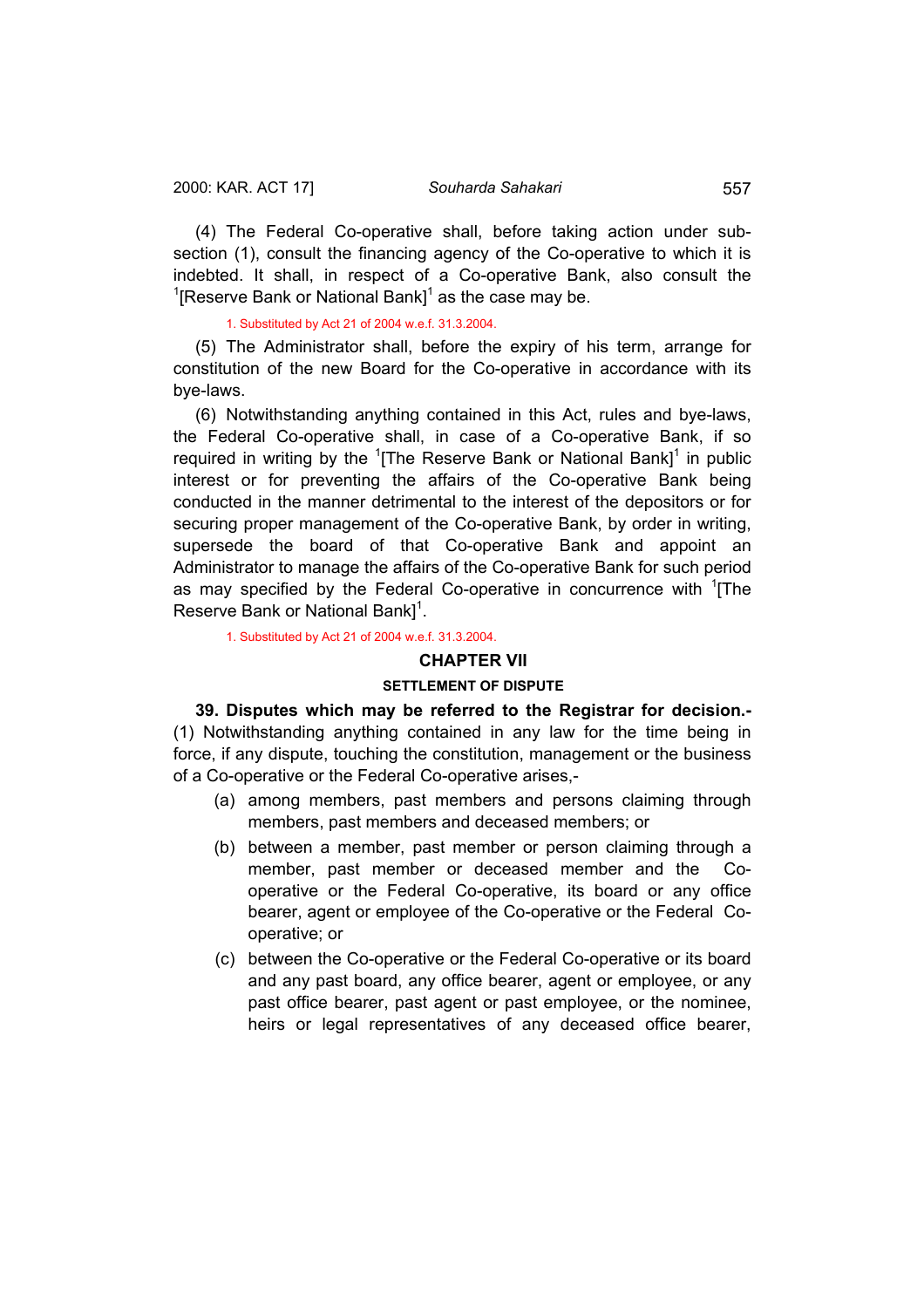deceased agent, or deceased employee of the Co-operative or the Federal Co-operative; or

 (d) between the Co-operative or the Federal Co-operative and any other Co-operative or a credit agency,

such dispute shall be referred to the Registrar for decision  $\frac{1}{2}$ [xxx]<sup>1</sup>

1. Omitted by Act 21 of 2004 w.e.f. 31.3.2004.

(2) For the purposes of subsection (1), the following shall be deemed to be disputes touching the constitution, management or the business of a Cooperative or Federal Co-operative, namely:-

 (a) a claim by the Co-operative or the Federal Co-operative for any debt or demand due to it from a member or the nominee, heirs or legal representatives of a deceased member, whether such debt or demand be admitted or not;

 (b) a claim by a surety against the principal debtor where the Cooperative or the Federal Co-operative has recovered from the surety any amount in respect of any debt or demand due to it from the principal debtor, as a result of the default of the principal debtor whether such debt or demand be admitted or not;

 (c) any dispute arising in connection with the election of a President or Chairperson, Vice-President or Vice Chairperson or director of the Cooperative or the Federal Co-operative.

 (d) any dispute between a Co-operative or Federal Co-operative and its employees or past employees or heirs or legal representatives of a deceased employee, including a dispute regarding the terms of employment, working conditions and disciplinary action taken by a Cooperative or Federal Co-operative, notwithstanding anything contained in the Industrial Disputes Act, 1947 (Central Act 14 of 1947);

 (e) a claim by a Co-operative or Federal Co-operative for any deficiency caused in the assets of the Co-operative or Federal Co-operative by a member, past member, deceased member or deceased office bearer, past agent or deceased agent or by any servant, past servant or deceased servant or by its board, past or present whether such loss be admitted or not.

(3) If any question arises whether a dispute referred to the Registrar under this section is a dispute touching the constitution, management or the business of a Co-operative or the Federal Co-operative, the decision of the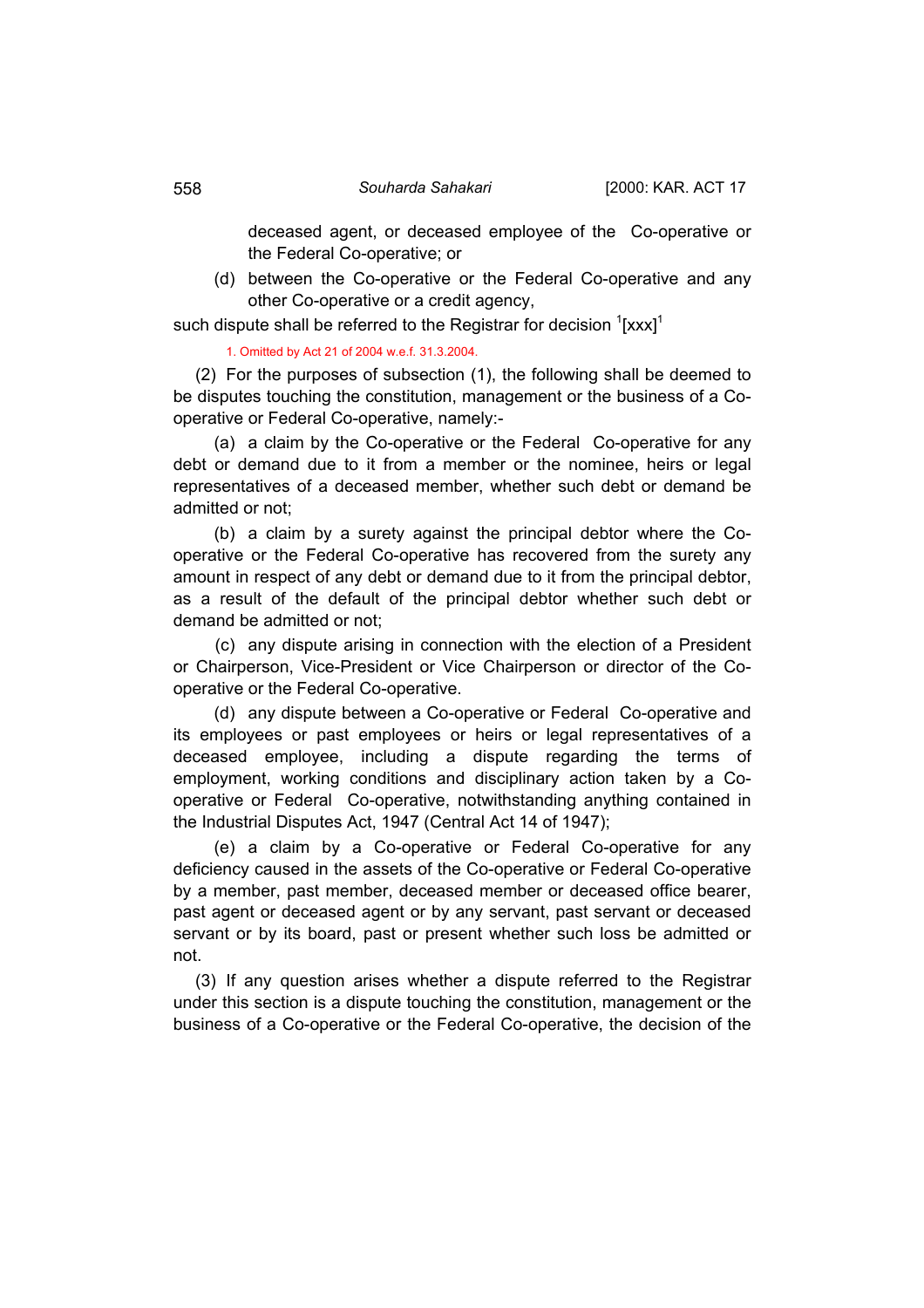<span id="page-38-0"></span>Registrar thereon shall be final and shall not be called in question in any court.

**40. Period of limitation.-** (1) No dispute under section 39 shall be entertained unless it is referred to the Registrar within six years from the date of the cause of action:

Provided that a dispute relating to the election of a Director, President or Chairperson, Vice-President or Vice-Chairperson, or other Office Bearers of the Board shall be referred to the Registrar within thirty days from the date of declaration of the result of the election.

(2) Notwithstanding anything contained in sub-section (1), the Registrar may entertain a dispute referred after the period specified in sub-section (1) if he is satisfied that the person making the reference had sufficient cause for not making the reference within that period.

**41. Disposal of disputes.-** (1) The Registrar may, on receipt of the reference of a dispute under section 39,-

- (a) decide the dispute himself; or
- (b) transfer it for disposal to any person who has been vested by the Government with powers in that behalf; or
- (c) refer it for disposal to an Arbitrator appointed by the Registrar.

(2) The Registrar may withdraw any reference transferred under clause (b) of sub-section (1) or referred under clause (c) of that sub-section and decide it himself.

(3) The Registrar or any other person to whom a dispute is referred for decision under this section may, pending the decision of the dispute, make such interlocutory orders as he may deem necessary in the interest of justice.

(4) When a dispute is referred to an arbitrator under clause (c) of subsection (1), the award shall, subject to such rules as may be prescribed, include the fee payable to the arbitrator and the fees and expenses payable to the Registrar. Such an award shall not be invalid merely on the ground that it was made after the expiry of the period fixed for deciding the dispute by the Registrar and shall, subject to appeal be binding on the parties to the dispute.

(5) Notwithstanding anything contained in section 39, when any dispute under clause (a) or (b) of subsection (1) of the said section is referred for decision to the Registrar, and the Registrar is satisfied on an application by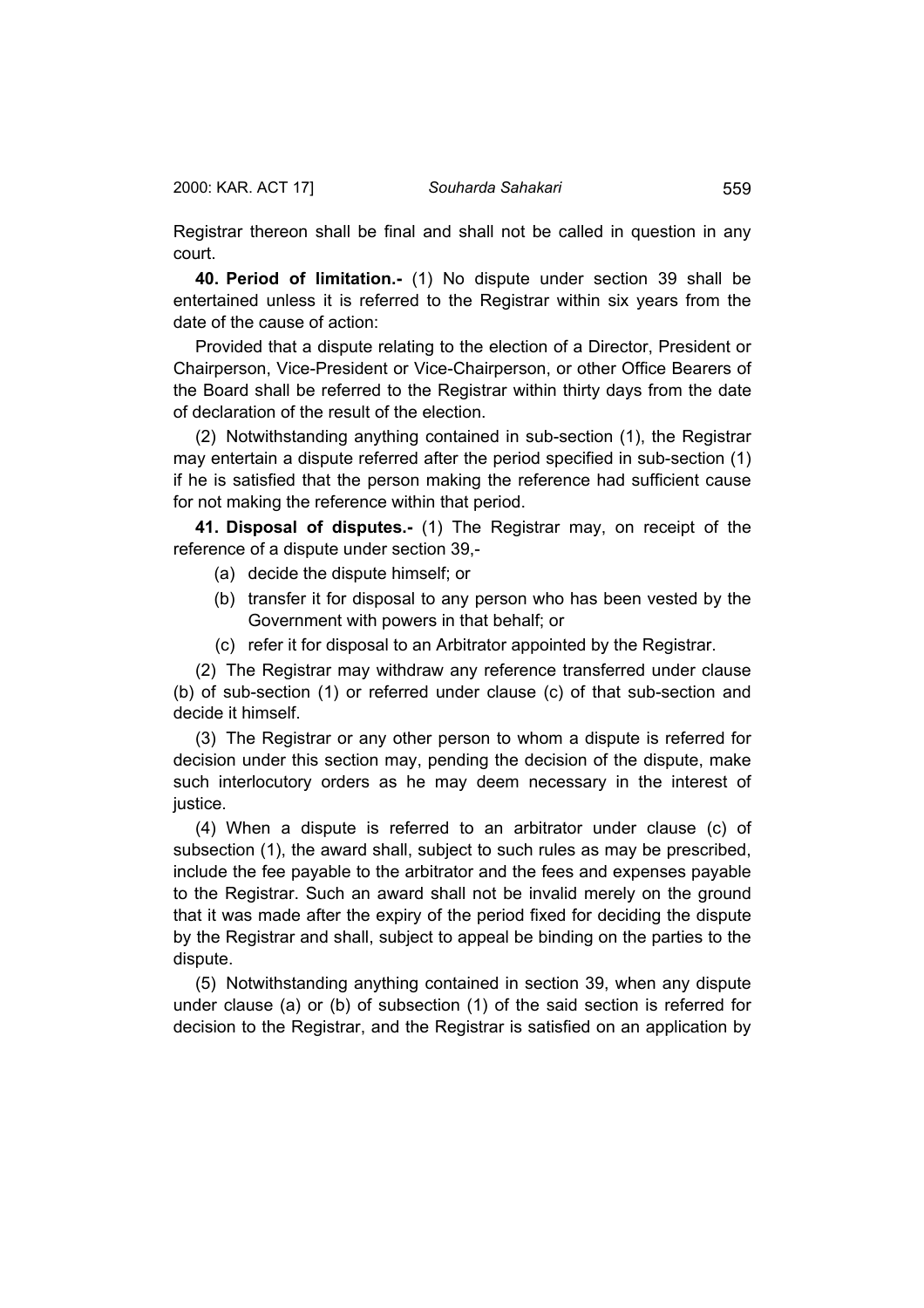the Co-operative concerned or the Federal Co-operative that in the interest of the Co-operative or the Federal Co-operative it is necessary for an effective decision of the dispute to implead persons who cannot be made parties to the dispute in proceedings before him, he may permit the Cooperative or the Federal Co-operative to institute a regular suit in a Civil Court having jurisdiction and the Civil Court shall be competent to entertain such suit.

**42. Bar of jurisdiction of courts.-** (1) Save as provided in this Act, no civil or labour or revenue court or industrial tribunal shall have any jurisdiction in respect of,-

- (a) the registration of a Co-operative or Federal Co-operative or bye-laws or amendment of bye-laws;
- (b) the removal of a Board or a director thereof;
- (c) any dispute required under section 39 to be referred to the Registrar;
- (d) any matter concerning the winding up and the dissolution of a Co-operative.

(2) While a Co-operative is being wound up, no suit or other legal proceedings relating to the business of such Co-operative shall be proceeded with or instituted against the Liquidator as such or against the Co-operative or any member thereof, except by leave of the Registrar or the Federal Co-operative and subject to such terms as he or it may impose.

(3) Save as provided in this Act, no order or decision or award made under this Act, shall be questioned in any court on any ground whatsoever.

**43. Execution of orders, etc.-** (1) Every decision or award made under section 41, every order made by the liquidator under section 50, and every order made by the Karnataka Co-operative Appellate Tribunal under section 46 and every order made under subsection (8) of section 11, shall subject to any other provisions of this Act, be binding on the person or Co-operative or the Federal Co-operative against whom the order, decision or award has been obtained or passed and shall, if not carried out,-

 (a) on a certificate signed by the Registrar or any person authorised by him in this behalf be deemed to be a decree of a Civil Court and shall be executed in the same manner as a decree of such court; or

 (b) be executed according to the law and under the rules for the time being in force for the recovery as arrears of land revenue:

<span id="page-39-0"></span>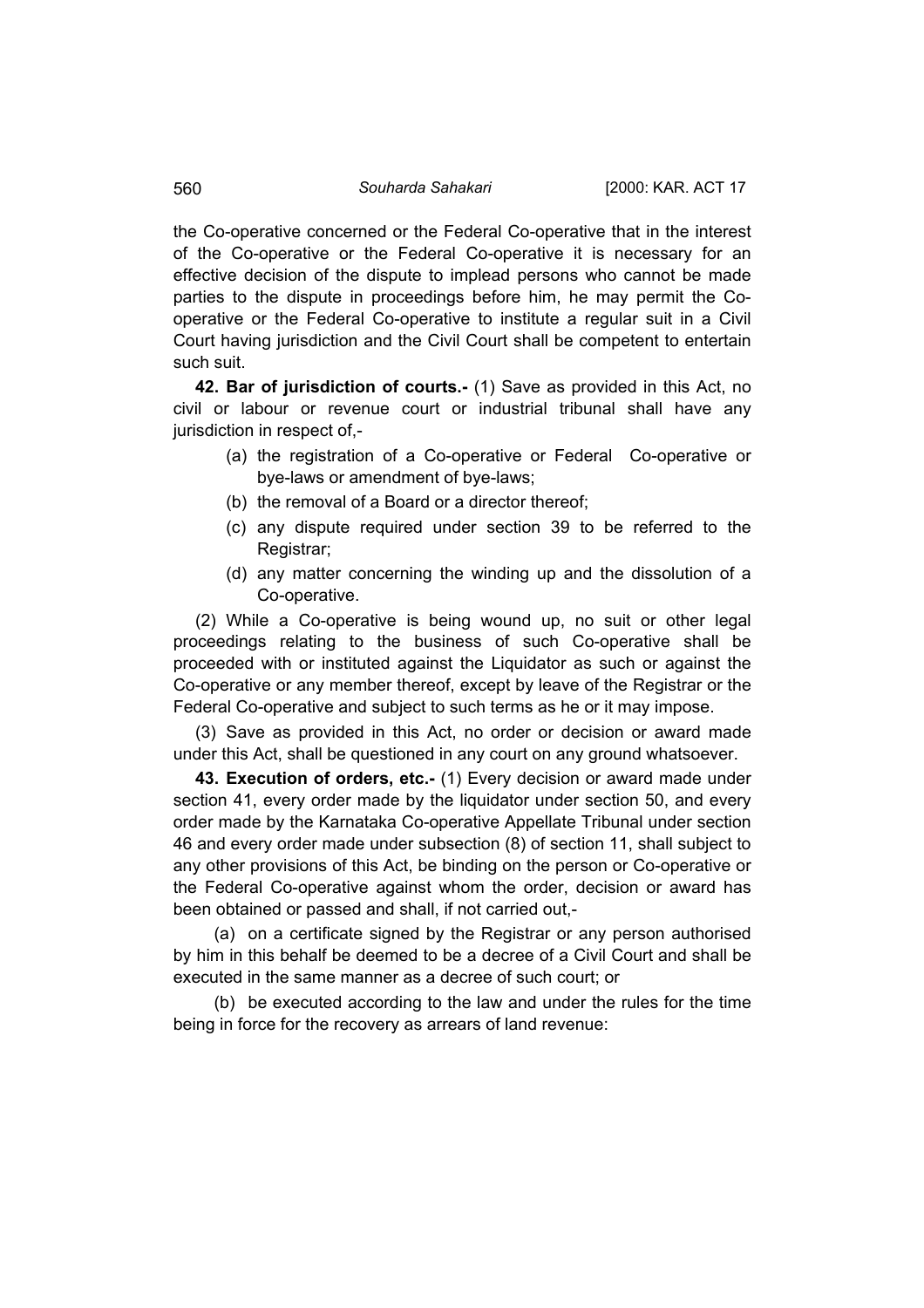Provided that an application for the recovery of any sum under this clause shall be made to the Deputy Commissioner, accompanied by a certificate signed by the Registrar or by any person authorised by him in this behalf within twelve years from the date fixed in the order, decision or award and if no such date is fixed, from the date of the order, decision or award, as the case may be.

 (c) be executed by the Registrar or any other person subordinate to him empowered by the Registrar in this behalf (hereinafter in this section referred to as authorised person) by the attachment and sale or sale without attachment of any property of the person or a Co-operative or the Federal Co-operative against whom the order, decision or award has been obtained or passed.

(2) (a) Notwithstanding anything contained in this Act, every question relating to the execution, discharge or satisfaction of an order, decision or award referred to in sub-section (1) or relating to the confirmation or setting aside of a sale held in an execution of such order, decision or award in pursuance of clause (c) of subsection (1) or relating to any claim or objection to an attachment of any property made under section 44 or in execution in pursuance of the said clause (c) shall be determined, by an order of the Registrar or the authorised person before whom such question arises.

 (b)(i) Where any claim is preferred against or any objection is made to the attachment of any property made under section 44 or in execution in pursuance of clause (c) of sub-section (1) of this section on the ground that the said property is not liable to such attachment, the Registrar or the authorised person shall proceed to investigate the claim or objection:

Provided that where the Registrar or the authorised person considers that the claim or objection was designedly or unnecessarily delayed, he shall make an order refusing such investigation.

 (ii) Where upon the said investigation, the Registrar or the authorised person is satisfied that for the reason stated in the claim or objection such property was not, at the date of the attachment, in the possession of the person or Co-operative or the Federal Co-operative against whom the order, decision or award has been obtained or passed (hereinafter in this section referred to as the judgment debtor) or of some person in trust for the judgement-debtor or in the occupancy of a tenant or other person paying rent to the judgement-debtor or that being in the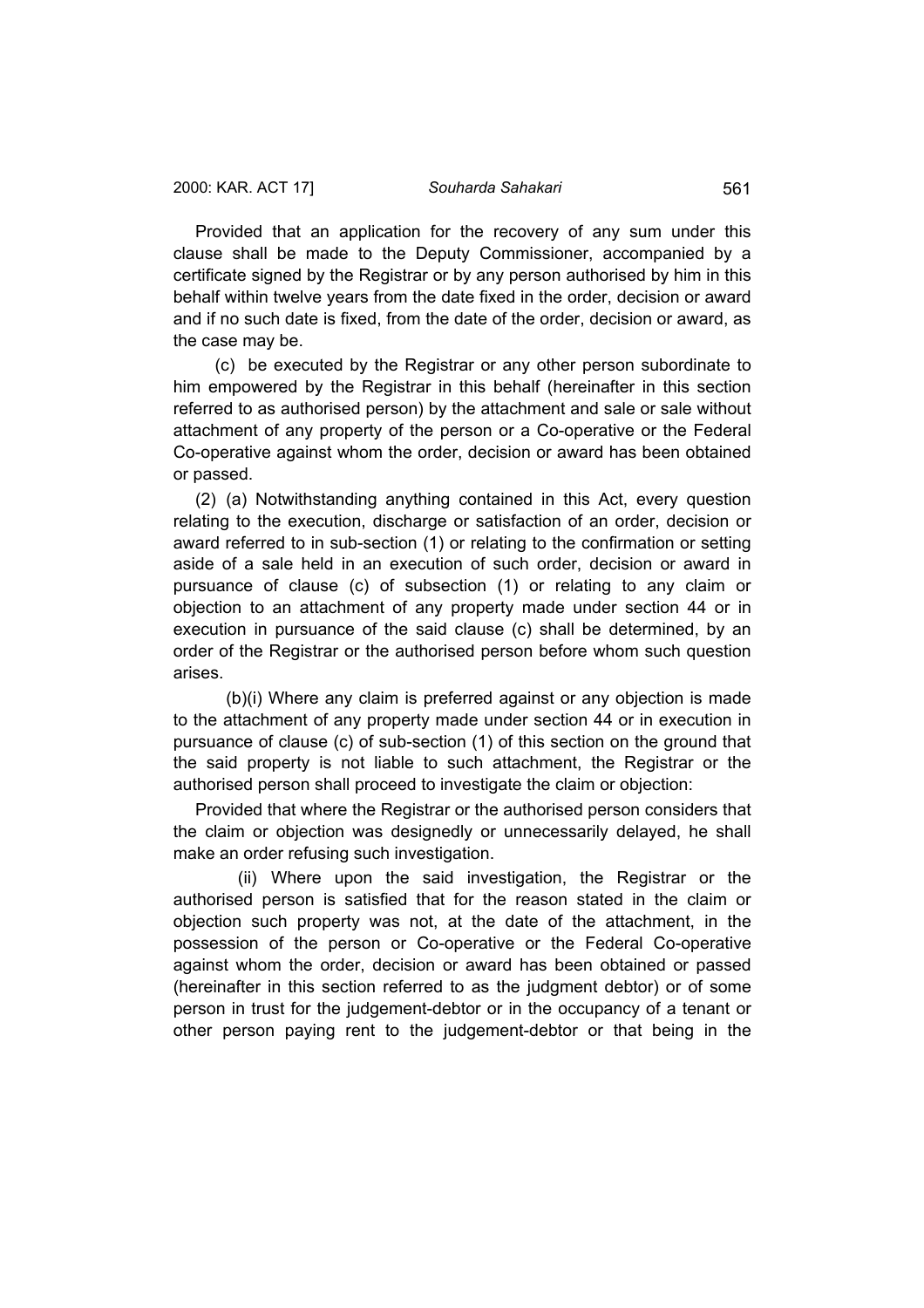possession of the judgement-debtor at the said date, it was so in his possession, not in his own account or as his own property, but on account of or in trust for some other persons, or partly on his own account and partly on account of some other person, the Registrar or the authorised person shall make an order, releasing the property wholly or to such extent as he thinks fit, from attachment.

 (iii) Where the Registrar or the authorised person is satisfied that the property was on the said date, in the possession of the judgementdebtor as his own property and not on account of any other person or was in the occupancy of a tenant or other person paying rent to him, the Registrar or the authorised person shall disallow the claim.

 (iv) Where a claim or an objection is preferred, the party against whom an order is made, may within a period of one year from the date of such order, institute a suit in a civil court to establish the right which he claims to the property in dispute; but subject to the result of such suit, if any, the order of the Registrar or the authorised person shall be conclusive.

**44. Attachment of property before award or order.-** (1) If the Registrar is satisfied on an application, report, enquiry or otherwise, that any person with intent to delay or obstruct the enforcement of any order, decision or award that may be made against him under the provisions of this Act,-

- (a) is about to dispose of the whole or any part of his property; or
- (b) is about to remove the whole or any part of his property from the jurisdiction of the Registrar, the arbitrator or Liquidator, as the case may be,

he may, unless adequate security is furnished, direct the attachment of the said property and such attachment shall have the same effect as if made by a competent civil court.

(2) Where the Registrar directs attachment of the property under subsection (1), he shall issue a notice calling upon the person whose property is so attached, to furnish security he thinks adequate within a specified period and if the person fails to provide the security so demanded, the Registrar may confirm the order and after the decision in the dispute or the completion of the proceedings referred to in the foregoing sub-section may direct the disposal of the property so attached towards the claim if awarded.

<span id="page-41-0"></span>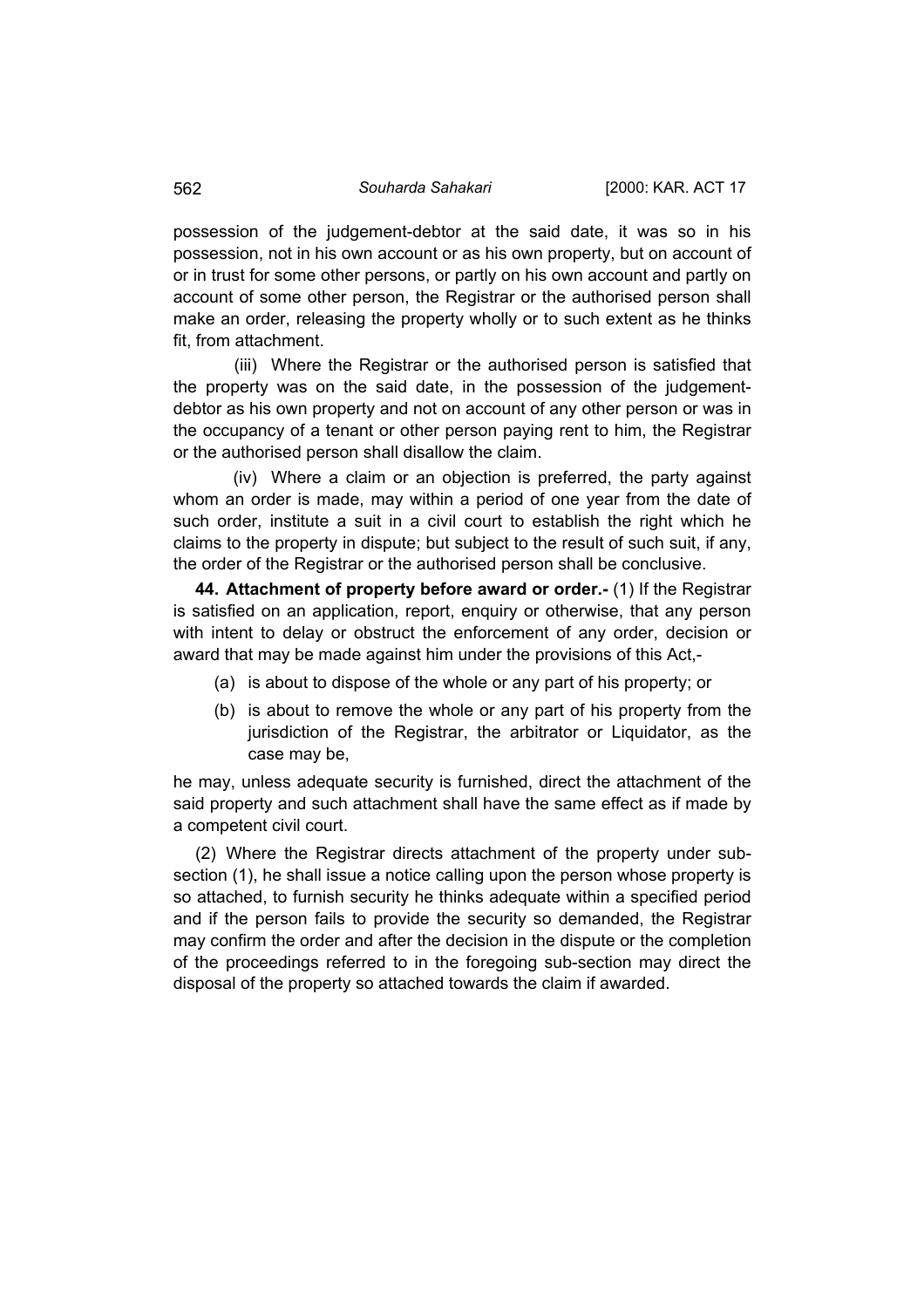<span id="page-42-0"></span>(3) Attachment made under this section shall not affect the rights, subsisting prior to the attachment of the property, of persons, not parties to the proceedings in connection with which the attachment is made, or bar any person holding a decree against the person whose property is so attached from applying for the sale of the property under attachment in execution of such decree.

**45. Procedure for settlement of disputes and power of the Registrar or any other person to whom a dispute is referred for decision.-** (1) The Registrar or any other person to whom a dispute is referred for decision under section 39, or hearing a dispute under section 41 shall hear the dispute in the manner prescribed, and shall have power to summon and enforce attendance of witnesses including the parties interested or any of them and to compel them to give evidence on oath, affirmation or affidavit, and to compel the production of documents by the same means and as far as possible in the same manner, as is provided in the case of a Civil Court by the Code of Civil Procedure, 1908.

(2) Except with the permission of the Registrar or any other person deciding a dispute, as the case may be, no party shall be represented at the hearing of a dispute by a legal practitioner.

(3)(a) If the Registrar or any other person to whom a dispute is referred is satisfied that a person, whether he be a member of the Co-operative or the Federal Co-operative or not, has acquired any interest in the property of a person who is a party to a dispute he may order that the person who has acquired the interest in the property may join as a party to the dispute and any decision that may be passed on the reference by the Registrar or his nominee or any other person shall be binding on the party so joined, in the same manner as if he were an original party to the dispute.

 (b) Where a dispute has been instituted in the name of the wrong person, or where all the defendants have not been included, the Registrar or any other person to whom a dispute is referred for decision under section 41 may, at any stage of the hearing of the dispute, if satisfied that the mistake was bona fide, order any other person to be substituted or added as a plaintiff or a defendant, upon such terms as he thinks just.

 (c) The Registrar or any other person to whom a dispute is referred for decision under section 41, may, at any stage of the proceedings, either upon or without the application of any party, and on such terms as may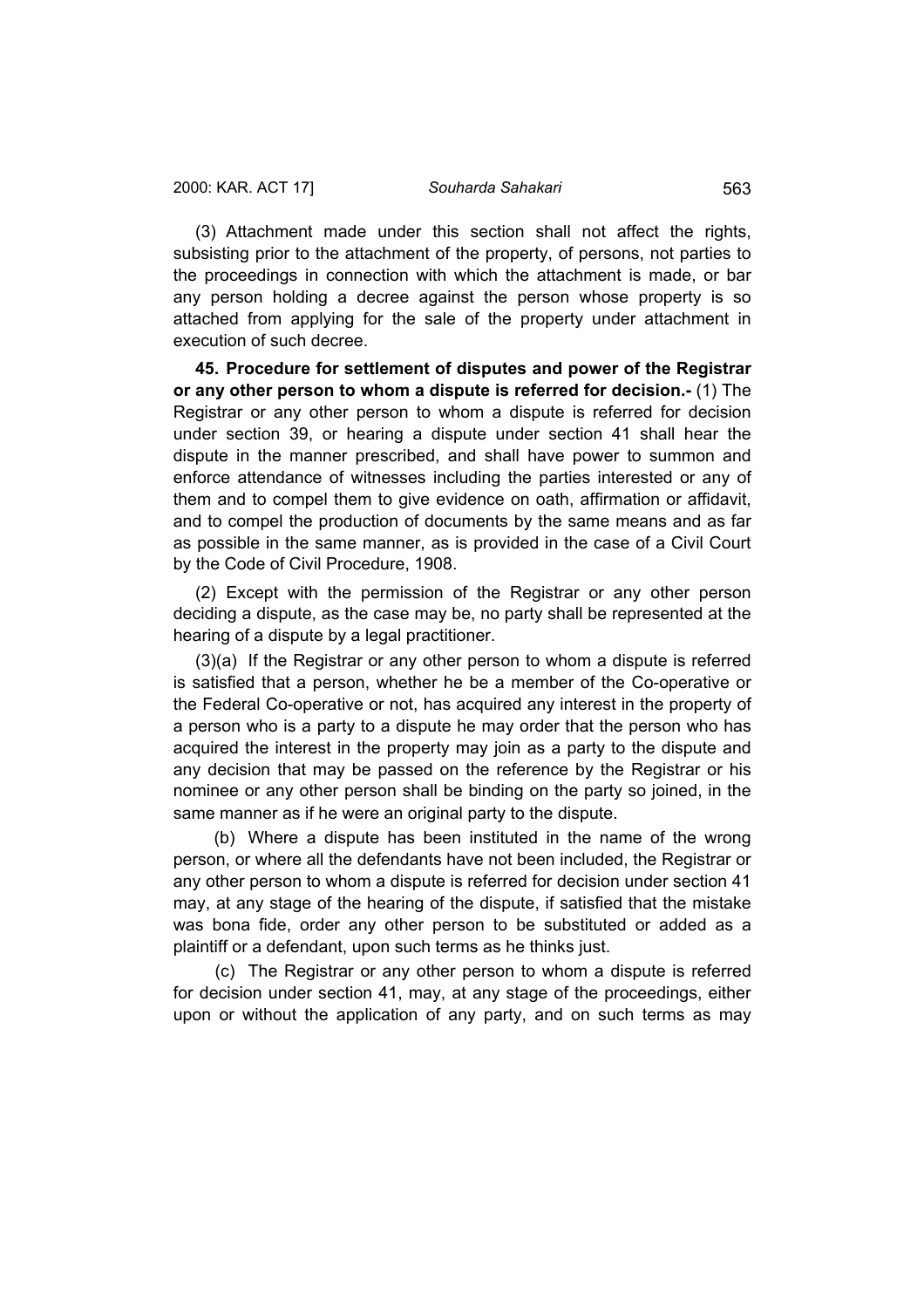appear to the Registrar, or any other person deciding a dispute, as the case may be, to be just, order that the name of any party improperly joined whether as plaintiff or defendant, be struck out, and that the name of any person who ought to have been joined whether as plaintiff or defendant or whose presence before the Registrar, or any other person deciding a dispute under section 41, as the case may be, may be necessary in order to enable the Registrar or such person effectually and completely to adjudicate upon and settle all the questions involved in the dispute, be added.

 (d) Any person who is a party to the dispute and entitled to more than one relief in respect of the same cause of action may claim all or any of such reliefs but if he omits to claim for all such reliefs, he shall not make a claim for any relief so omitted, except with the leave of the Registrar or any other person to whom a dispute is referred for decision under section 41.

(4) Every order, decision or award made or given by the Registrar, or any officer or other person or a liquidator, under this Act, shall be pronounced on the day on which the case is finally heard or on some future day of which due notice shall be given to the parties.

**46. Appeal.-** An appeal against the decision or award made under section 41, shall lie before the Karnataka Co-operative Appellate Tribunal constituted under section 2B of the Karnataka Co-operative Societies Act, 1959.

# **CHAPTER VIII**

# **WINDING UP OF CO-OPERATIVES**

**47. Winding up of a Co-operative.** (1) On an application made by not less than one-fifth of the members of a Co-operative to wind up the affairs of the said Co-operative, the board shall convene a general meeting by issuing a notice to each member. Such notice alongwith a notice to attend the general meeting shall also be issued to <sup>1</sup>[the Registrar]<sup>1</sup> union Co-operative, creditors, auditor and to the subsidiary organisation of the Co-operative, who shall also have a right to make a representation at the general body.

### 1. Substituted by Act 21 of 2004 w.e.f. 31.3.2004.

(2) The general body shall approve the resolution to wind up the Cooperative and to appoint a liquidator after the same is passed by two-thirds of the members present in the general meeting and voting. Such resolution shall contain the details of the assets and liabilities of the Co-operative, the claims of any creditors, the number of members and the nature and extent

<span id="page-43-0"></span>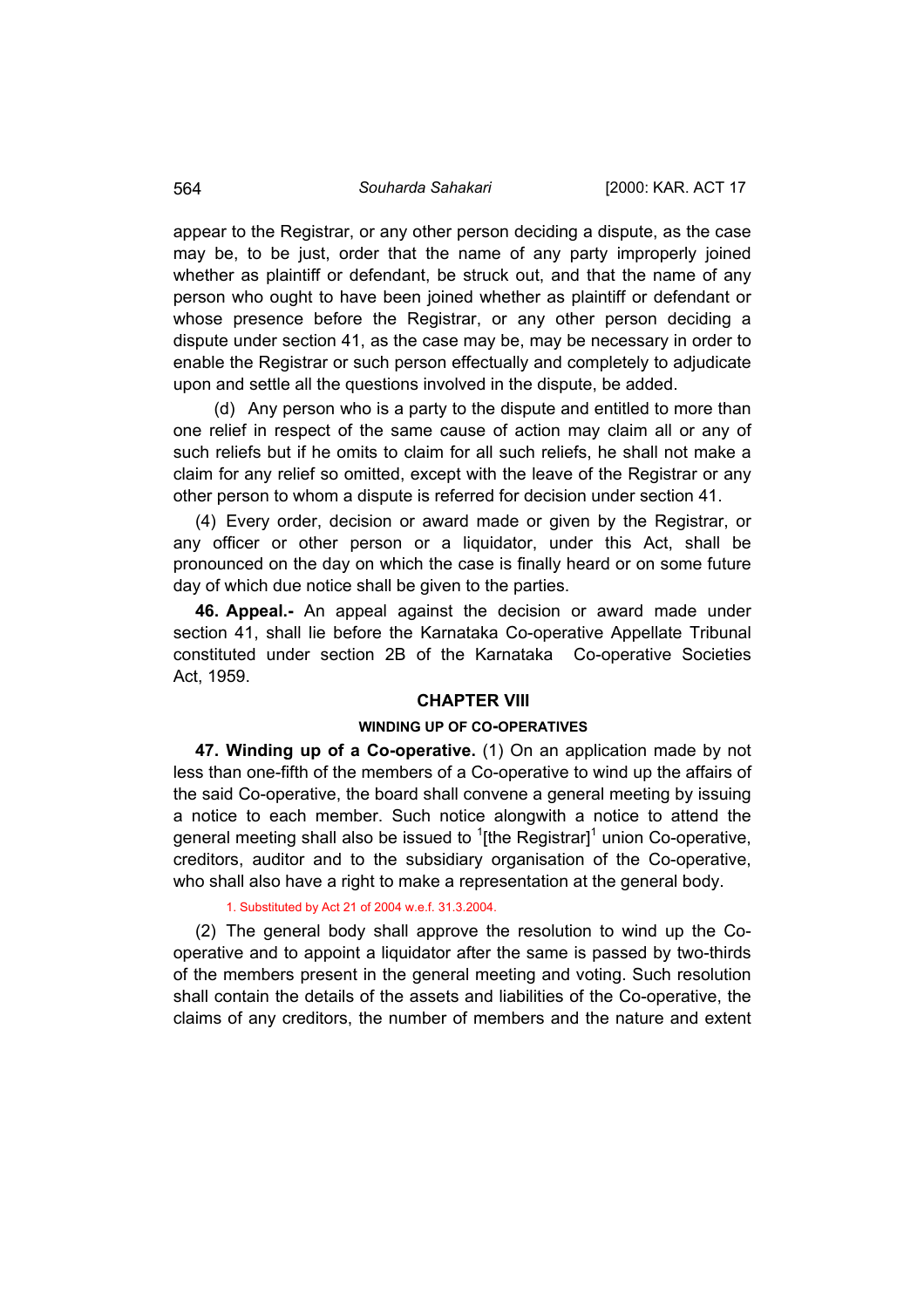<span id="page-44-0"></span>of interest of each member in the Co-operative. A copy of resolution after approval by the general body shall be sent by registered post to Registrar, <sup>1</sup>[the Registrar]<sup>1</sup> and Union Co-operative within fifteen days from the date of such approval.

# 1. Substituted by Act 21 of 2004 w.e.f. 31.3.2004.

<sup>1</sup>[Provided that in the case of a Co-operative Bank, no action in terms of sub-sections (1) and (2) shall be taken unless a copy of the application referred to in sub-section (1) is sent to the Reserve Bank or National Bank, as the case may be, and its consent obtained and] $1$ 

### 1. Inserted by Act 21 of 2004 w.e.f. 31.3.2004.

**Explanation.-** In this section "interest" means interest of a member in a Co-operative and includes shares, member loans, deposits and obligations of any kind that,-

- (i) arise by virtue of the bye-laws of the Co-operative; and
- (ii) are owed by the Co-operative to the member.

(3)  $1$ <sup>T</sup> The Registrar]<sup>1</sup> may require from a Co-operative, liquidator or any other person who is required to furnish information, an annual or other returns showing,-

#### 1. Substituted by Act 21 of 2004 w.e.f. 31.3.2004.

- (a) the progress of winding up;
- (b) the distribution of any undistributed surplus or reserves; and
- (c) any other information that  $1$ [he may require.]<sup>1</sup>

1. Substituted by Act 21 of 2004 w.e.f. 31.3.2004.

 $1$ [(4) The Registrar after consideration of the information under subsection (3) may approve the resolution to wind up the Co-operative and communicate the same to the said Co-operative and the Federal Cooperative. Such resolution shall take effect from the date of approval by the Registrar. $]$ <sup>1</sup>

#### 1. Substituted by Act 21 of 2004 w.e.f. 31.3.2004.

**1 [48 Winding up by the Registrar.-** (1) If the Registrar after an audit has been made under section 33 or an inquiry has been held under section 35 or on receipt of an application made by not less than three fourths of the members of a Co-operative, is of the opinion that the Co-operative ought to be wound up, he may issue an order directing it to be wound up.

1. Substituted by Act 21 of 2004 w.e.f. 31.3.2004.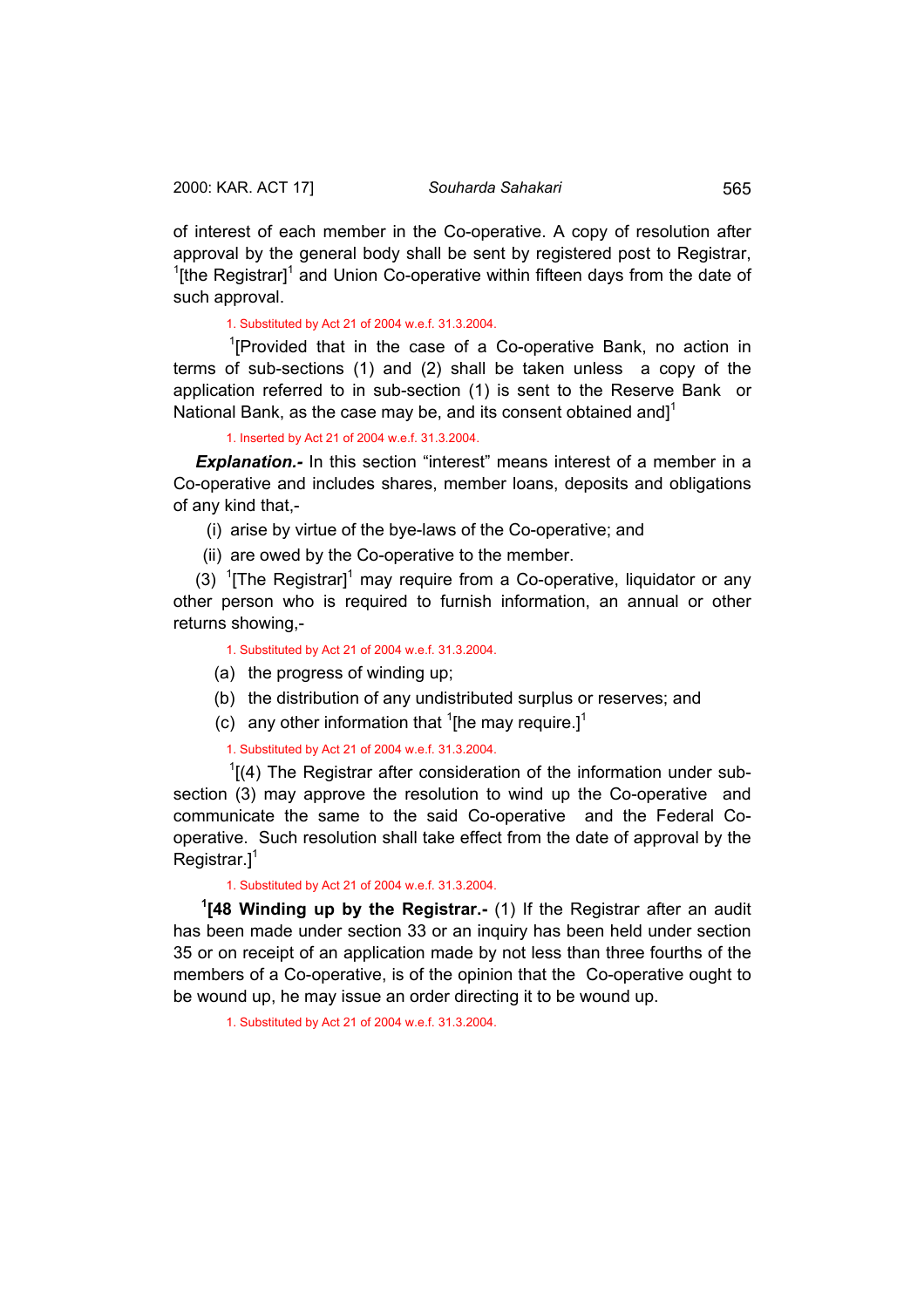(2) Where the Registrar has reasonable cause to believe that a Cooperative.-

- (a) has not commenced business within two years after registration; or
- (b) has not carried on business for two consecutive years; or
- (c) is no longer operating in accordance with the co-operative principles and the provisions of this Act, rules and the bye-laws of the Co-operative,

he may suo motu, require the Chief Executive of the Co-operative to intimate whether such Co-operative is carrying on business or is submitting annual returns.

(3) If no reply is received from the Chief Executive within one month, the Registrar shall within fourteen days after the expiry of the said period record that no reply has been received by him and shall publish a notice in the newspaper having wide circulation in the local area to wind up the Cooperative.

(4) If the Registrar receives a reply from the Co-operative that it is not carrying on business or is not in operation or does not wish to continue as a Co-operative or can not submit an annual return, he shall publish in the newspaper and send to the Co-operative a notice specifying the date on the expiry of which the Co-operative shall, unless cause is shown to the contrary, be wound up.

(5) If the Registrar after considering the reply, if any, is satisfied.-

- (i) that the Co-operative has no assets and liabilities, he shall issue a certificate that the Co-operative has been wound up and cancel the registration of such Co-operative forthwith; or
- (ii) that the Co-operative has assets and liabilities, he shall on receipt of a report from the Chief Executive of such Cooperative that a liquidator has not been appointed by the general body after a resolution to wind up has been passed,

appoint a liquidator and communicate the same to the Co-operative and the Federal Co-operative.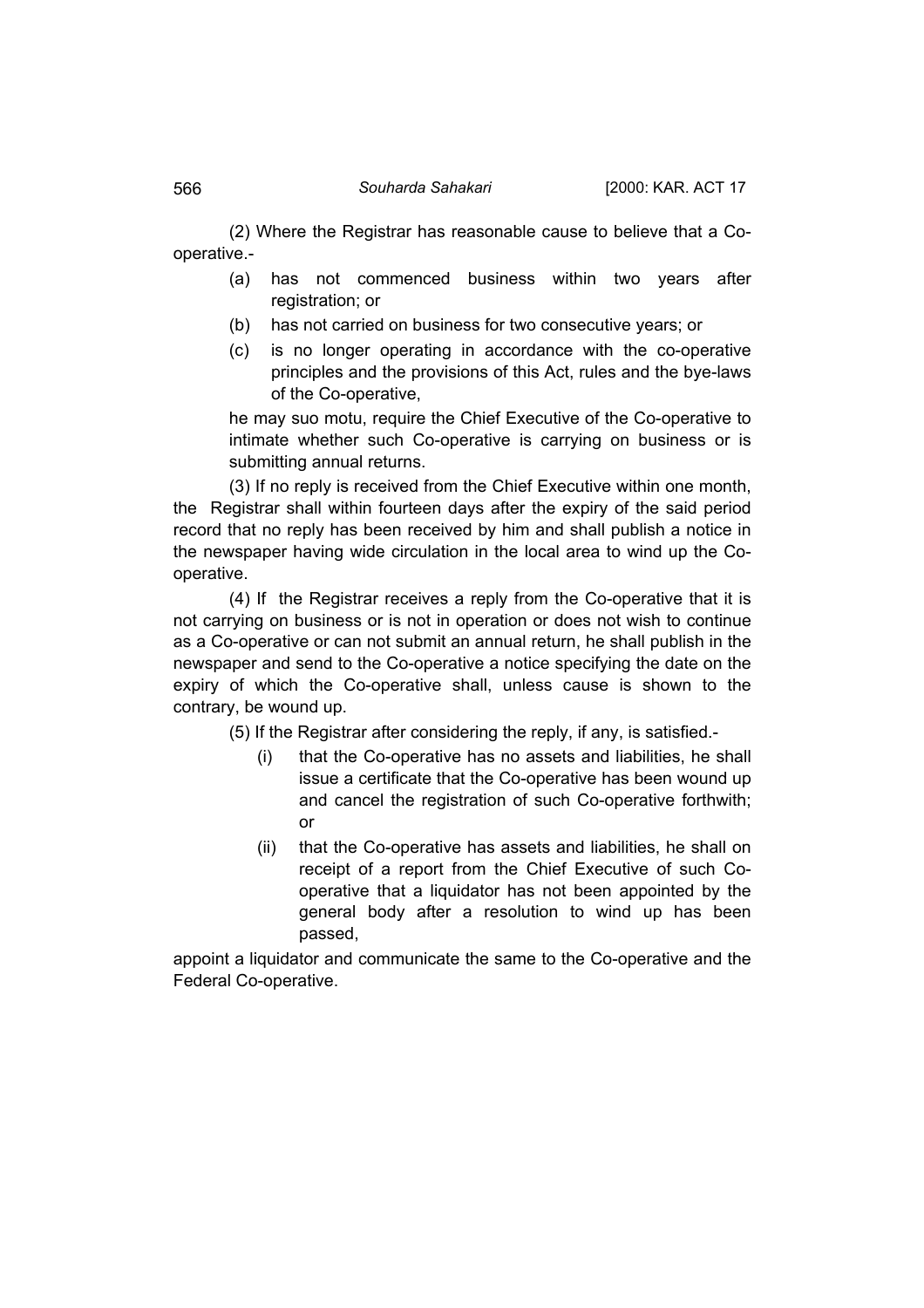<span id="page-46-0"></span>(6) The Registrar may cancel an order for the winding up of a Cooperative, at any time, in any case, where in his opinion, the Co-operative should continue to exist.

(7) Notwithstanding anything contained in this section, no Cooperative bank shall be wound up or an order for winding up shall be cancelled except with the previous sanction in writing of the "Reserve Bank or National Bank.<sup>1</sup>

**49. Duties of Liquidator.-** (1) The liquidator immediately after he assumes the charge of office of liquidator, shall intimate the same to the Registrar and Federal Co-operative, to each claimant, share holder and to each creditor of the Co-operative. A notice of his appointment shall also be published in the Gazette once in a week for two consecutive weeks and in the newspaper published or distributed in the place where the registered office of the Co-operative is situated. He shall also take reasonable steps to give notice of the liquidation of such Co-operative in the area where the Cooperative carried on its business.

- (2) The notice issued under subsection (1) shall specify,-
	- (i) the amount indebted to the Co-operative and the time and place for payment of amount due to the Co-operative by the debtor to the liquidator; and
	- (ii) the time and place of delivery of the property of the Co-operative to the liquidator; and
	- (iii) the present or future position of the claims against the Cooperative whether liquidated or otherwise,

and shall require all the persons concerned to comply with such notice not later than two months after the first publication of the notice.

(3) The liquidator shall,-

(a) take into custody and control the property of the Co-operative;

 (b) prepare a statement of assets and liabilities of the Co-operative under liquidation and send a copy of such statement to the Federal Cooperative and to the Registrar <sup>1</sup>[and in the case of a Co-operative Bank, also to Reserve Bank $]$ <sup>1</sup>

# 1. Inserted by Act 21 of 2004 w.e.f. 31.3.2004.

 (c) open and maintain a trust account for the money of the Cooperative;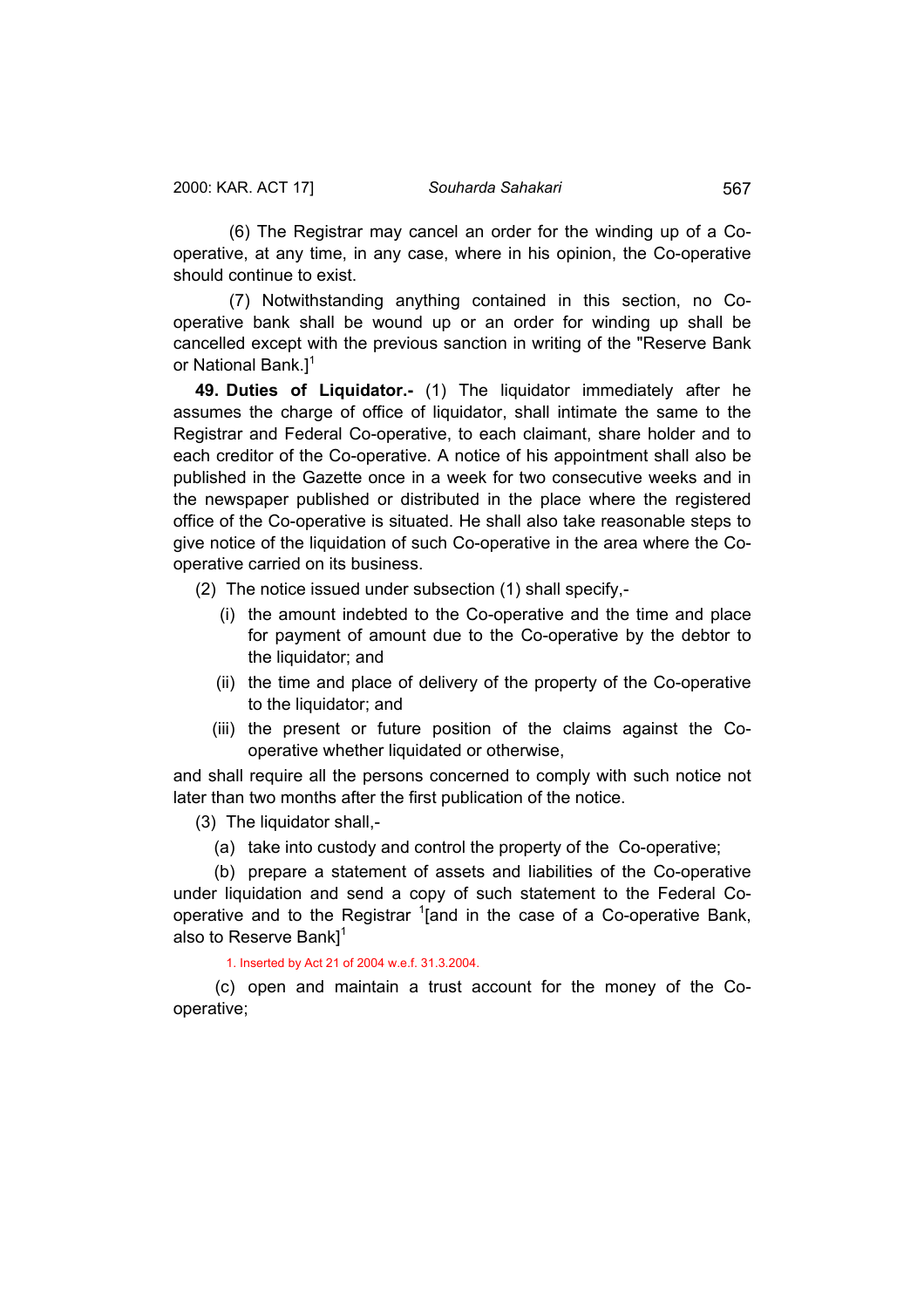(d) keep accounts of the money of the Co-operative received and paid out by him;

 (e) maintain separate lists of the members, creditors and other persons having claims against the Co-operative;

 $1$ <sup>1</sup>[(f) where at any time, he determines that the co-operative or the cooperative bank is unable to pay or adequately provide for the discharge of its obligations, apply in the case of a Co-operative Bank to Reserve Bank, and in other cases to the Registrar for directions;]<sup>1</sup>

1. Substituted by Act 21 of 2004 w.e.f. 31.3.2004.

(g) deliver to <sup>1</sup>[the Registrar]<sup>1</sup> atleast once in every six months, period or more often as the  $1$ [the Registrar]<sup>1</sup> may require, financial statements of the Co-operative in any form that the liquidator considers proper or that the <sup>1</sup>[the Registrar]<sup>1</sup> may require <sup>2</sup>[and in the case Cooperative Bank, deliver such financial statement also to the Reserve Bank. $]^{2}$ 

1. Substituted by Act 21 of 2004 w.e.f. 31.3.2004.

2. Inserted by Act 21 of 2004 w.e.f. 31.3.2004.

**50. Powers of Liquidator.-** (1) The liquidator may,-

- (a) retain lawyers, accountants, engineers, appraisers and other professional advisors;
- (b) defend or take part in any civil, criminal or administrative action or proceeding in the name and on behalf of the Co-operative;
- (c) carry on the business of the Co-operative as required for an orderly liquidation:
- (d) sell by public auction any property of the Co-operative;
- (e) do all acts and execute any documents in the name and on behalf of the Co-operative;
- (f) borrow money on the security of the property of the Co-operative;
- (g) settle or compromise any claims by or against the Co-operative; and
- (h) take all such steps that are necessary for the liquidation of the Cooperative.

(2) Where a liquidator has reason to believe that any person has in his possession or under his control or has concealed, withheld or misappropriated any property of the Co-operative, he shall inform <sup>1</sup>[the Registrar] $1$  to take further action against such person.

1. Substituted by Act 21 of 2004 w.e.f. 31.3.2004.

<span id="page-47-0"></span>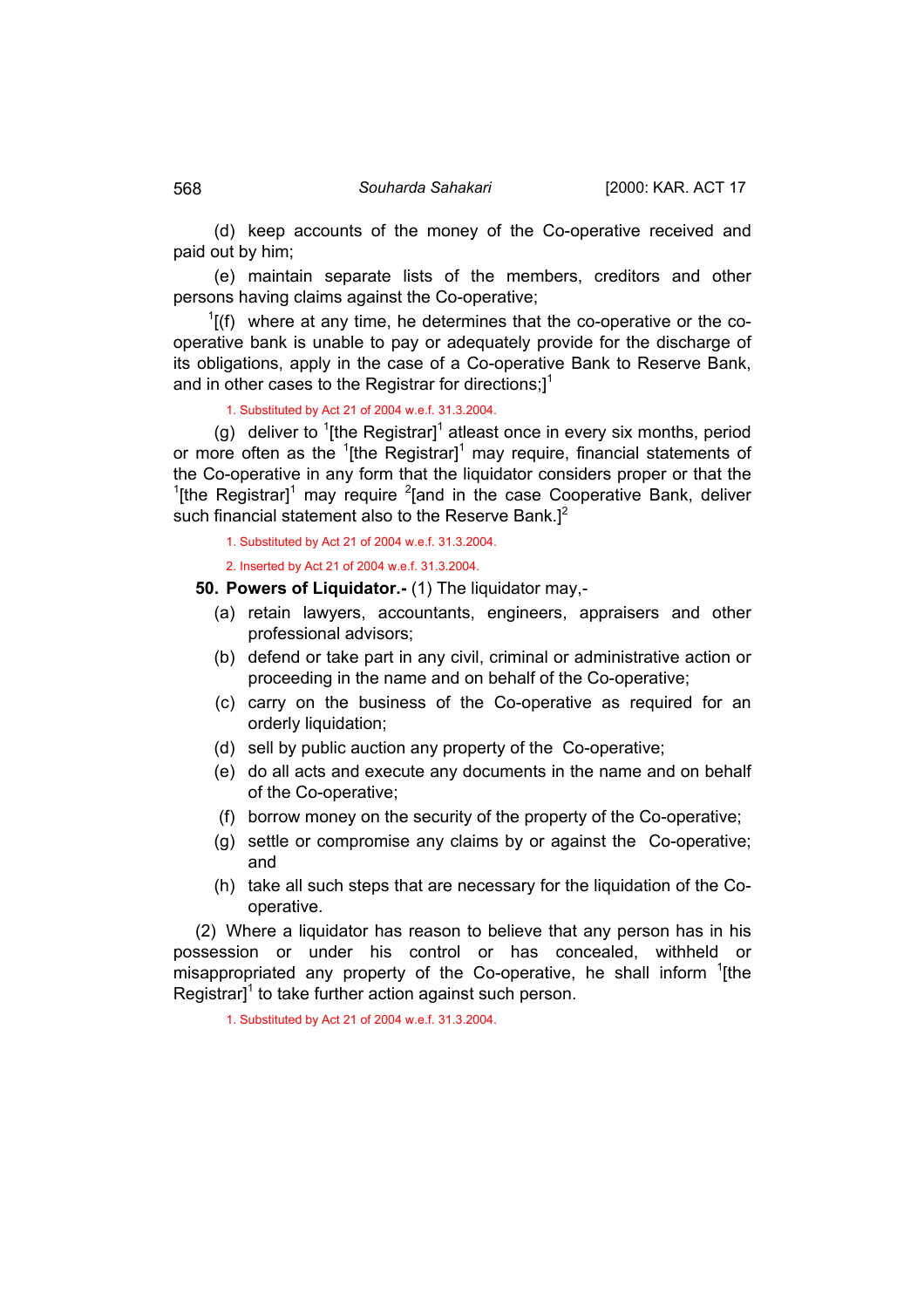<span id="page-48-0"></span>(3) No liquidator or his relatives shall purchase directly or indirectly any part of the stock-in-trade, debts or assets of the Co-operative under liquidation.

**51. Final Accounts.-** (1) A liquidator shall pay the costs of liquidation out of the property of the Co-operative and shall pay or make adequate provision for payment of all claims against the Co-operative.

(2) After paying or making adequate provision for all claims against the Co-operative, the liquidator shall apply to  $1$ [the Registrar]<sup>1</sup> for approval of his final accounts and for permission to distribute in cash or in kind the amounts due to the members out of the remaining property of the Co-operative in accordance with the bye-laws.

1. Substituted by Act 21 of 2004 w.e.f. 31.3.2004.

(3) Where the  $1$ <sup>t</sup> the Registrar]<sup>1</sup> approves the final accounts rendered by a liquidator in pursuance of sub-section (2),  ${}^{1}$ [he]<sup>1</sup> shall,-

1. Substituted by Act 21 of 2004 w.e.f. 31.3.2004.

 (a) issue directions regarding the custody or disposal of the documents and records of the Co-operative; and

(b) discharge the liquidator.

 $1$ [(4) Where the Registrar discharges the liquidator under sub-section (3), he shall issue a certificate of winding up of the Co-operative and cancel the registration of such Co-operative.<sup>1</sup>

1. Substituted by Act 21 of 2004 w.e.f. 31.3.2004.

(5) The Co-operative ceases to exist as a corporate body from the date on which the certificate of registration is cancelled.

**52. Disposal of assets of a Co-operative under liquidation.-** After preparation of a statement of assets and liabilities by the liquidator under clause (b) of subsection (3) of section 49 with a view to realise optimum value for the assets of the Co-operative under liquidation, the liquidator may also invite the Federal Co-operative or other Co-operatives or Co-operative societies to purchase the assets of such Co-operative.

# **CHAPTER IX**

### **THE FEDERAL CO-OPERATIVE**

**53. Constitution, functions and management of Federal Cooperative.-** (1) There shall be a Federal Co-operative in the State. All Cooperatives registered under this Act shall be the members of such Federal Co-operative.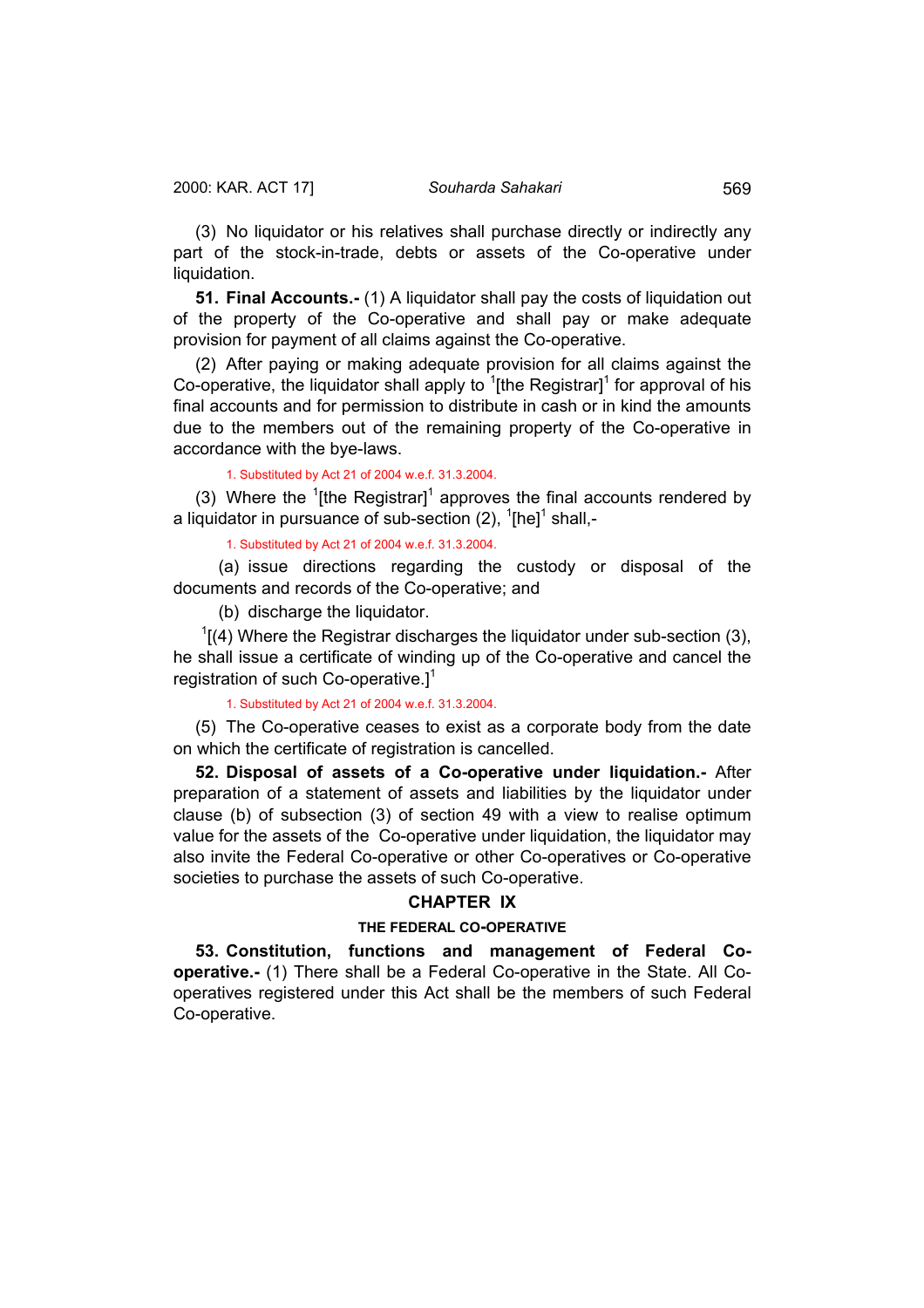(2) After the registration of fifty Co-operatives under this Act, the Registrar shall frame the bye-laws of the proposed Federal Co-operative and take steps to register the Federal Co-operative and its bye-laws:

Provided that till the assumption of office by the first Board, the Registrar shall exercise the powers and perform the functions of the Federal Cooperative under this Act.

(3) Where the Federal Co-operative is registered under this Act, the Registrar shall issue a certificate of registration signed by him which shall be conclusive evidence that the Federal Co-operative is duly registered as such under this Act.

(4) The Federal Co-operative registered under this Act shall be a body corporate having perpetual succession and a common seal with power to hold property, enter into contracts, institute and defend the suits and other legal proceedings and to do all things necessary for the purposes for which it was constituted.

(5) The Federal Co-operative shall immediately after its registration adopt its bye-laws framed by the Registrar. Any amendments of the byelaws shall be in accordance with the procedure specified in section 11 and such amendment of bye-laws shall come into force on the date it is  $\rm ^1$ [approved by the Registrar]<sup>1</sup>.

1. Substituted by Act 21 of 2004 w.e.f. 31.3.2004.

(6) The provisions of section 10 relating to framing of bye-laws by a Cooperative shall, *mutatis mutandis*, apply to the Federal Co-operative.

(7) The Federal Co-operative shall perform the following functions, namely:-

- (a) promote and organise Co-operative and for this purpose frame model bye-laws and issue guidelines for framing various policies for Co-operatives in accordance with co-operative principles;
- (b) provide co-operative training, education and information and propagate co-operative principles;
- (c) undertake research and evaluation and assist in the preparation of perspective development plans for the member Co-operatives;
- (d) promote harmonious relations between member Co-operatives;
- $\left[ \text{(e)} \quad \text{xxx} \right]^1$

1. Omitted by Act 16 of 2005 w.e.f. 1.6.2005.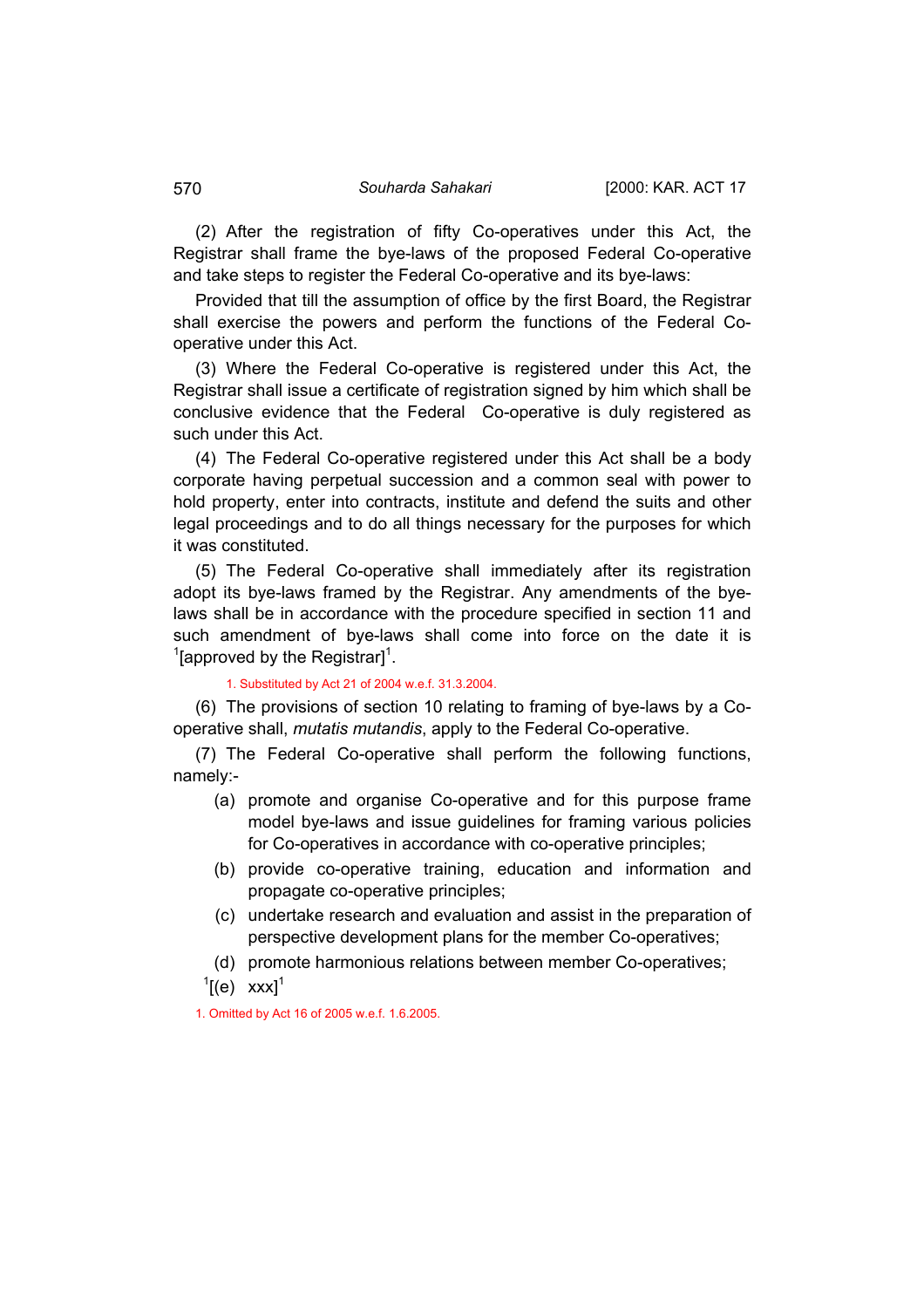- (f) provide management development services to member Cooperatives including participation in board meetings when required;
- (g) evolve code of conduct for member Co-operatives;
- (h) evolve viability norms for member Co-operatives;
- (i) provide legal assistance and advice to member Co-operatives;
- (j) provide any other services at the behest of member Cooperatives;
- (k) promote new forms of Co-operative enterprises;
- (l) constitute and maintain a Co-operative education fund;
- (m) undertake experimental projects towards the application of Cooperative ideology;
- (n) liaison on behalf of and amongst Co-operatives;
- (o) serve as data bank of Co-operatives;
- (p) represent the interest of member Co-operatives;
- (q) ensure conduct of audit, elections and general body meetings of its member Co-operatives within the time stipulated;
- (r) undertake business and services on behalf of the member Cooperatives;
- (s) convene the special general body meeting where a member Cooperative fails to convene such a meeting under sub section (2) of section 30;
- (t) prepare a panel of auditors and Chartered Accountants and send the same to the member Co-operatives for appointment;
- $I(u)$  have the power of inspection of the member Co-operatives:

Provided that in the case of a Co-operative Bank, no action under this clause shall be taken unless it has the approval of the Reserve Bank.]<sup>1</sup>

1. Substituted by Act 21 of 2004 w.e.f. 31.3.2004.

 $<sup>1</sup>$ [(8) The provisions of section 23 relating to general body shall mutatis</sup> mutandis apply to the Federal Co-operative.]<sup>1</sup>

1. Inserted by Act 21 of 2004 w.e.f. 31.3.2004.

 $1(9)$ <sup>1</sup> The President or Chairperson of a member Co-operative shall be the representative at the general body of the Federal Co-operative. If for any reason, the Chairperson or President is unable to represent, he may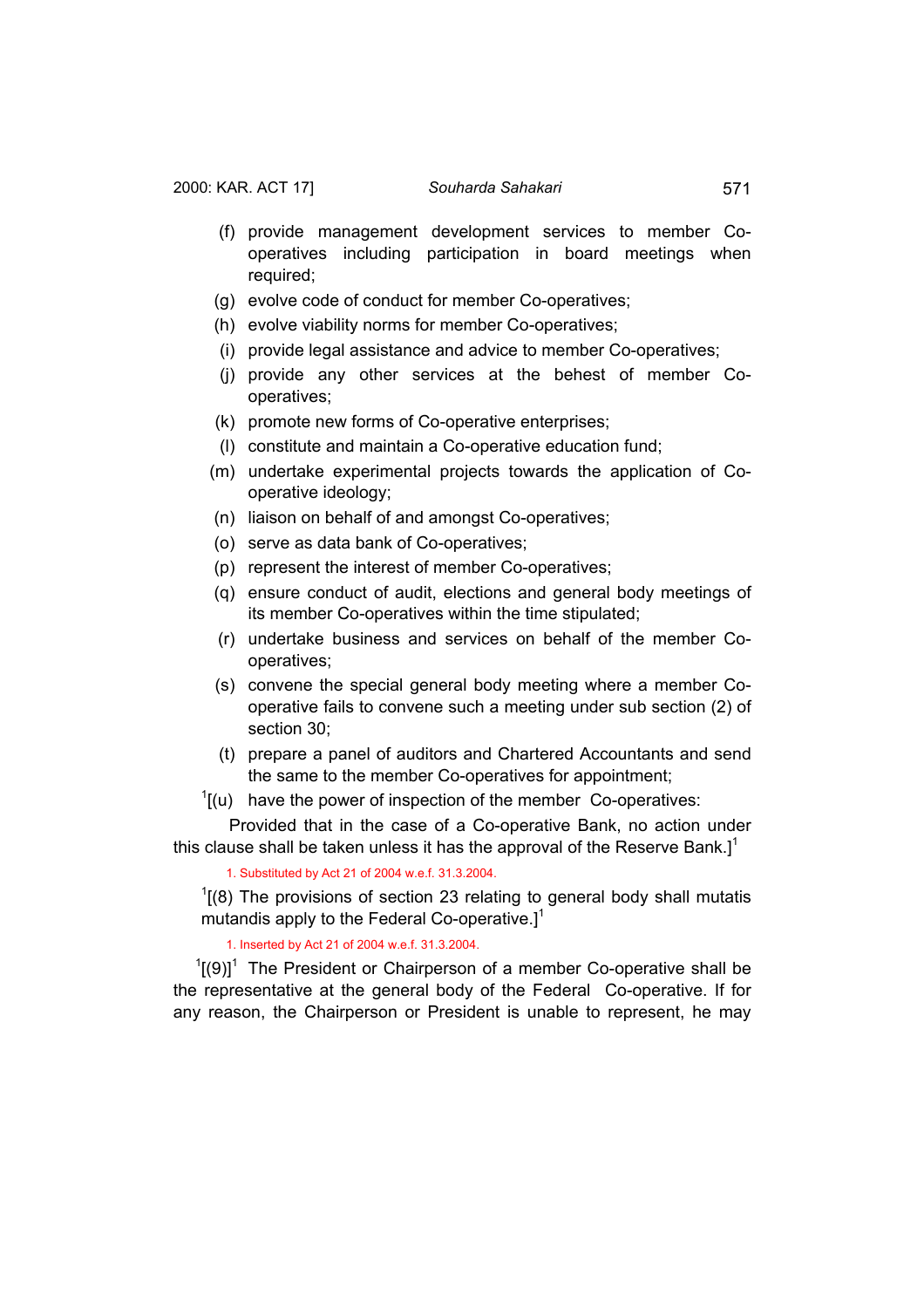nominate any director of the board to be the representative. The representative shall continue to represent the Co-operative in the Federal Co-operative as along as he remains in office in the member Co-operative.

1. Renumbered by Act 21 of 2004 w.e.f. 31.3.2004.

**54. Board of the Federal Co-operative.-** (1) The Board shall be responsible to manage the affairs of the Federal Co-operative.

(2) The Board, except the first Board of the Federal Co-operative, shall consist of one representative from every revenue district in the State. If there are no Co-operatives registered in any district under this Act or there are no eligible persons to be elected as directors, no representation shall be given to such district.

(3) The term of the Board of the Federal Co-operative shall be five years from the date of assuming office.

(4) The Chief Executive shall be the *ex-officio* director of the Board and shall not have right to vote in the election of office bearers.

**55. Disqualification for being elected or continued as director.-** (1) A person shall be disqualified for being elected or continued as director of the Federal Co-operative, if such person,-

- (i) has at any time lost the right to vote as a member or to continue as such; or
- (ii) has not been a voting member of the Federal Co-operative for a period of atleast two years, immediately preceeding the year of election; or
- (iii) incurs any other disqualification specified in the bye-laws of the Federal Co-operative; or
- (iv) absents himself from three consecutive board meetings or general meetings without leave of absence; or
- $1$ [(v) is convicted for an offence involving moral turpitude under any law for the time being in force or for an offence committed under this  $Act.1<sup>1</sup>$

1. Substituted by Act 21 of 2004 w.e.f. 31.3.2004.

(2) In addition to such disqualifications as may be specified in the byelaws, the directors shall incur disqualification for being elected as directors of the Federal Co-operative if during their term as directors of the Federal Co-operative or any other Co-operative, have not,-

<span id="page-51-0"></span>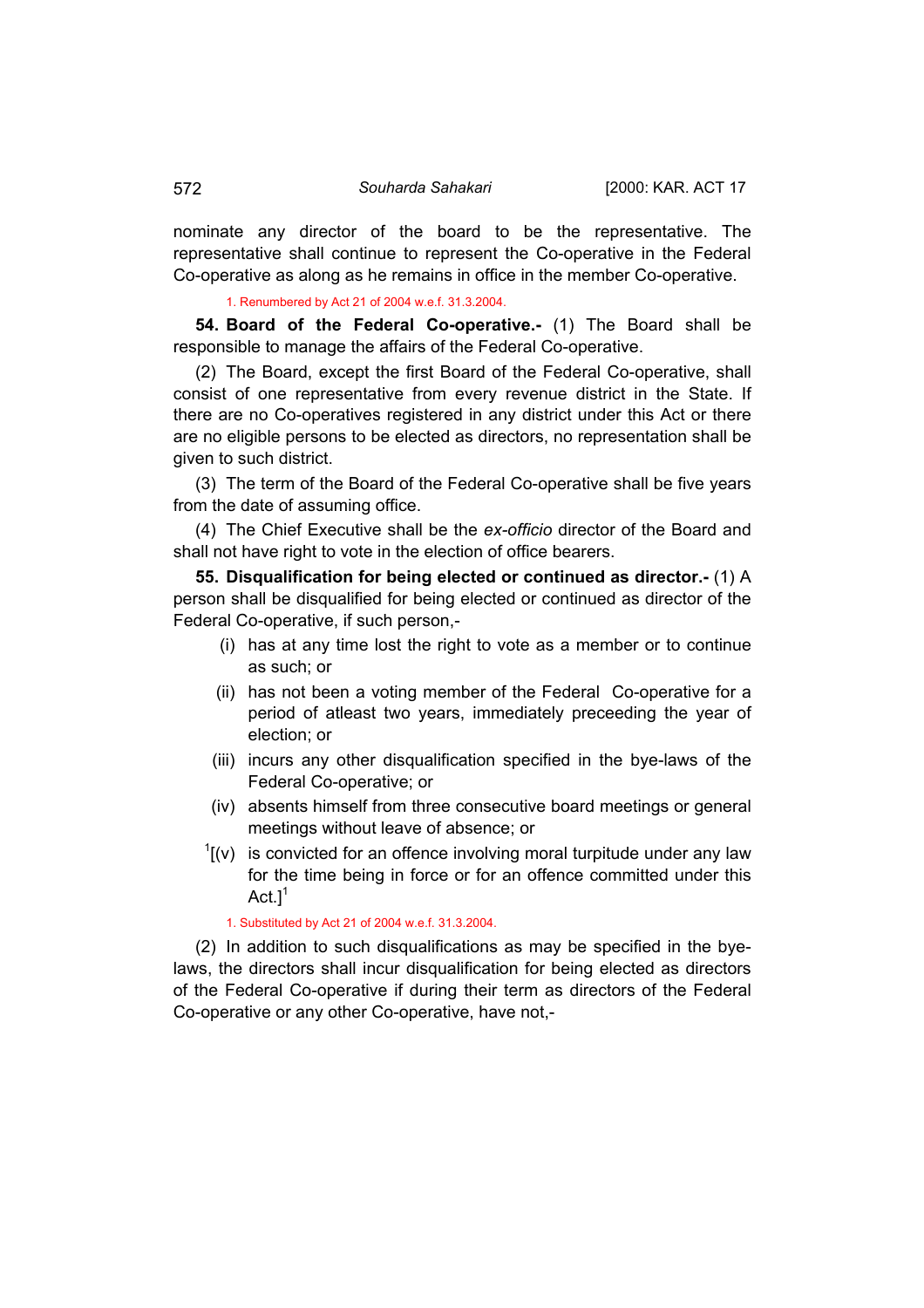- <span id="page-52-0"></span>(i) conducted elections before the expiry of the term of the board;
- (ii) conducted the annual general meeting within six months of closure of the year, or a requisitioned meeting of the general body within the specified time; or
- (iii) placed the audited accounts for the preceeding year along with the reports of the auditors or Chartered Accountants, as the case may be, before the annual general meeting.

 $1(3)$  If any question arises as to whether a member of the board was or has become subject to any of the disqualification mentioned in this section, the Registrar shall either suo motu or on a report made to him shall decide the question after giving the person concerned a reasonable opportunity of being heard.] $<sup>1</sup>$ </sup>

## 1. Inserted by Act 21 of 2004 w.e.f. 31.3.2004.

**56. Powers and Functions of the Board.-** The Board of the Federal Cooperative shall be the authority to exercise all the powers and perform all the functions conferred on the Federal Co-operative under this Act, rules and the bye-laws, and shall have powers,-

- (a) to elect the President or Chairperson, Vice-President or Vice-Chairperson and other office bearers;
- (b) to remove from office the President or Chairperson, or Vice-President or Vice Chairperson and other office bearers;
- (c) to appoint and remove the Chief Executive;
- (d) to fix staff strength;
- (e) to frame policies concerning the organisation and services to the member Co-operatives;
- (f) to frame regulations regarding,-
	- (i) custody and investment of funds;
	- (ii) maintenance of accounts;
	- (iii) mobilisation, utilisation and investment of various funds;
	- (iv) monitoring and management of information system including statutory returns to be filed; and
	- (v) such other subjects and matters necessary for the effective performance of the Federal Co-operative;
- (g) to place the annual report, annual financial statements, and annual plan and budget for the approval of the general body;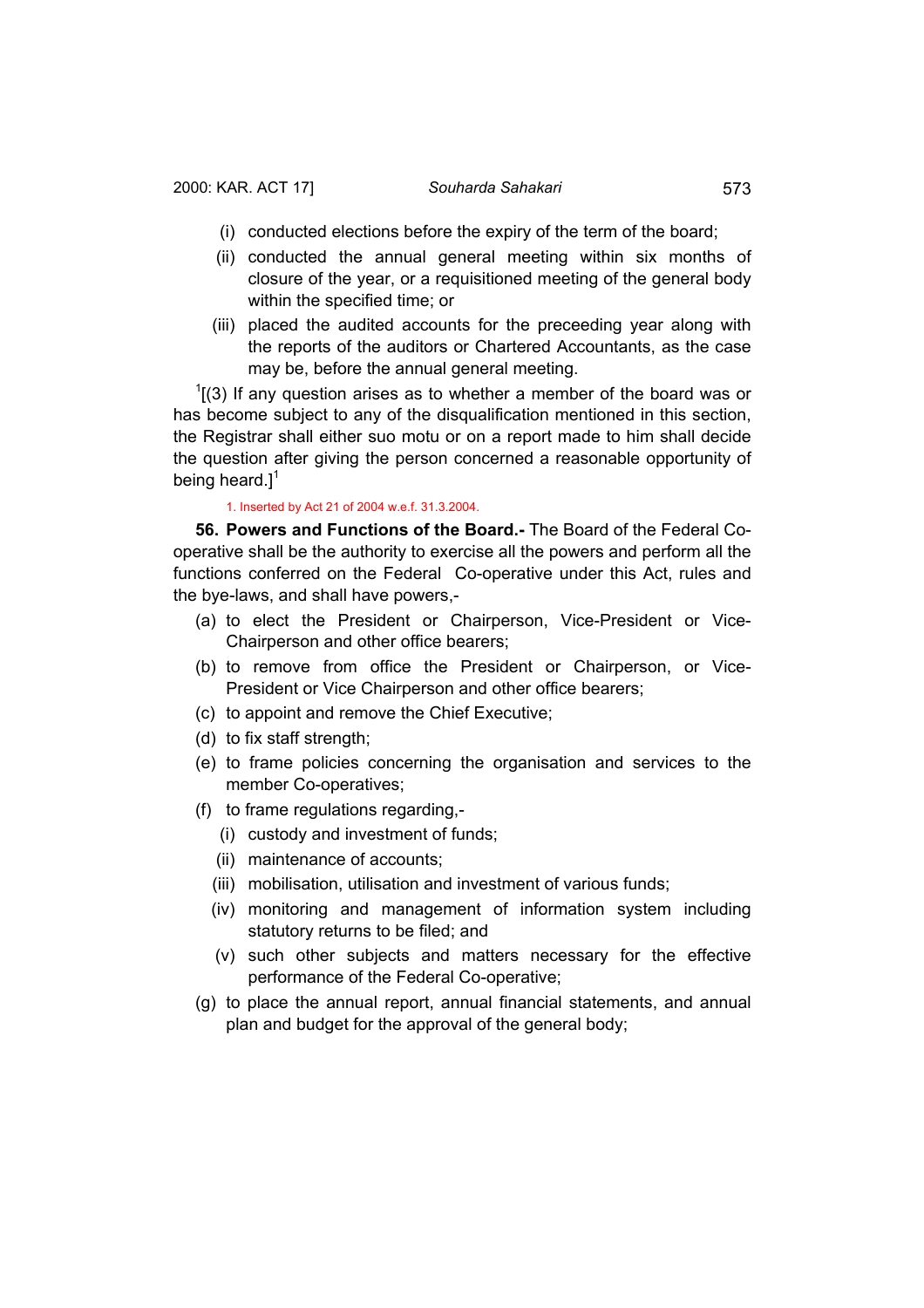- (h) to consider audit and compliance report and place the reports before the general body; and
- (i) to undertake such other functions as may be delegated by the general body.

**57. Powers and functions of President or Chairperson Vice-President or Vice-Chairperson and other office bearers.-** (1) There shall be a President or Chairperson, Vice-President or Vice-Chairperson of the Federal Co-operative elected from amongst the elected members of the Board.

(2) The President or Chairperson shall preside over the meetings of the Board and general body of the Federal Co-operative. In the absence of the President or Chairperson, the Vice-President or Vice-Chairperson shall preside over the meetings of the board and general body of the Federal Cooperative. The President or Chairperson shall have only a casting vote in the event of equality of votes on any matter being decided upon by the board except election to the office bearers. The President or Chairperson shall exercise such powers as may be delegated by the board and specified in the policies framed or resolutions adopted by the board.

(3) The term of office of the President or Chairperson and Vice-President, or Vice-Chairperson shall be two and half years from the date of election.

**Explanation.-** If the election to the office of President or Chairperson, Vice-President or Vice-Chairperson is held in the middle of the term, the remaining part of the term shall deemed to be a full term.

**58. Elections.-** (1) The conduct of elections of the Board of Directors of the Federal Co-operative shall be the responsibility of the incumbent board of the Federal Co-operative. Elections shall be conducted before the expiry of the term of the office of the outgoing directors in the manner specified in the bye-laws. <sup>1</sup>[The Registrar shall appoint a returning officer for conducting such elections.] $<sup>1</sup>$ </sup>

## 1. Inserted by Act 21 of 2004 w.e.f. 31.3.2004.

(2) The newly elected directors shall assume office immediately after expiry of the term of the outgoing board.

(3) Where the number of nominations exceeds the number of directors to be elected, the election of directors shall be by secret ballot.

<span id="page-53-0"></span>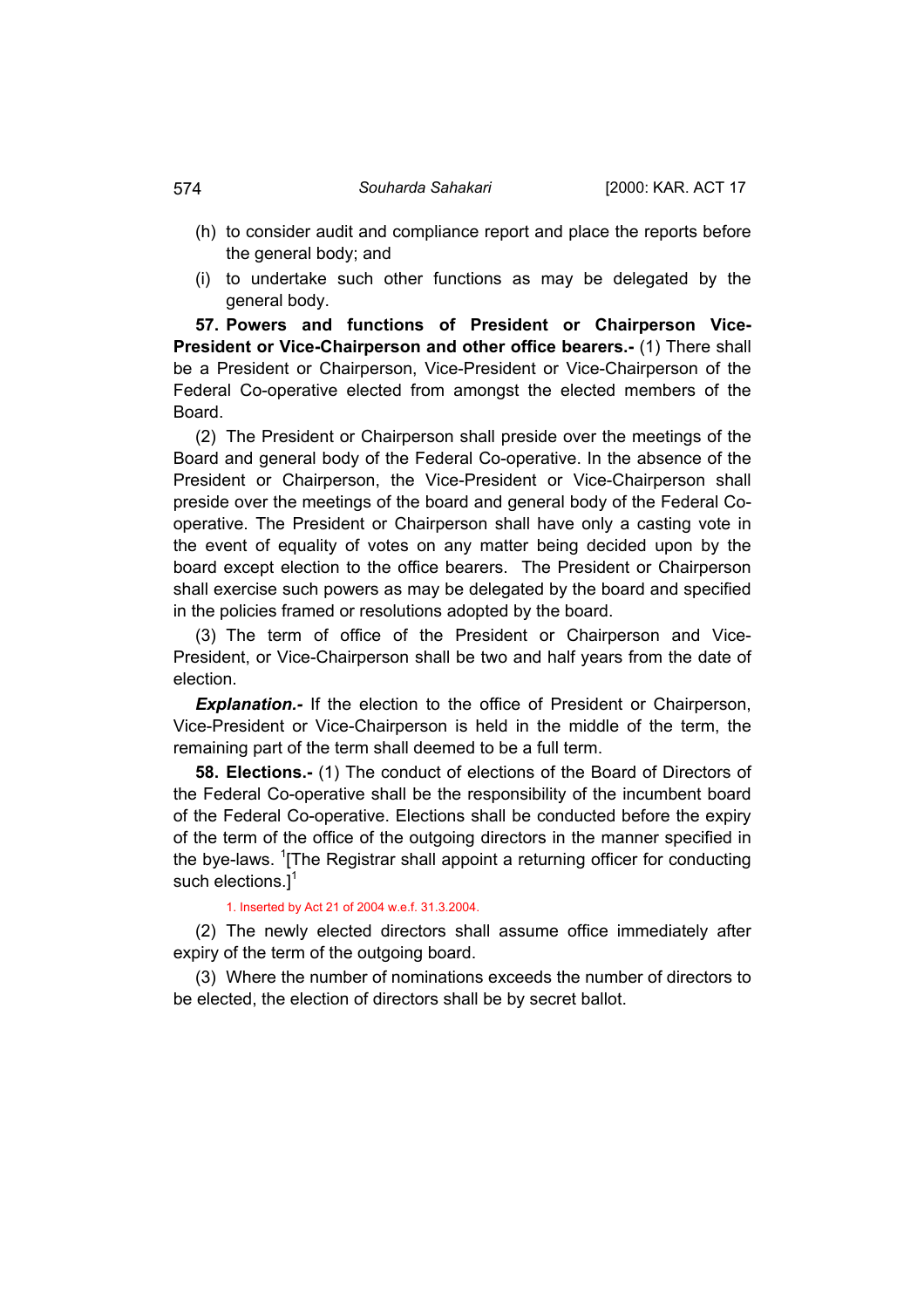<span id="page-54-0"></span>**59. Filling up of casual vacancies.-** (1) Where there is a casual vacancy on account of death, resignation, or disqualification on the board and where,-

 (i) there is a quorum of directors, the board shall fillup the casual vacancy by co-option of a member for the remaining term:

Provided that such co-option shall not be made if the remaining period is less than six months; or

 (ii) there is no quorum of directors, the Chief Executive shall immediately take steps to call a general meeting for election of directors to fill up the vacancy for the remaining term.

**60. Meetings.-** (1) The number of board meetings and general meetings shall be specified in the bye-laws of the Federal Co-operative:

Provided that not less than six board meetings and one general meeting shall be held in a year.

(2) The board shall convene a special general meeting within thirty days of receipt of a requisition to this effect from not less than one tenth of members of the Federal Co-operative or as provided in the bye-laws and any such requisition shall contain the reasons for conducting such meeting.

(3) In the event of failure by the Federal Co-operative to call such meeting, the Registrar shall convene such general meeting within sixty days of receipt of such a request made to him by not less than one tenth of the members of the Federal Co-operative.

(4) The Chief Executive of the Federal Co-operative shall record in the minute's book minutes of all proceedings of every general meeting and of every meeting of the board of the Federal Co-operative.

(5) Such minutes shall be communicated to all persons invited for the meeting within thirty days of the conclusion of the meeting.

(6) The minutes so recorded shall be signed by the person who chaired the said meeting

**61. Employees of the Federal Co-operative.-** (1) The Board of Federal Co-operative shall determine the cadre strength of the establishment and scales of pay of its employees:

Provided that the Federal Co-operative may borrow the services of the employees of other Co-operatives, Co-operative societies, State or Central Government or their Organisations, Public Sector Undertakings and such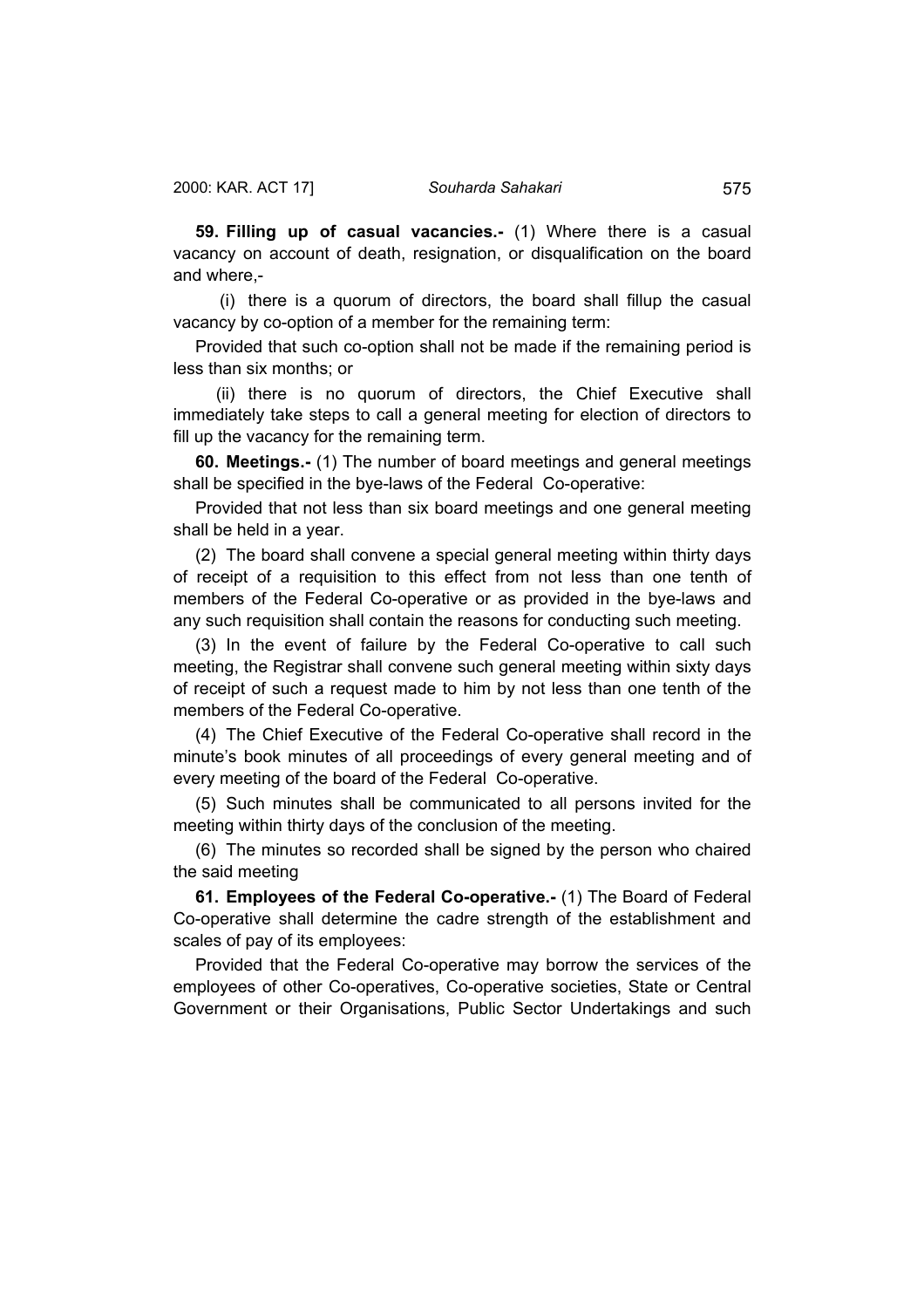other professional experts on such terms and conditions as may be approved by the general body:

Provided further that the first Chief Executive shall be appointed by the Registrar.

(2) The Chief Executive shall perform functions in accordance with the bye-laws and shall,-

- (a) have general superintendence and control over the day to day affairs of the Federal Co-operative.
- (b) be the person to sue and be sued on behalf of the Co-operative;
- (c) have powers on behalf of the Federal Co-operative to endorse, sign, negotiate cheques and other negotiable instruments and operate the bank accounts of the Federal Co-operative;
- (d) be responsible for appointment of employees and to ensure discipline, performance and welfare;
- (e) be the person to enter into agreements or contracts on behalf of the Federal Co-operative;
- (f) arrange to maintain proper records and accounts of the Federal Co-operative;
- (g) present the draft annual report and financial statements for the approval of the board within the time stipulated in the bye-laws;
- (h) convene the board meetings and general body meetings in consultation with the President or Chairperson, in accordance with the bye-laws and record the proceedings thereof;
- (i) assist the board in the formation of policies and plans;
- (j) be responsible to the board;
- (k) furnish to the board information necessary for monitoring the performance of the Federal Co-operative;
- (l) furnish registers and accounts at the time of audit by the auditor or by the Chartered Accountant; and
- (m) perform any other function authorised by a resolution of the board and general body.

**62. Funds of the Federal Co-operative.** (1) The Federal Co-operative shall constitute a fund called "Federal Co-operative Fund".

(2) The Federal Co-operative Fund shall consist of,-

<span id="page-55-0"></span>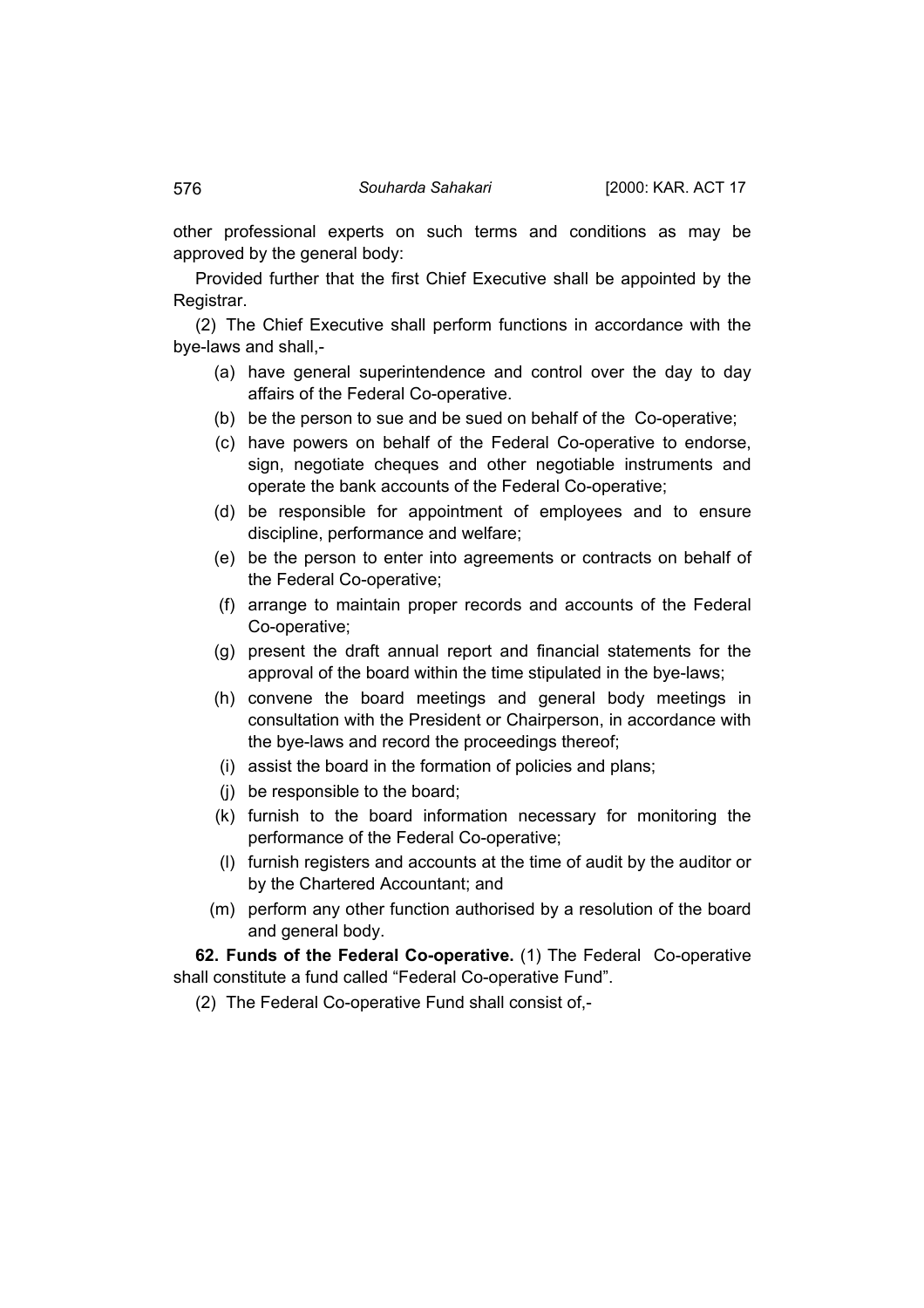- <span id="page-56-0"></span> (i) interest free initial loan of a sum of rupees ten lakhs made by the Government which is repayable within a period of ten years by the Federal Co-operative to Government; and
- (ii) contributions made by each member Co-operative every year at such rates specified in the bye-laws of the Federal Co-operative.

(3) The Federal Co-operative shall also maintain a Co-operative Education Fund.

(4) If any member Co-operative fails to make the contribution towards the Federal Co-operative Fund without prejudice to any action to which such member Co-operatives is liable under section 68, such Co-operative shall not have a right to vote and contest for any office in the general body meeting of the Federal Co-operative.

**63. Accounts.-** The Federal Co-operative shall maintain the following records and books of accounts, namely:-

- (a) the minutes book;
- (b) registration certificate and a copy of the registered bye-laws and of the amendments registered from time to time;
- (c) bye-laws of the Federal Co-operative and of each of its member Cooperatives with upto date amendments;
- (d) accounts of all sums of money received and expended by the Federal Co-operative and the respective purposes;
- (e) accounts of all purchases and sales of goods by the Federal Cooperative;
- (f) accounts of the assets and liabilities of the member Co-operatives and the Federal Co-operative;
- (g) a register showing total membership and the memberwise use of various services;
- (h) a list of members with voting rights for the current year updated within thirty days of closure of the year;
- (i) up-to-date copies of the Board resolutions; and
- (j) annual report and audit report.

**64. Audit.-** The accounts of the Federal Co-operative shall be audited every year by an auditor or a Chartered Accountant appointed by the Federal Co-operative.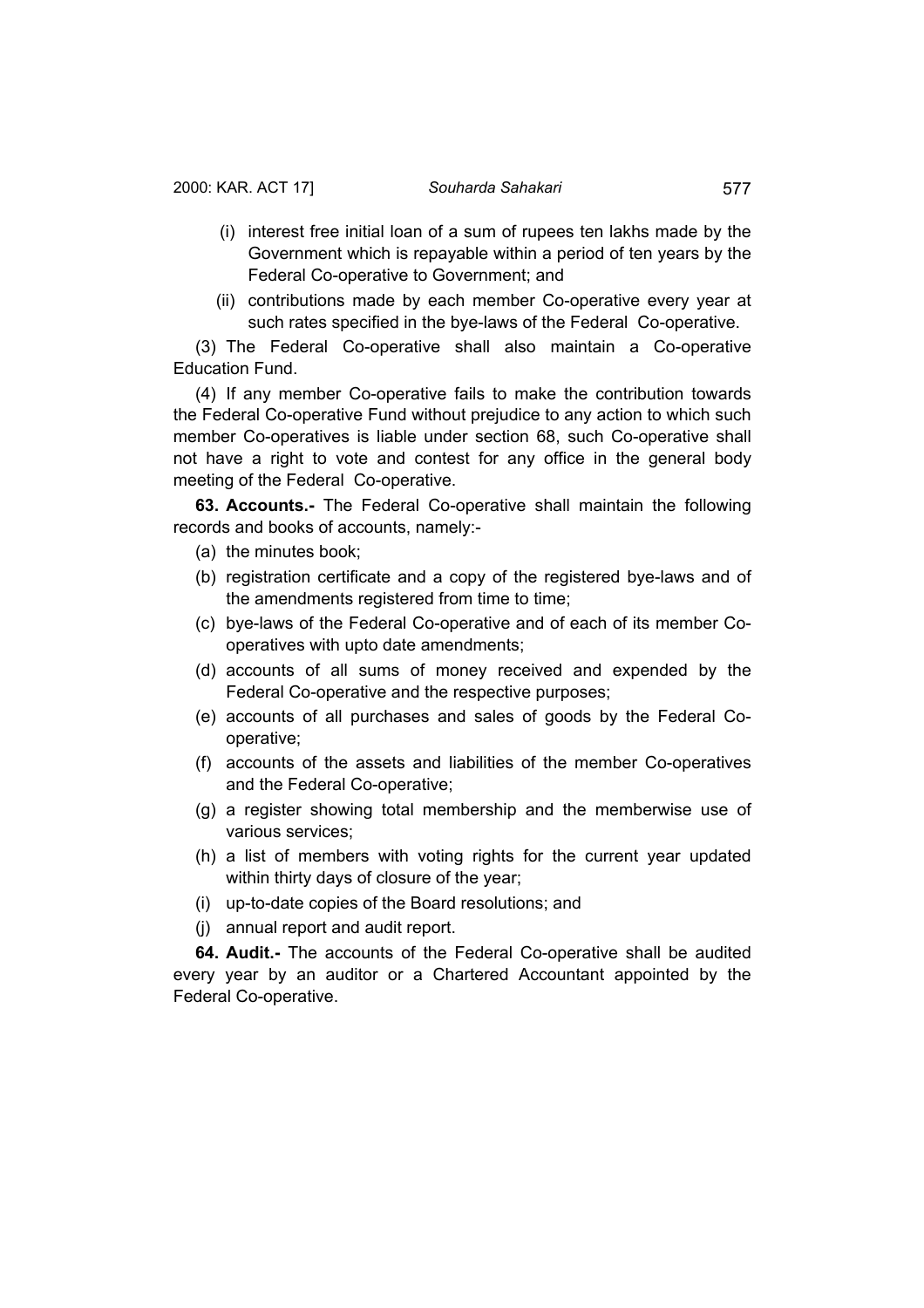**65. Inquiry.-** (1) On an application of a creditor to whom the Federal Cooperative is indebted or of not less than one third of the members of the Board of the Federal Co-operative or of not less than one-tenth of the total members of the member Co-operatives, the Registrar shall conduct an inquiry forthwith into any matter raised in such an application relating to the constitution, management, working and financial conditions of the Federal Co-operative. The cost of inquiry shall be met by the creditor or by the Federal Co-operative or by the member Co-operatives, as the case may be.

(2) The Registrar shall issue, in writing, a notice of not less than fifteen days to the Federal Co-operative regarding the date on which he proposes to commence the inquiry:

Provided that for reasons to be recorded in writing he may issue a shorter notice.

(3) The inquiry shall be completed as far as may be within a period of six months from the date of order of the inquiry. However, such period may be extended by six months under extraordinary circumstances.

(4) The Registrar shall, within a period of one month from the date of conclusion of the inquiry, send a copy of the inquiry report to the Federal Co-operative and to the applicant.

(5) For the purpose of inquiry under this Act, the Registrar,-

- (a) may require in writing the President or Chairperson, Vice-President or Vice-Chairperson, or any Director, office bearer or officer or any other authority concerned to produce such receipts, vouchers, statements, returns, correspondences, notice or any other documents as he may consider necessary for the purpose of inquiry;
- (b) shall, at all times, have free access to the books, accounts, documents, securities, cash and other properties belonging to or in the custody of the Federal Co-operative and may summon any person in possession or responsible for the custody of any other properties to produce the same at any public office or at the head quarters of the Federal Co-operative or any branch thereof;

may summon any person who, he has reason to believe has knowledge of any of the affairs of the Federal Co-operative, to appear before him at public office or at the headquarters of the Federal Co-operative or any branch thereof and may examine such person on oath.

<span id="page-57-0"></span>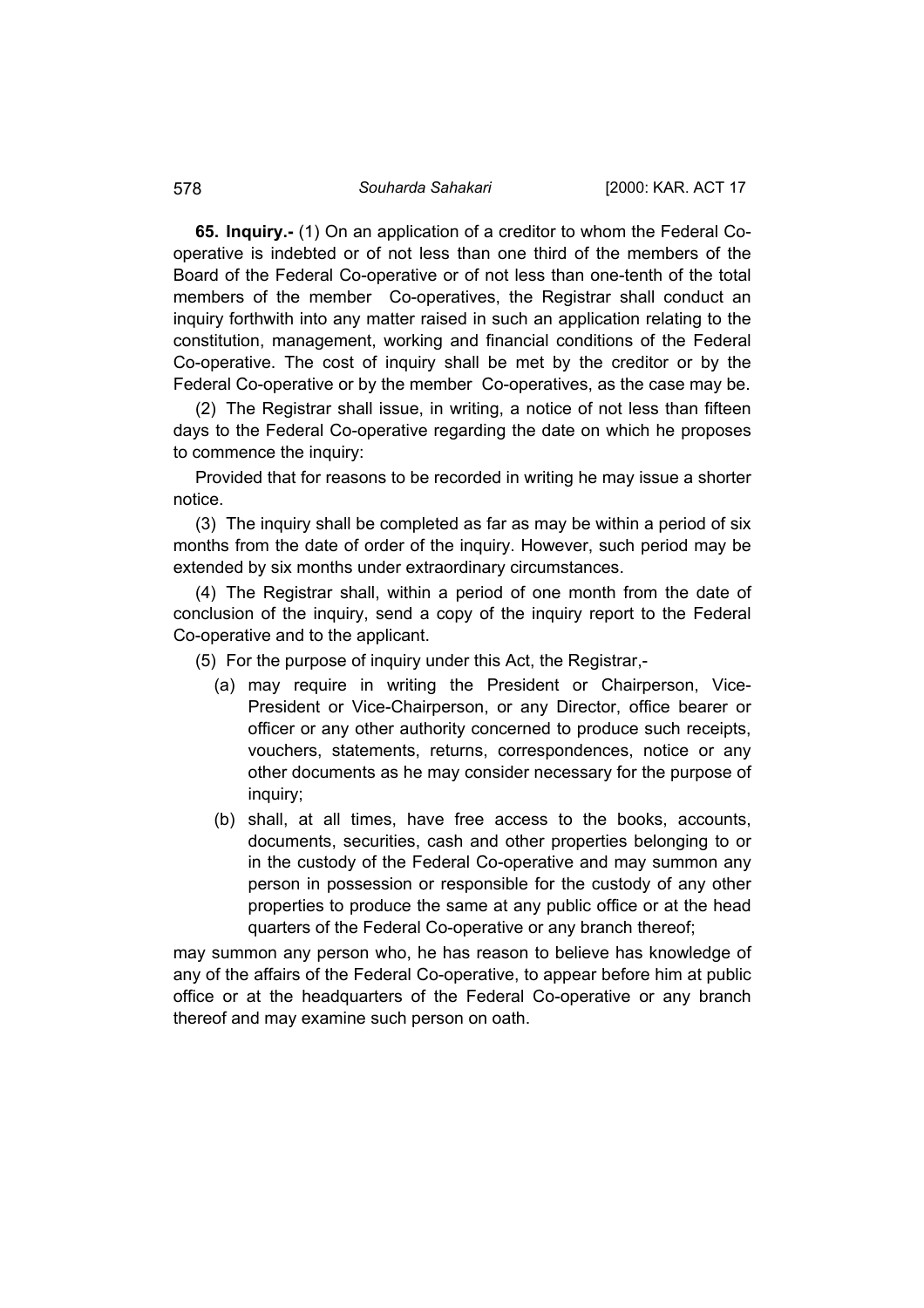<span id="page-58-0"></span>**66. Action on Inquiry Report.-** Where the inquiry report reveals mismanagement on the part of any or all of the office bearers or directors or officers and employees of the Federal Co-operative, the Registrar may without prejudice to any civil or criminal proceedings to which they may be liable, direct the board to convene a general meeting within such reasonable time as he may specify, to discuss the findings of the inquiry report and for initiating necessary action against the concerned.

# **CHAPTER X**

# **CO-OPERATIVE PRINCIPLES**

**67. Co-operative principles.-** The Co-operatives registered under this Act shall as far as possible be guided by the following Co-operative principles, namely:-

(1) Co-operatives are voluntary organisations, open to all persons able to use their services and willing to accept the responsibilities of membership, without gender, social, racial, political or religious discrimination.

(2) Co-operatives are democratic organisations controlled by their members, who actively participate in setting their policies and making decisions. Men and women serving as elected representatives are accountable to the membership. In Primary Co-operatives, members have equal voting rights (one member, one vote) and Co-operatives at other levels are organised in a democratic manner.

(3) Members contribute equitably to, and democratically control the capital of their Co-operative. Atleast part of that capital is usually the common property of the Co-operative. They usually receive limited compensation, if any, on the capital subscribed as a condition of membership. Members allocate surpluses for any or all of the following purposes, developing the Co-operative possibly by setting up reserves part of which atleast would be indivisible, benefitting members in proportion to their transactions with the Co-operative, and supporting other activities approved by the membership.

(4) Co-operatives are autonomous, self-help organisations controlled by their members. If they enter into agreements with other organisations including Government or raise capital from external sources, they do so on terms that ensure democratic control by their members and maintain their Co-operative autonomy.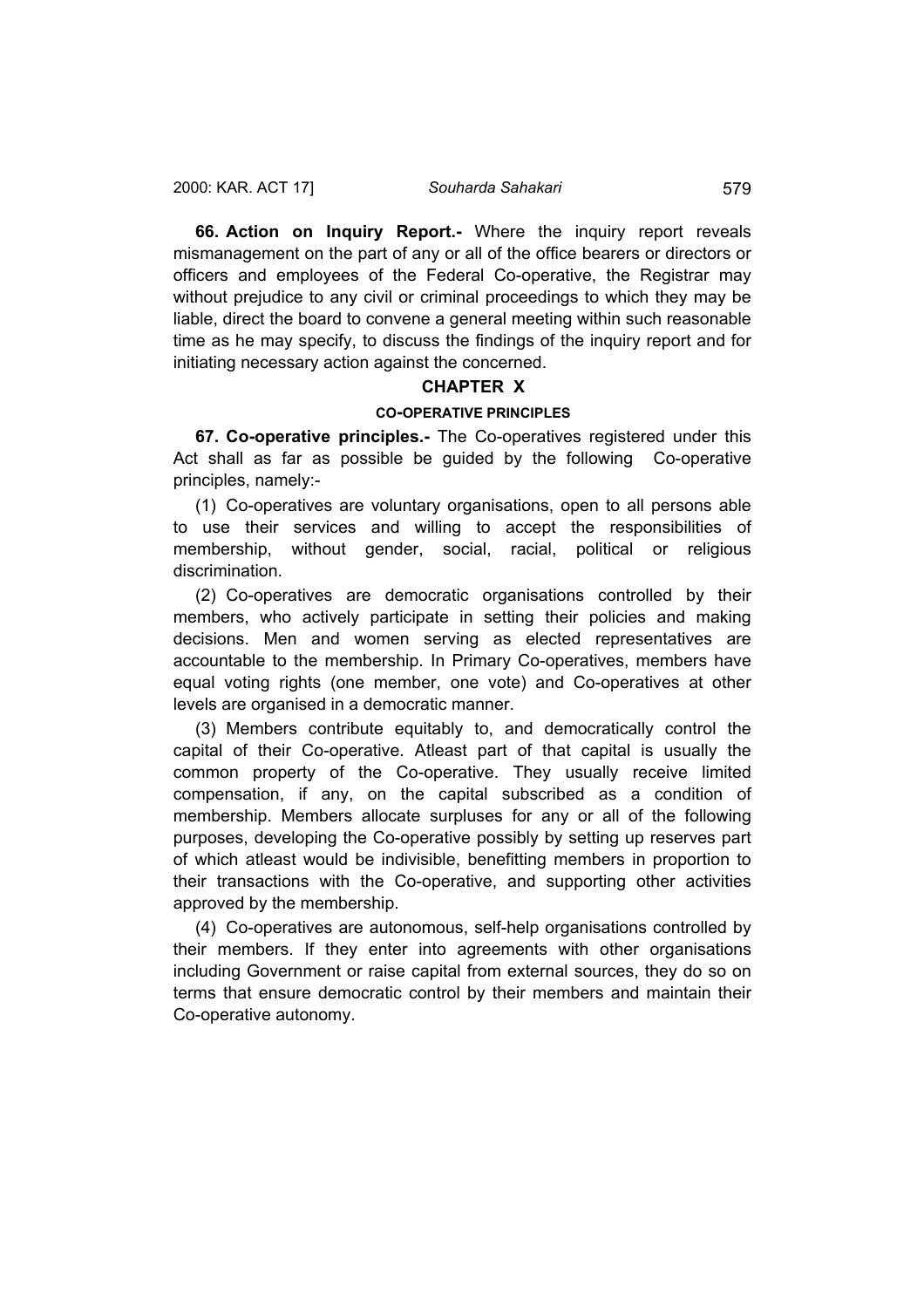(5) Co-operatives provide education and training for their members, elected representatives, managers, and employees so they can contribute effectively to the development of their Co-operatives. They inform the general public particularly young people and leaders about the nature and benefits of co-operation.

(6) Co-operatives serve their members most effectively and strengthen the Co-operative movement by working together through local, regional, national and international structures.

(7) While focusing on member needs, Co-operatives work for the sustainable development of their communities through policies accepted by their members.

# **1 [''CHAPTER XA**

# **SPECIAL PROVISIONS FOR INSURED BANKS**

**67A. Certain orders to be passed by the Registrar if so required by the Reserve Bank.-** (1) Notwithstanding anything to the contrary contained in this Act, in the case of a co-operative bank which is an insured bank,  $^{2}$ [the Registrar shall]<sup>2</sup>,-

1. Chapter XA Inserted by Act 21 of 2004 w.e.f. 31.3.2004.

2. Substituted by Act 16 of 2005 w.e.f. 1.6.2005.

(i) if so required by the Reserve Bank, in the circumstances mentioned in section 13D of the Deposit Insurance and Credit Guarantee Corporation Act, 1961,  $\frac{1}{2}$ [xxx]<sup>1</sup> make an order for winding up of a Cooperative Bank;

1. Omitted by Act 16 of 2005 w.e.f. 1.6.2005.

(ii) where an order of moratorium has been made by the Central Government under sub-section (2) of section 45 of the Banking Regulation Act, 1949  $\frac{1}{2}$  [xxx]<sup>1</sup> make an order sanctioning a scheme of compromise or arrangement or amalgamation or reconstruction including division or reorganisation of the Co-operative Bank;

1. Omitted by Act 16 of 2005 w.e.f. 1.6.2005.

(iii) if so required by the Reserve Bank, in the public interest, or for preventing the affairs of the co-operative bank being conducted in a manner detrimental to the interest of depositor or for securing the proper management of the bank  $1$ [make an order] $1$  for supersession and removal of the Committee of the Management or other Managing Body, by whatever name called, of the co-operative bank and the appointment of an

<span id="page-59-0"></span>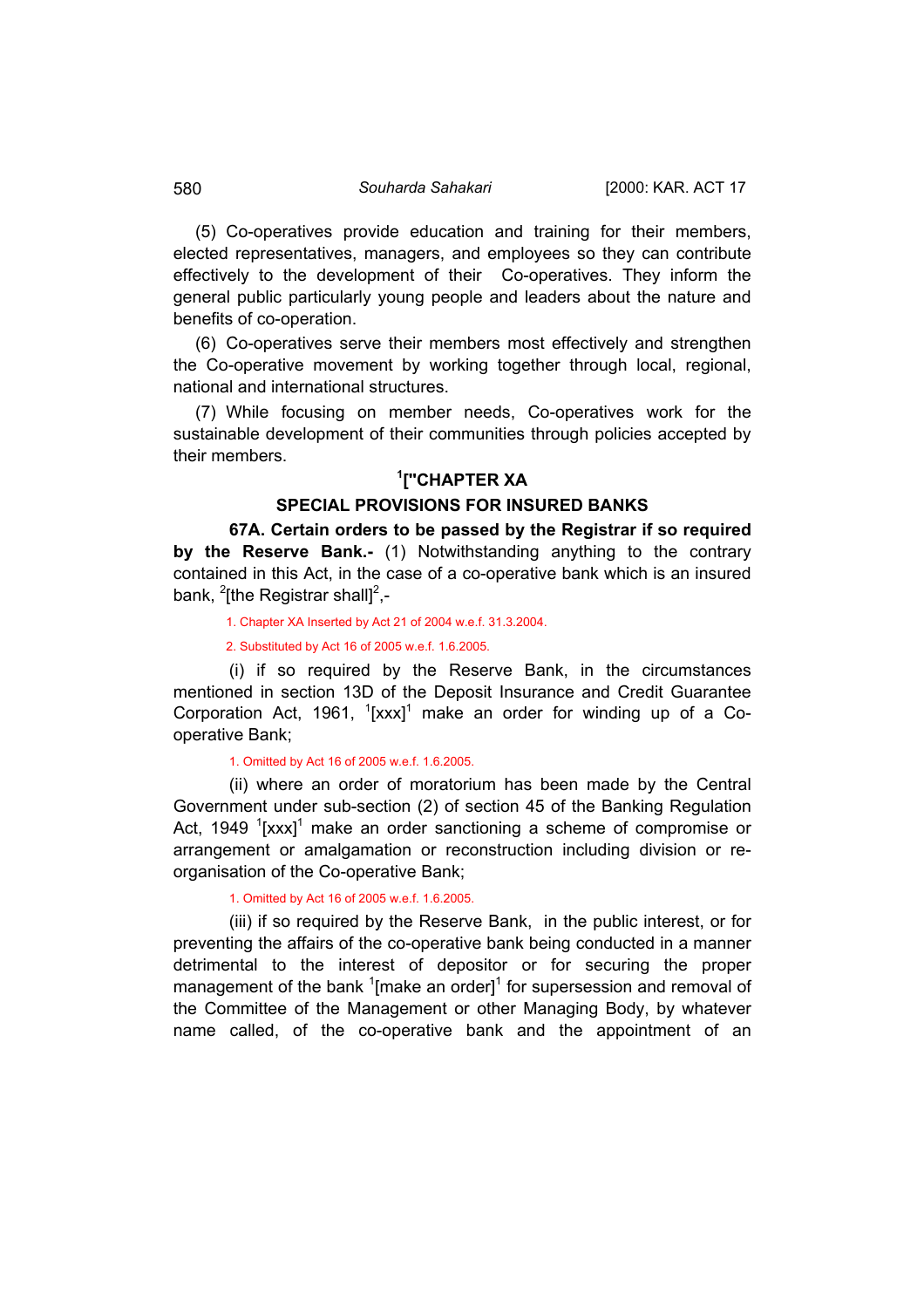<span id="page-60-0"></span>Administrator therefor for such period or periods not exceeding five years in the aggregate as may from time to time be specified by the Reserve Bank and the Administrator so appointed, shall after the expiry of his term, continue in his office until the day preceding the date of the first taking over by the new board of such bank.

#### 1. Substutited by Act 16 of 2005 w.e.f. 1.6.2005.

(2) In the case of co-operative bank which is an insured bank, the Federal Co-operative or the General body of a Co-operative bank shall not decide the winding up or sanctioning a scheme of compromise or arrangement or amalgamation or reconstruction of the bank or make an order for supersession of the committee of management or other managing body (by whatever name called) of the bank and the appointment of an Administrator therefor, unless previous sanction in writing from the Reserve Bank is obtained.

(3) No appeal, revision or review shall lie against an order made under sub-sections (1) and (2) on the requisition or previous sanction granted by the Reserve Bank and such order or sanction shall not be liable to be called in question in any manner.

**67B. Reimbursement to the Deposit Insurance Corporation by the liquidators.-** Where a co-operative bank being an insured bank is wound up or taken into liquidation and the Deposit Insurance Corporation has become liable to the depositors of the insured bank under sub-section (1) of section 16 of that Act, the Deposit Insurance Corporation shall be reimbursed by the liquidator or such other person in the circumstances, to the extent and in the manner provided in section 21 of the Deposit Insurance Corporation Act,  $1961.$ <sup>1</sup>

## **CHAPTER XI**

### **OFFENCES AND PENALTIES**

**68. Offences and penalties.** (1) If an office bearer or director or a Chief Executive or any employee of a Co-operative or Federal Co-operative willfully fails to issue a notice, send a return or document or neglects or refuses to furnish any information or willfully furnishes a false or an insufficient information required under this Act or the bye-laws of a Cooperative, shall be punishable with a fine which may extend to five thousand rupees or imprisonment which may extend to one year or with both.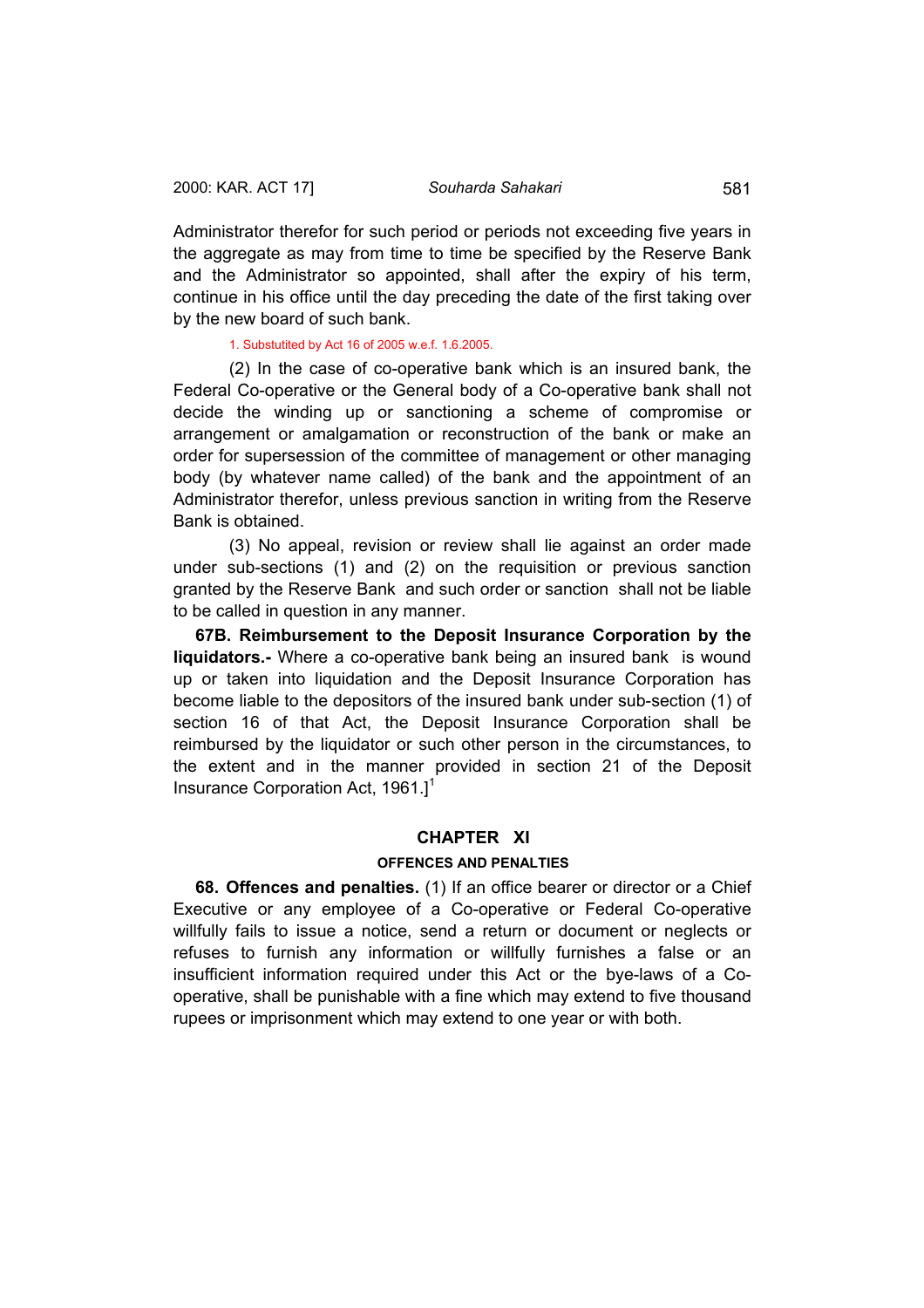(2) If an office bearer, a Chief Executive, a director or any employee of a Co-operative or Federal Co-operative fails to do any act required to be done under this Act or allows to be done any act forbidden by this Act or the byelaws or fails to fulfil the duties or indulges in fraudulent activities concerning the constitution, management and business or misuses funds and properties or indulges in the conduct of election to the board of directors "in corrupt" practices as defined under section 123 of the Representation of Peoples Act, 1951 (Central Act 43 of 1951) or fails to provide such information or produce such books or records or to give assistance or fails to appear in person before the person conducting an inquiry under sections 35 and 65 or audit under sections 33 and 64 or fails to contribute to the "Federal Cooperative Fund" of the Federal Co-operative, shall be punishable with fine which may extend to ten thousand rupees or with imprisonment which may extend to two years or with both.

## **CHAPTER XII**

#### **MISCELLANEOUS**

**69. Cognizance of offence.-** No court inferior to that of a Magistrate of the First Class shall try any offence under this Act.

**70. Power to remove difficulties.-** If any difficulty arises in giving effect to the provisions of this Act, the Government may, by notification and after publication in the Official Gazette, make such provisions as appear to it to be necessary or expedient to remove the difficulty.

**71. Power to make rules.-** (1) The Government may, by notification and after previous publication in the Official Gazette, make rules to carry out the purposes of this Act.

(2) Every rule made under this Act shall as soon as may be after it is made be laid before each house of the State legislature while it is in session for a total period of thirty days which may be comprised in one session or in two or more successive sessions and if before the expiry of the sessions in which it is so laid or the sessions immediately following both Houses agree in making any modification in the rule or both Houses agree that the rule should not be made, the rule shall thereafter have effect only in such modified form or be of no effect, as the case may be, so however that any modification or annulment shall be without prejudice to the validity of anything previously done under that rule.

<span id="page-61-0"></span>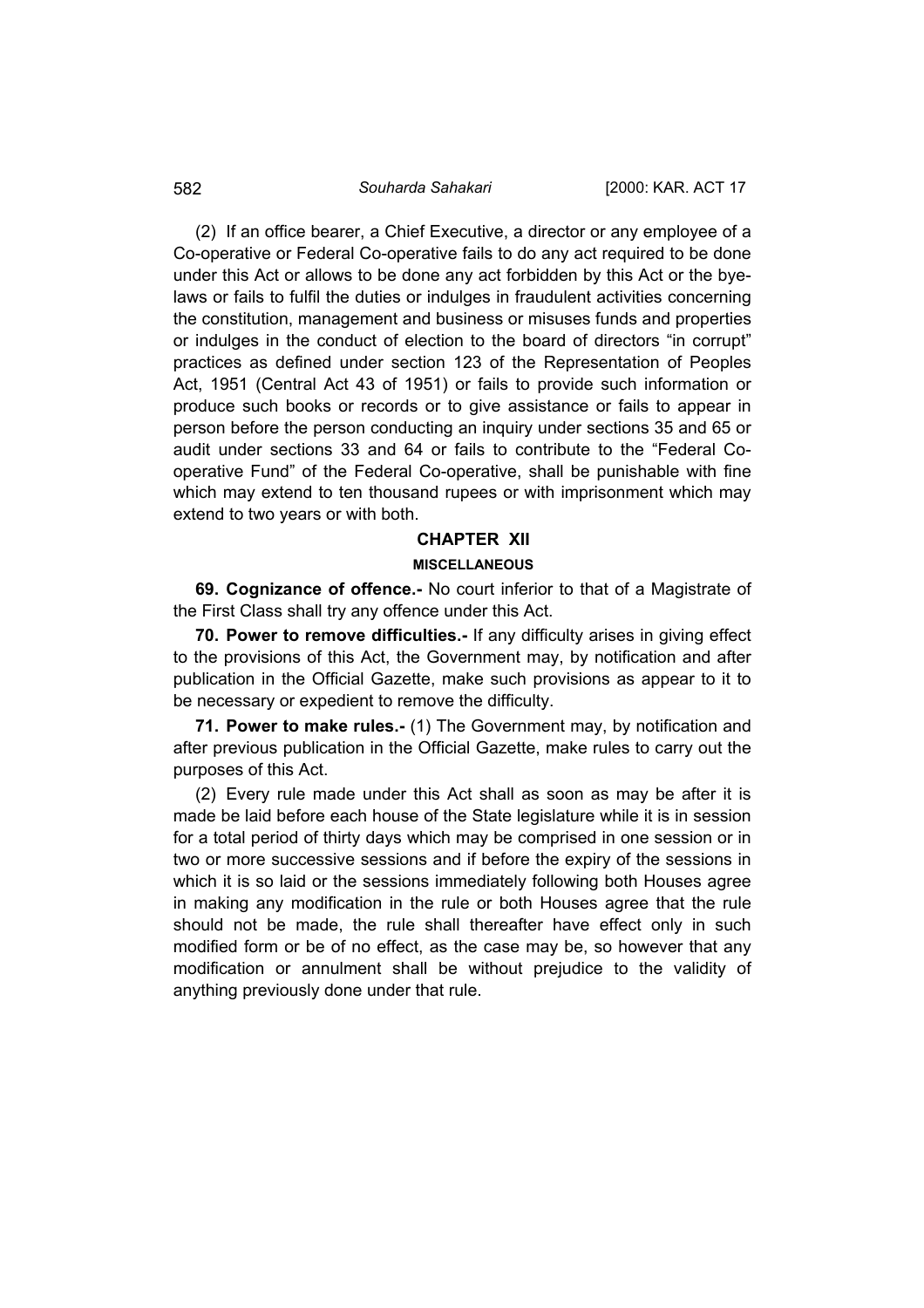<span id="page-62-0"></span>**72. Savings.-** Notwithstanding anything contained in section 6 of this Act, where a Co-operative society registered under the Karnataka Cooperative Societies Act 1959 is converted to a Co-operative under this Act, and at the time of such conversion was a party to any proceedings under sections, 63, 64, 65, 69, 70, 99, 100, 101, 103, 104, 106, 108 or 109 of the Karnataka Co-operative Societies Act, 1959 such proceedings shall be continued and finally decided, as if the co-operative society was not converted into a co-operative under this Act and any decree or order or award so passed in such proceedings against any person or a co-operative registered under this Act, shall be executed against such person or such cooperative in accordance with section 101 of the Karnataka Co-operative Societies Act, 1959.

**\* \* \* \***

(The above translation of the ಕರ್ನಾಟಕ ಸೌಹಾರ್ದೆ ಸ'ಹ' ಕಾರಿಅದಿನಿ ಯುವು ಒ. 1997 (2000ದೆ ಕರ್ನಾಟಕ ಅಧಿನಿ ಯುವು ಸಂಖ್ಯೆ. 17) was published in the official Gazette (Extraordinary) Part IV-A dated.12.10.2000 as No.1329 under clause (3) of Article 348 of the Constitution of India.)

**\* \* \* \*** 

## **NOTIFICATION**

#### **Bangalore dated 26-12-2000 [MW 1 LM 2000]**

In exercised of powers conferred by sub-section (2) of section 1 of the Karnataka Souharda Sahakari Act, 1997 (Karnataka Act 17 of 2000), the Government of Karnataka hereby appoints the first day of January 2001 as the date from which all the provisions of the said Act shall come into force.

By Order and in the name of the Governor of Karnataka,

(LIZZIE PHILIPS), Officer on Special Duty, Co-operation Department.